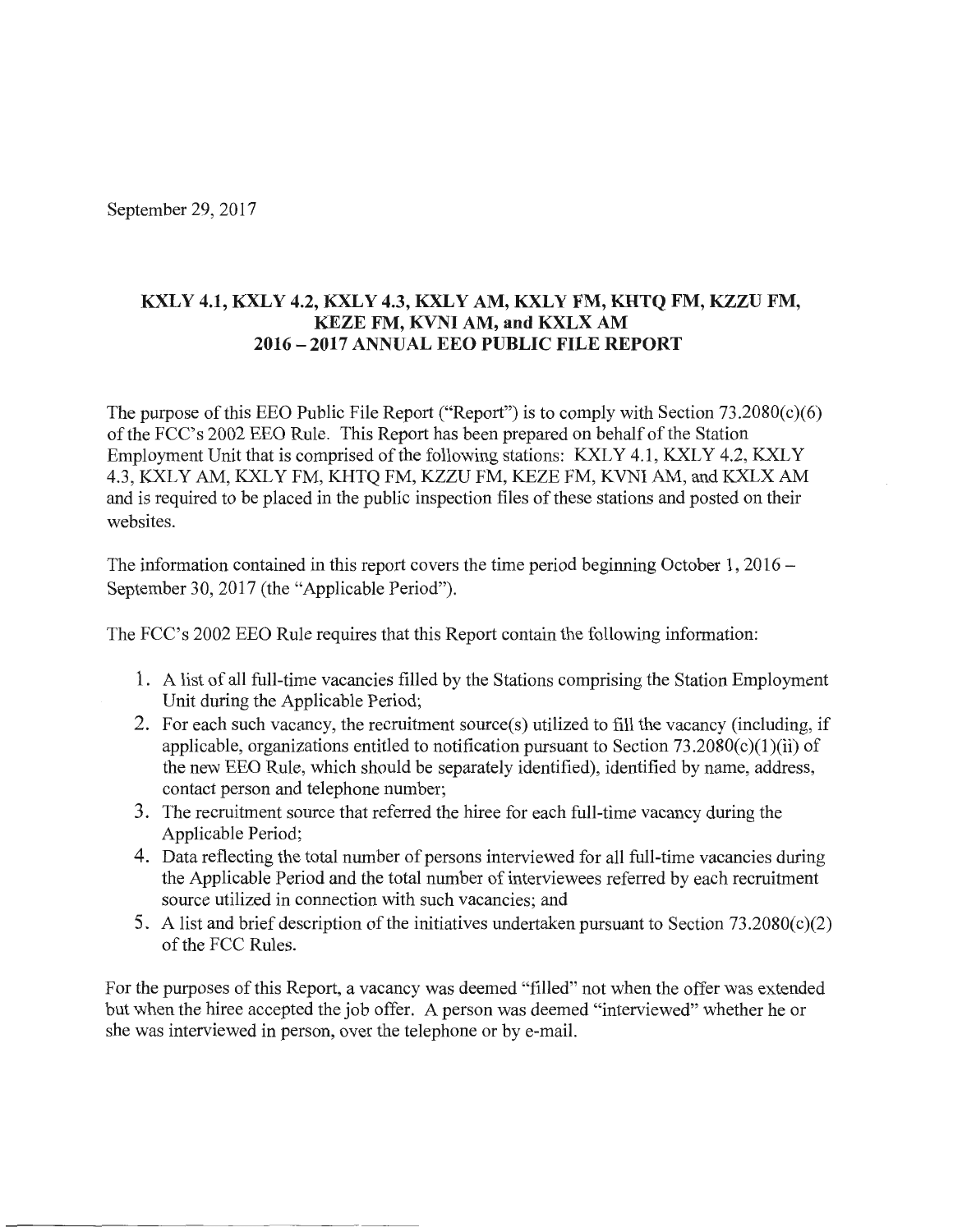## **2017 EEO Public File Report October 1, 2016- September 30, 2017**

| <b>Job Title</b>                           | Date<br><b>Position</b><br><b>Filled</b> | <b>Recruitment Sources</b><br><b>Used</b>   | <b>Hire Source</b>                                           | <b>Referral Sources of</b><br><b>Interviewees</b>                              | # of inter-<br>views |
|--------------------------------------------|------------------------------------------|---------------------------------------------|--------------------------------------------------------------|--------------------------------------------------------------------------------|----------------------|
| Weekend Anchor/MMJ*<br>Weekend Anchor/MMJ* | 10/1/16<br>10/8/16                       | <b>EEO Recruiter List</b>                   | Internal applicant<br>(promotion)<br>KXLY.com                | Internal applicant - 1<br>TVjobs.com $-2$<br>KXLY.com - 2                      | $5*$                 |
| Digital & Radio Sales AE                   | 10/10/16                                 | <b>EEO Recruiter List</b><br>Spokane MarCom | Employee Referral                                            | Employee Referral - 1<br>Indeed.com $-2$                                       | 3                    |
| Digital & TV AE<br>Digital & TV AE         | 10/18/16<br>11/2/16                      | <b>EEO Recruiter List</b><br>Spokane MarCom | Indeed.com<br>KXLY.com                                       | Indeed.com $-6$<br>$KXLY.com-3$<br>Whitworth - 1<br>Outside referral - 1       | $11*$                |
| Radio Admin Assistant                      | 10/24/16                                 | <b>EEO Recruiter List</b><br>Spokane MarCom | Craigslist                                                   | Craigslist-1<br>Indeed $-2$                                                    | 3                    |
| <b>News Producer</b>                       | 10/25/16                                 | <b>EEO Recruiter List</b>                   | KXLY.com                                                     | Internal applicant $-2$<br>KXLY.com - 1                                        | 3                    |
| <b>Executive News Producer</b>             | 1027/16                                  | <b>EEO Recruiter List</b>                   | Internal applicant<br>(Promotion)                            | KXLY.com - 1<br>$LinkedIn - 1$<br>$TV$ Jobs.com $-2$<br>Internal applicant - 1 | 5                    |
| Digital Sales Specialist                   | 11/10/16                                 | <b>EEO Recruiter List</b><br>Spokane MarCom | <b>Employee Referral</b>                                     | Employee Referral - 2<br>Craigslist-1<br>Indeed.com $-3$                       | 6                    |
| Social Media Producer                      | 12/2/16                                  | <b>EEO Recruiter List</b>                   | Indeed.com                                                   | Indeed.com $-2$<br>$EWU - 1$<br>$KXLY.com - 1$<br>Employee Referral - 1        | 5                    |
| <b>KEZE FM On-air Talent</b>               | 1/3/17                                   | <b>EEO Recruiter List</b><br>Radiolnk       | Employee Referral                                            | Employee Referral - 1<br>Internal applicant - 1<br>KXLY.com - 1                | 3                    |
| Digital & TV AE*<br>Digital & TV AE*       | 2/1/17<br>2/17/17                        | <b>EEO Recruiter List</b><br>Spokane MarCom | Internal applicant<br>(promotion)<br><b>Outside Referral</b> | Outside Referral - 2<br>Internal applicant - 1                                 | 3                    |
| Digital Content Manager                    | 2/1/17                                   | EEO Recruiter List                          | Internal applicant<br>(promotion)                            | Internal applicant - 2                                                         | 2                    |
| Radio Admin Assistant                      | 2/15/17                                  | <b>EEO Recruiter List</b>                   | Indeed.com                                                   | Indeed.com $-2$<br>Outside Referral - 1                                        | 3                    |
| 920 Producer                               | 2/22/17                                  | <b>EEO Recruiter List</b><br>Radiolnk       | Internal applicant<br>(promotion)                            | Radiolnk-1<br>Internal applicant - 1<br>Employee referral - 1                  | 3                    |
| Digital Development<br>Specialist          | 3/12/17                                  | <b>EEO Recruiter List</b><br>Spokane MarCom | Internal applicant<br>(promotion)                            | Internal applicant - 1<br>Craigslist-1<br>Employee Referral - 1                | 3                    |
| Radio General Sales<br>Manager             | 3/22/17                                  | <b>EEO Recruiter List</b>                   | Employee Referral                                            | Employee referral $-2$<br>$Indeed.com-1$                                       | 3                    |
| Weekend Weather<br>Anchor/MMJ              | 4/4/17                                   | <b>EEO Recruiter List</b>                   | Internal applicant<br>(promotion)                            | Internal applicant - 1                                                         | $\mathbf{1}$         |
| Radio Admin Assistant                      | 4/12/17                                  | <b>EEO Recruiter List</b>                   | KXLY.com                                                     | KXLY.com - 1<br>Indeed.com $-9$<br>Employee referral - 1                       | 11                   |
| Photojournalist/MMJ                        | 4/12/17                                  | <b>EEO Recruiter List</b>                   | Indeed.com                                                   | $Indeed.com - 2$<br>KXLY.com - 1                                               | 3                    |
| MMJ*                                       | 4/7/17                                   | <b>EEO Recruiter List</b>                   | KXLY.com                                                     | $KXLY.com-2$                                                                   |                      |
| MMJ*                                       | 4/14/17                                  |                                             | <b>WSU</b>                                                   | Indeed.com 1<br>$WSU - 1$                                                      | $4^*$                |
| Digital Media Specialist                   | 4/17/17                                  | <b>EEO Recruiter List</b><br>Spokane MarCom | Spokane MarCom                                               | Spokane Marcom - 2<br>Indeed.com $-4$<br>KXLY.com - 1<br>Craigslist - 1        | 8                    |
| Social Media Producer                      | 4/18/17                                  | <b>EEO Recruiter List</b><br>LinkedIn.com   | LinkedIn.com                                                 | LinkedIn.com $-1$<br>Employee Referral - 1<br>Internal applicant - 1           | 3                    |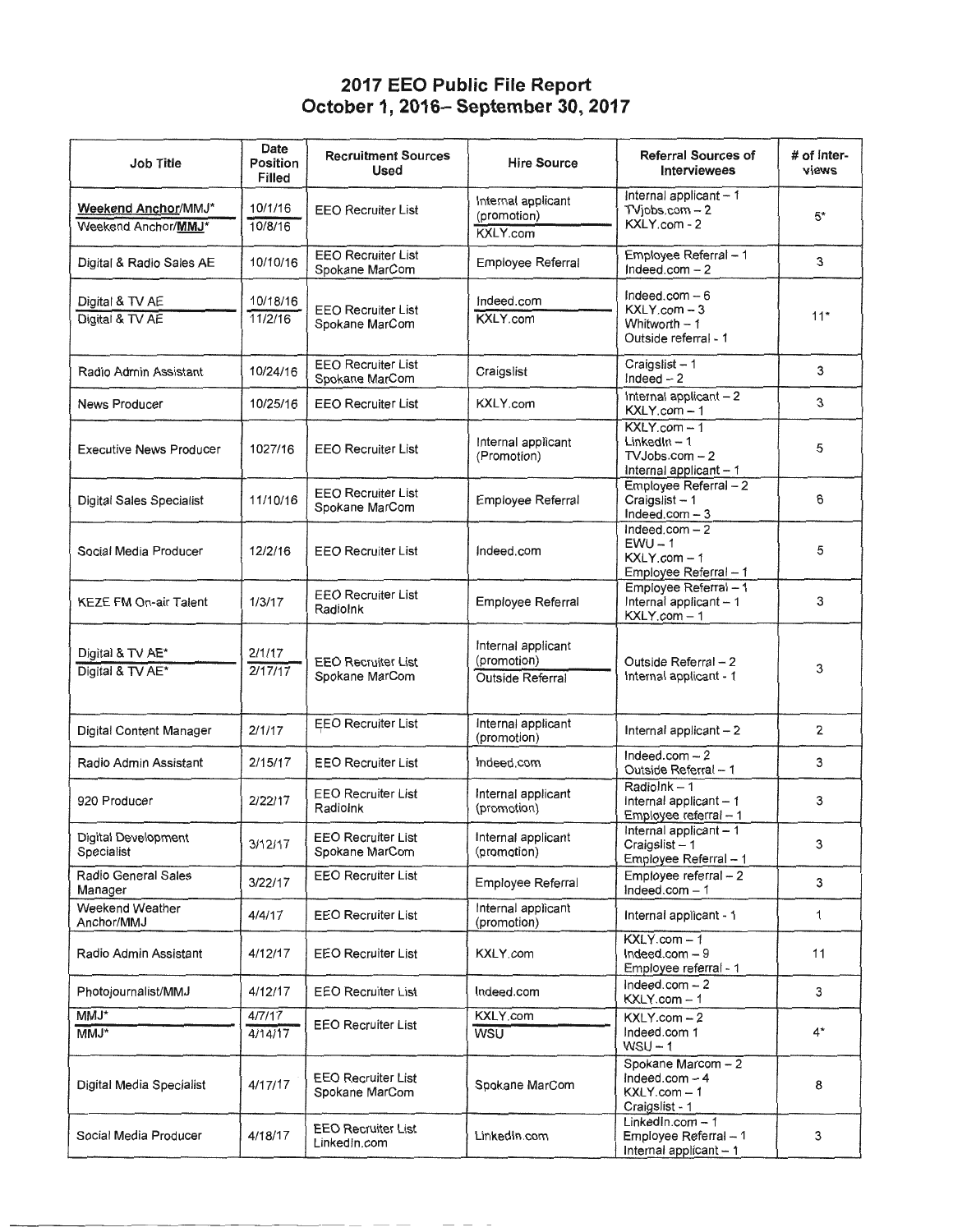| Weeknight Anchor/MMJ      | 5/2/17  | <b>EEO Recruiter List</b>    | Employer Initiated                | Employer initiated - 1<br>Employee referral - 1<br>CBK Media Mgmt. - 1<br>$DCA$ Talent $-1$<br>LornaDave Agency - 1 | 5              |
|---------------------------|---------|------------------------------|-----------------------------------|---------------------------------------------------------------------------------------------------------------------|----------------|
| Digital & Television AE*  | 5/18/17 | <b>EEO Recruiter List</b>    | Indeed.com                        | Indeed.com - 4                                                                                                      |                |
| Digital & Television AE * | 5/19/17 | Spokane MarCom               | Employee Referral                 | Employee Referral - 1                                                                                               | $5*$           |
| Social Media Producer     | 6/1/17  | <b>EEO Recruiter List</b>    | Employee Referral                 | Employee Referral - 1<br>Worksource - 1                                                                             | $\overline{2}$ |
| MMJ*                      | 6/21/17 | <b>EEO Recruiter List</b>    | KXLY.com                          | Employee Referral - 1                                                                                               |                |
| MMJ*                      | 7/31/17 | Employee Referral            |                                   | Outside Referral - 1<br>$KXLY.com - 2$                                                                              | $4*$           |
| Producer (6PM)*           | 6/14/17 | <b>EEO Recruiter List</b>    | Internal applicant<br>(promotion) |                                                                                                                     |                |
| Producer (5PM)*           | 7/6/17  |                              | Internal applicant<br>(promotion) | Internal applicant - 3                                                                                              | $3*$           |
| Digital & Radio AE*       | 6/30/17 | <b>EEO Recruiter List</b>    | Employee Referral                 |                                                                                                                     |                |
| Digital & Radio AE *      | 7/14/17 | LinkedIn<br>Facebook         | Employee Referral                 | Employee Referral - 2                                                                                               | $2^*$          |
| National Sales Assistant  | 7/19/17 | <b>EEO Recruiter List</b>    | Employee Referral                 | Employee referral - 1<br>Indeed.com - 4                                                                             | 5              |
| Sports Anchor/MMJ         | 8/8/17  | <b>EEO Recruiter List</b>    | Employee Referral                 | Employee Referral - 1<br>$KXLY.com - 2$<br>$TV$ jobs.com $-1$<br>Internal applicant - 1                             | 5              |
| Local Sales Manager       | 9/1/17  | <b>Exigent Circumstances</b> | Internal Promotion                | Internal applicant $-1$                                                                                             |                |

\* Same applicant pool

| <sup>1</sup> Total Number of Persons Interviewed for All Full-Time Vacancies Filled During |     |
|--------------------------------------------------------------------------------------------|-----|
| the Past Year (this will be a raw number):                                                 | 123 |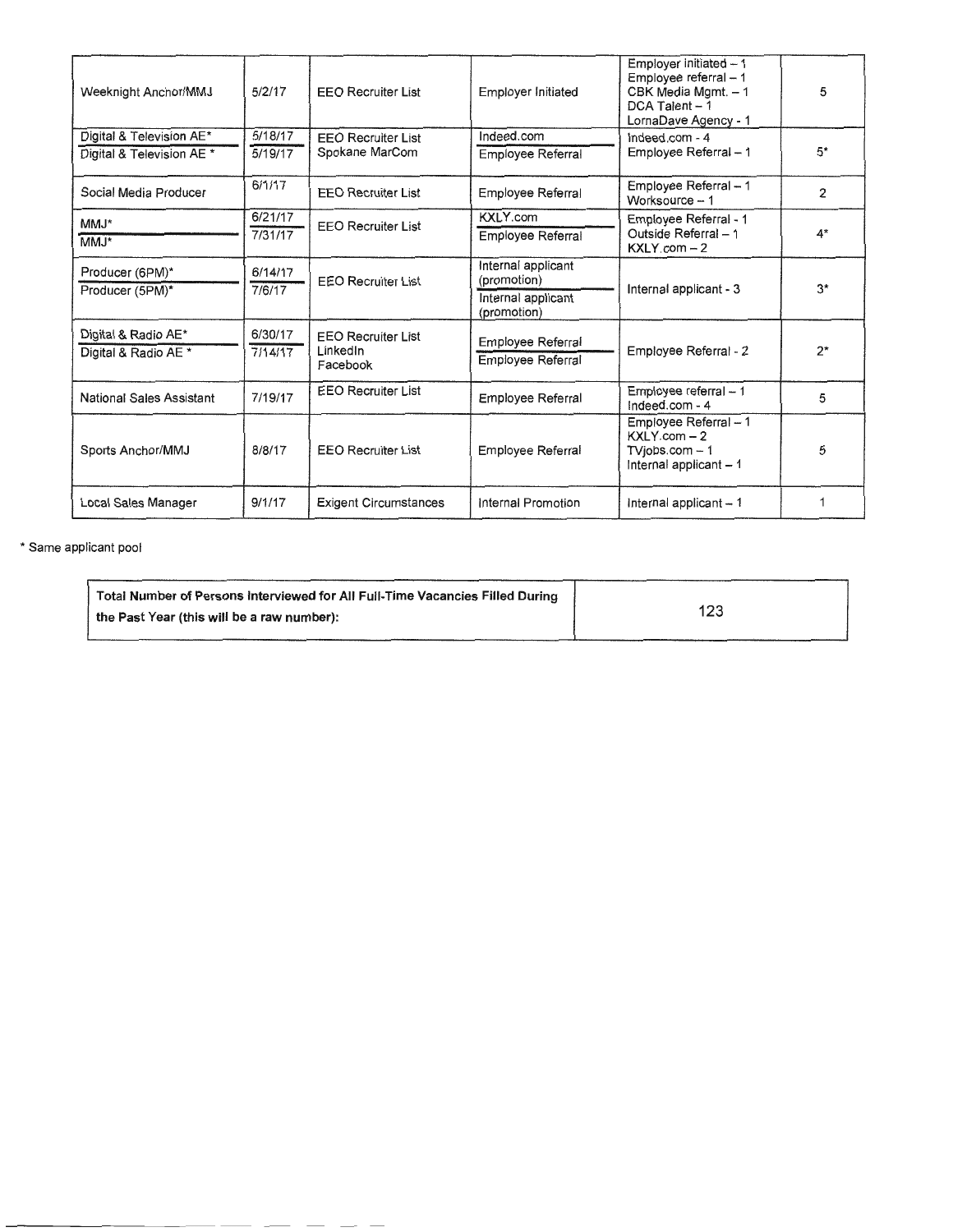| <b>Referral Sources</b>        | # of Interviewees Referred |
|--------------------------------|----------------------------|
| Craigslist                     | 4                          |
| CBK Media Management           | 1                          |
| <b>DCA Talent</b>              | 1                          |
| Eastern WA University          | 1                          |
| Employer Initiated             | 1                          |
| Indeed.com                     | 42                         |
| KXLY.com                       | 18                         |
| <b>KXLY Employee Referral</b>  | 19                         |
| <b>KXLY</b> Internal Applicant | 17                         |
| LinkedIn                       | 2                          |
| LornaDave Agency               | 1                          |
| Outside Referral               | 5                          |
| Radio Ink                      | 1                          |
| Spokane MarCom                 | $\overline{2}$             |
| TVJobs.com                     | 5                          |
| Whitworth                      | 1                          |
| WorkSource                     | 1                          |
| WSU                            | 1                          |

 $\label{eq:2.1} \frac{1}{\sqrt{2}}\int_{0}^{\infty}\frac{1}{\sqrt{2\pi}}\left(\frac{1}{\sqrt{2\pi}}\right)^{2}d\mu\int_{0}^{\infty}\frac{1}{\sqrt{2\pi}}\left(\frac{1}{\sqrt{2\pi}}\right)^{2}d\mu\int_{0}^{\infty}\frac{1}{\sqrt{2\pi}}\left(\frac{1}{\sqrt{2\pi}}\right)^{2}d\mu\int_{0}^{\infty}\frac{1}{\sqrt{2\pi}}\frac{1}{\sqrt{2\pi}}\frac{1}{\sqrt{2\pi}}\frac{1}{\sqrt{2\pi}}\frac{1}{\sqrt{2\pi}}$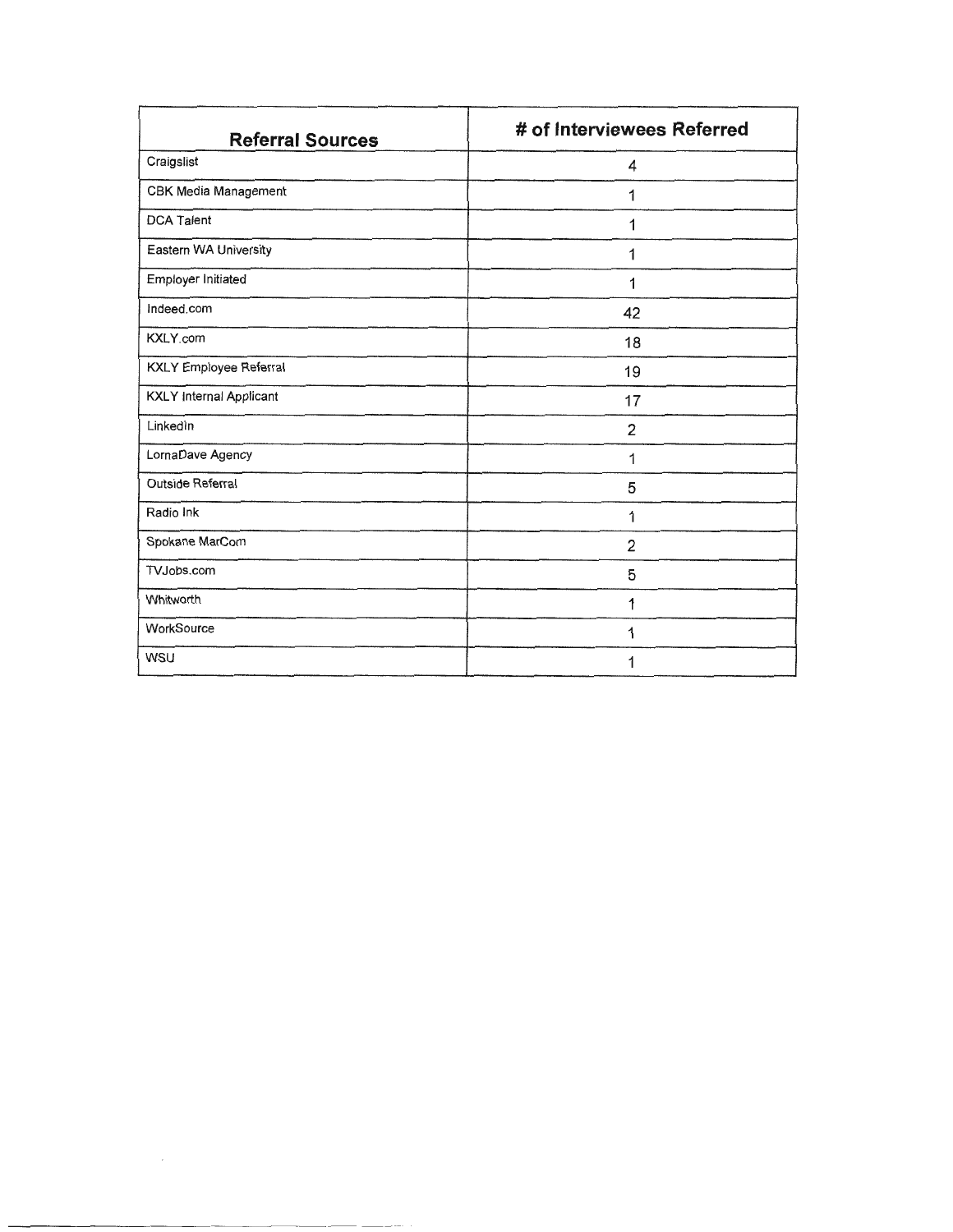# EEO RECRUITER LIST 10/1/2016-9/30/2017

| <b>Number</b>           | <b>Contact Information</b>                                                                                                                                                                                                                                          | Did source<br>request<br>notification | Notify via: | # of<br>interviewees<br>referred by<br>source |
|-------------------------|---------------------------------------------------------------------------------------------------------------------------------------------------------------------------------------------------------------------------------------------------------------------|---------------------------------------|-------------|-----------------------------------------------|
| $\mathbf{1}$            | <b>AARP</b> Foundation<br>Work Search<br>Sandra Moore<br>Karen Johnson<br>222 W. Mission Ave., Suite 118<br>Spokane, WA 99207<br>Phone:<br>509-325-7712<br>Fax:<br>509-325-7729<br>Email: sjmoore@aarp.org and kejohnson@aarp.org<br>Website: www.jobsaarp.org      | Yes                                   | Email       |                                               |
| $\overline{2}$          | Arizona State University<br>Career Center<br>522 N. Central Ave., Suite 110<br>Phoenix, AZ 85004-2165<br>Phone: 602-496-1213<br>Fax: 602-496-1255<br>Email: dpccareerservices@asu.edu<br>Website: www.asu.edu                                                       |                                       | Website     |                                               |
| $\overline{\mathbf{3}}$ | <b>Big Bend Community College</b><br>Bonnie Jeffrey, Career Services Coordinator<br>7662 Chanute Street NE<br>Moses Lake, WA 98837-3299<br>Phone: 509-793-2069<br>509-762-2696<br>Fax:<br>Email: bonniej@bigbend.edu<br>Website: www.bigbend.edu                    | <b>Yes</b>                            | Email       |                                               |
| $\overline{a}$          | <b>Boise State University</b><br>Career Center<br>1910 University Drive<br>Boise, ID 83725-1310<br>Phone: 208-426-1747<br>Fax: 208-426-3437<br>Email: career@boisestate.edu<br>Website: http://www.boisestate.edu/                                                  |                                       | Website     |                                               |
| 5                       | Central Washington University<br>Kristina Paquette - Employer Relations/Events/Marketing<br>Bouillon 206<br>400 E. University Way<br>Ellensburg, WA 98926-7499<br>Phone: 509-963-1921<br>Fax: 509-963-1921<br>Email: career@cwu.edu<br>Website: http://www.cwu.edu/ |                                       | Website     |                                               |

 $\cdots$   $\cdots$   $\cdots$   $\cdots$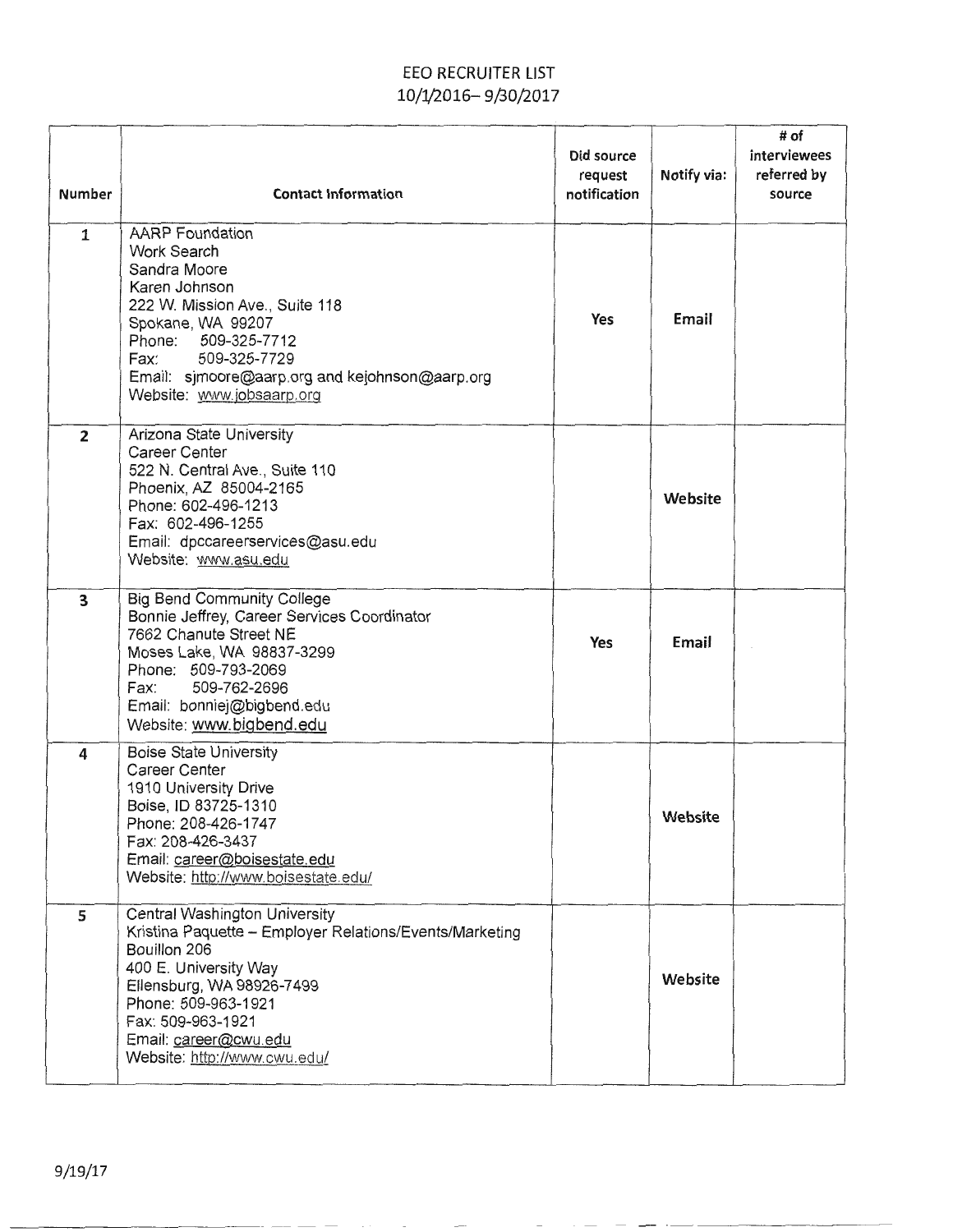| 6  | Central Washington University<br>Department of Communication<br>Cynthia Mitchell - Journalism Advisor, The Observer<br>Bouillon 229<br>400 E. University Way<br>Ellensburg, WA 98926<br>Phone: 509-963-1063<br>Email: mitchelc@cwu.edu<br>Website: http://www.cwu.edu/                                                                                                        |     | Email   |  |
|----|-------------------------------------------------------------------------------------------------------------------------------------------------------------------------------------------------------------------------------------------------------------------------------------------------------------------------------------------------------------------------------|-----|---------|--|
| 7  | Central Washington University<br>Film and Video Studies<br>Jon Ward - Co-Director of Film and Video Studies OR<br>Liahna Armstrong, Co-Director of Film and Video Studies<br>Bouillon 224 OR L&L 403F<br>400 E. University Way<br>Ellensburg, WA 98926-7438<br>Phone: 509-963-2893<br>509-963-3178<br>Email: jonward@cwu.edu<br>lotus@cwu.edu<br>Website: http://www.cwu.edu/ |     | Email   |  |
| 8  | City of Spokane<br>Civil Service<br>808 W. Spokane Falls Blvd., 4th Floor<br>Spokane, WA 99201<br>509-625-6160<br>Phone:<br>Fax:<br>509-625-6077<br>Email: civilservice@spokanecity.org<br>Website:<br>www.spokanecity.org                                                                                                                                                    |     | Email   |  |
| 9  | <b>Collective Talent</b><br>Michael Bille<br>1721 Richardson Place<br>Tampa, FL 33606<br>813-254-9695<br>Phone:<br>Email: bille@michaelsmedia.com<br>Website: www.collectivetalent.com                                                                                                                                                                                        | Yes | Email   |  |
| 10 | Eastern Washington University<br><b>Career Services</b><br>Nate Bryant, Employer Relations Mgr.<br>114 Showalter Hall<br>Cheney, WA 99004-2431<br>Phone:<br>509-359-6058<br>Fax:<br>509-359-6940<br>Email: careers@ewu.edu<br>Website: www.ewu-csm.symplicity.com/employers                                                                                                   |     | Website |  |
| 11 | Eastern Washington University<br>African American Education Program<br>Dr. Scott Finnie - Director<br>204 Monroe Hall<br>Cheney, WA 99004-2420<br>Phone: 509-359-6152<br>Email: sfinnie@ewu.edu<br>Website: https://www.ewu.edu/                                                                                                                                              |     | Email   |  |

 $-\hbox{--}$ 

 $\overline{\phantom{0}}$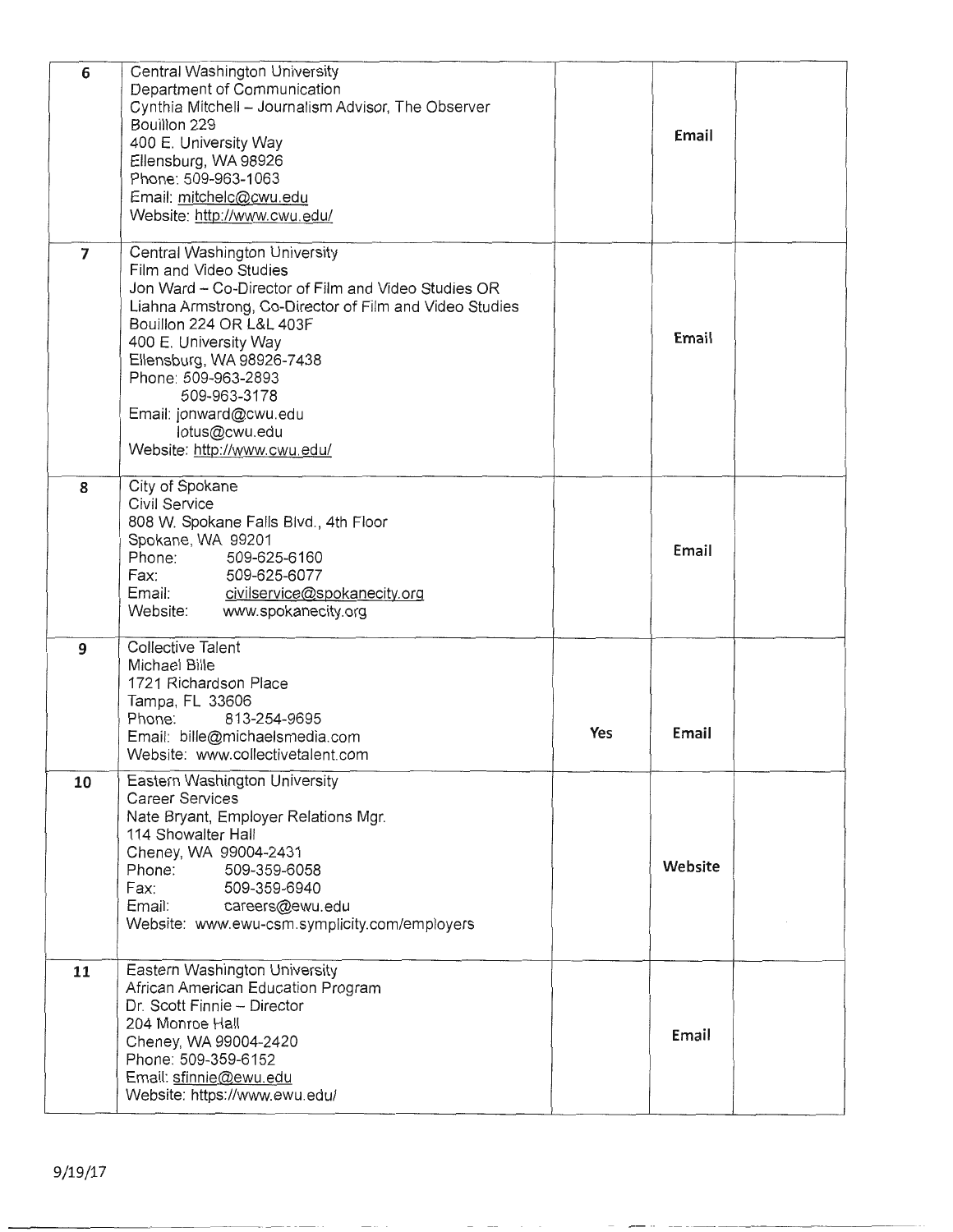| 12 | Eastern Washington University               |            |         |              |
|----|---------------------------------------------|------------|---------|--------------|
|    | Chicano Education Program                   |            |         |              |
|    | Dr. Elisa Facio - Director                  |            |         |              |
|    | 203 Monroe Hall                             |            | Email   | $\mathbf{1}$ |
|    | Cheney, WA 99004                            |            |         |              |
|    | Phone: 509-359-6146                         |            |         |              |
|    | Email: efaciio@ewu.edu                      |            |         |              |
|    | Website: https://www.ewu.edu/               |            |         |              |
|    |                                             |            |         |              |
| 13 | Eastern Washington University               |            |         |              |
|    | Journalism Program                          |            |         |              |
|    | <b>Bill Stimson</b>                         |            |         |              |
|    | 526 Fifth St.                               |            |         |              |
|    | Cheney, WA 99004                            | <b>Yes</b> | Email   |              |
|    | 509-359-6034<br>Phone:                      |            |         |              |
|    | Email:<br>wstimson@ewu.edu                  |            |         |              |
|    |                                             |            |         |              |
|    | www.ewu.edu<br>Website:                     |            |         |              |
| 14 | Eastern Washington University               |            |         |              |
|    | Women's Studies Center - Lisa Logan         |            |         |              |
|    | 207F Monroe Hall                            |            |         |              |
|    | Cheney, WA 99004                            |            |         |              |
|    | Phone: 509-359-2898                         |            | Email   |              |
|    | Email: Ilogan83@ewu.edu                     |            |         |              |
|    | Website: www.ewu.edu                        |            |         |              |
|    |                                             |            |         |              |
| 15 | <b>ENSO</b>                                 |            |         |              |
|    | <b>Employment Service</b>                   |            |         |              |
|    | Ryan Newell                                 |            |         |              |
|    | 508 W. 6th Ave., #400                       |            |         |              |
|    | Spokane, WA 99204                           | Yes        | Email   |              |
|    | 509-475-5263<br>Phone:                      |            |         |              |
|    | 509-326-8188<br>Fax:                        |            |         |              |
|    | Email:<br>ryan@enso.ws                      |            |         |              |
|    | Website:<br>www.enso.ws/                    |            |         |              |
|    |                                             |            |         |              |
| 16 | Gonzaga University                          |            |         |              |
|    | Career Center & GAMP                        |            |         |              |
|    | Karen Franks-Harding                        |            |         |              |
|    | E. 502 Boone Ave. - MSC 2462                |            |         |              |
|    | Spokane, WA 99258                           |            |         |              |
|    | 509-313-4234<br>Phone:                      |            | Website |              |
|    | 509-313-5872<br>Fax:                        |            |         |              |
|    | Email: franks-harding@gonzaga.edu           |            |         |              |
|    | www.zagtrax.net<br>Website:                 |            |         |              |
|    |                                             |            |         |              |
| 17 | Goodwill Inc.                               |            |         |              |
|    | Tammy Bown - Community Employment Job Coach |            |         |              |
|    | 130 East Third Ave.                         |            |         |              |
|    | Spokane, WA 99202                           |            |         |              |
|    | Phone: 509-232-1136 x4445                   |            |         |              |
|    | Fax: 509-444-4371                           | Yes        | Email   |              |
|    | Email: TammyB@giin.org                      |            |         |              |
|    | Website: www.DiscoverGoodwill.org           |            |         |              |
|    |                                             |            |         |              |
|    |                                             |            |         |              |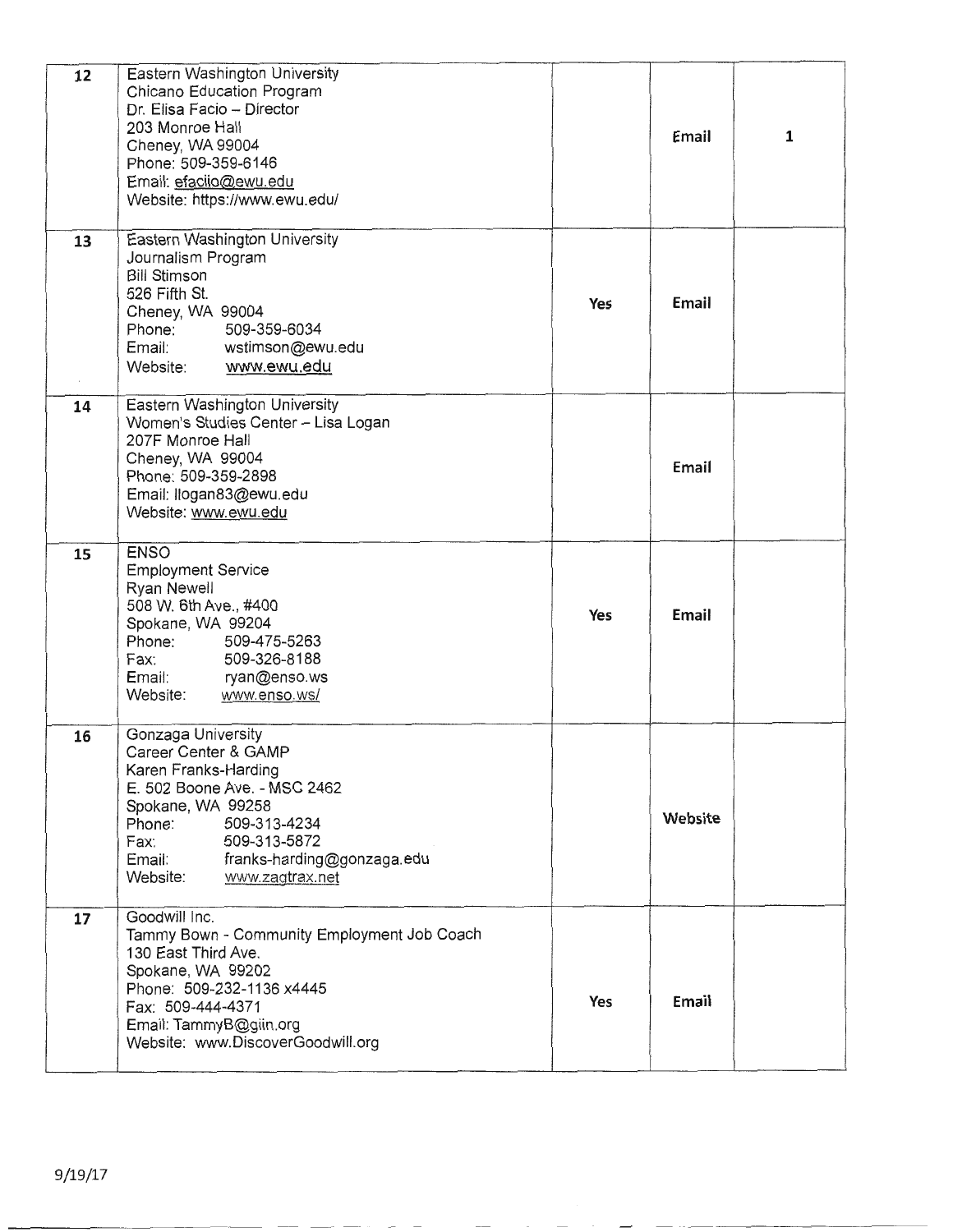| 18 | Greater Spokane Incorporated<br>Nancy Vanni<br>801 W. Riverside, Suite 100<br>Spokane, WA 99201<br>Phone: 509-624-1393<br>Fax: 509-747-0077<br>Email: info@greaterspokane.org<br>Website: www.greaterspokane.org      |     | Website |    |
|----|-----------------------------------------------------------------------------------------------------------------------------------------------------------------------------------------------------------------------|-----|---------|----|
| 19 | Hiring our Heroes<br>1615 H. Street N.W.<br>Washington, D.C. 20062-2000<br>Phone:<br>Email: support@myhoh.org<br>Website: www.myhoh.org                                                                               |     | Website |    |
| 20 | Idaho Department of Labor<br>317 W. Main Street<br>Boise, ID 83735<br>Phone: 208-332-3570<br>Website: www.labor.idaho.gov                                                                                             |     | Website |    |
| 21 | Idaho State Association of Broadcasters<br><b>Connie Searles</b><br>1674 W. Hill Road, Suite 3<br>Boise, ID 83702<br>Phone: 208-345-3072<br>Email: isba@qwestoffice.net<br>Website: www.idahobroadcasters.org         |     | Email   |    |
| 22 | Idaho State University<br>Career Center<br>Museum Building, Room 418<br>Campus Stop 8108<br>Pocatello, ID 83209<br>Phone: 208-282-2380<br>Fax: 208-282-4611<br>Email: careers@isu.edu<br>Website: http://www.isu.edu/ |     | Website |    |
| 23 | Indeed.com<br>7501 N. Capital of Texas Highway, Bldg. B<br>Austin, TX 78731<br>800-462-5842<br>Phone:<br>Website:<br>www.indeed.com                                                                                   |     | Website | 42 |
| 24 | KAPP TV/KVEW TV<br>Cheryl Sentel<br>P.O. Box 1749<br>Yakima, WA 98901<br>Phone:<br>509-453-0351<br>Fax:<br>509-453-3623<br>Email:<br>cheryls@kapptv.com<br>kapptv.com / kvewtv.com<br>Website:                        | Yes | Email   |    |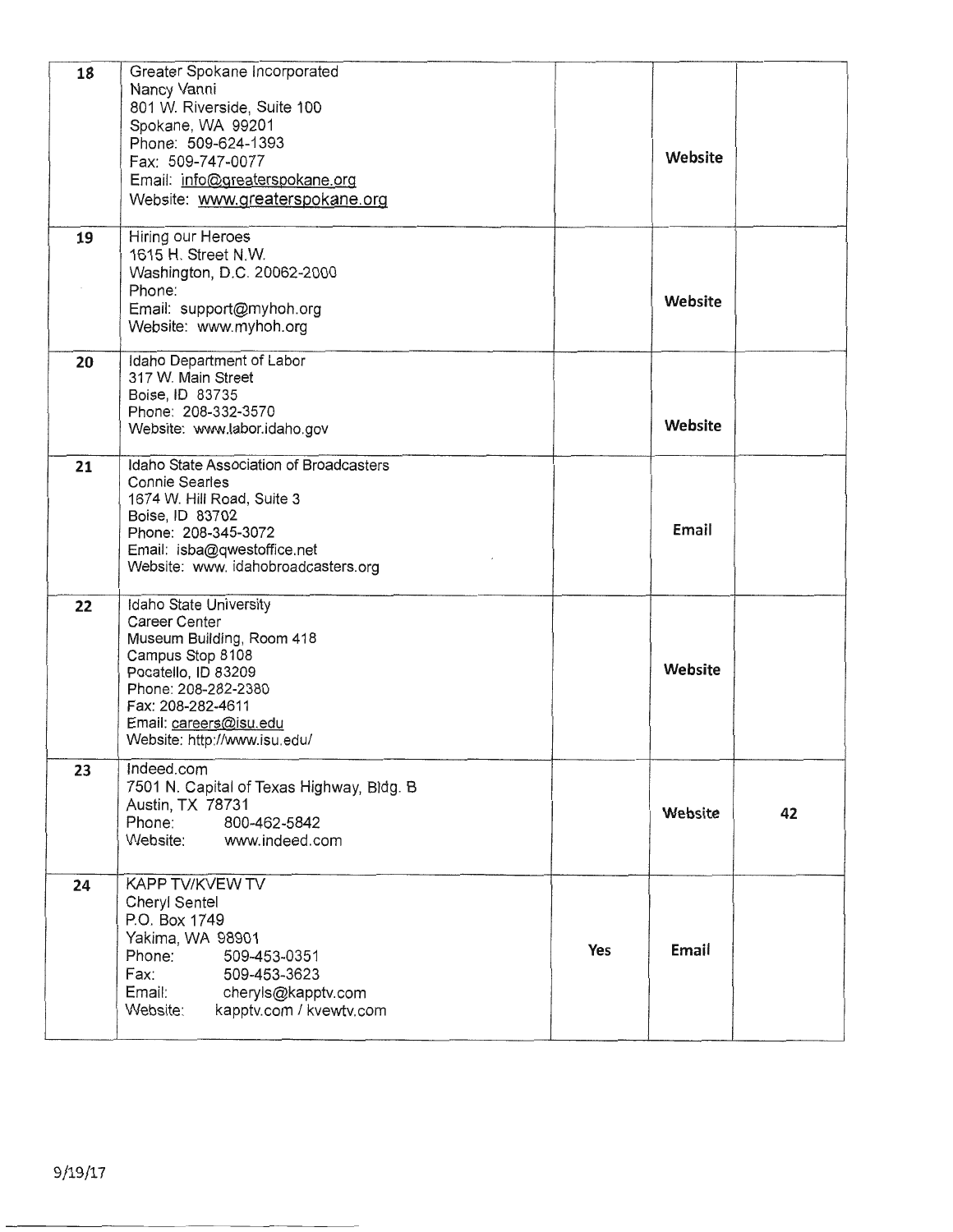| 25 | <b>KXLY Broadcast Group</b><br>All Employees/Employee Referrals/Internal<br>applicants/Employer initiated |     |         |    |
|----|-----------------------------------------------------------------------------------------------------------|-----|---------|----|
|    | 500 West Boone Avenue<br>Spokane, WA 99201                                                                |     | Email   | 37 |
|    | Phone:<br>509-324-4000                                                                                    |     |         |    |
|    | Website: kxly.com                                                                                         |     |         |    |
| 26 | KXLY.com<br>500 West Boone Avenue                                                                         |     |         |    |
|    | Spokane, WA 99201<br>Phone:                                                                               |     | Website | 18 |
|    | Website: www.kxly.com                                                                                     |     |         |    |
| 27 | Lewis-Clark State College                                                                                 |     |         |    |
|    | Career & Advising Services<br>Reid Centennial Hall, Room 208                                              |     |         |    |
|    | Lewiston, ID 83501                                                                                        |     | Website |    |
|    | Phone: 208-792-2313<br>Fax: 208-792-2313                                                                  |     |         |    |
|    | Email: dlybyer@lcsc.edu<br>Website: http://www.lcsc.edu/                                                  |     |         |    |
|    |                                                                                                           |     |         |    |
| 28 | Media Match Inc.<br>P.O. Box 48220                                                                        |     |         |    |
|    | Los Angeles, CA 90048                                                                                     |     | Website |    |
|    | Phone:<br>N/A<br>Email:<br>info@media-match.com                                                           |     |         |    |
|    | Website:<br>www.media-match.com/usa/media                                                                 |     |         |    |
| 29 | Medialine                                                                                                 |     |         |    |
|    | <b>Rich Everitt</b><br>1209 Wood Valley Road                                                              |     |         |    |
|    | August, GA 30909<br>706-364-7564<br>Phone:                                                                |     | Email   |    |
|    | Email:<br>rich@medialine.com                                                                              |     |         |    |
|    | www.medialine.com<br>Website:                                                                             |     |         |    |
| 30 | Montana State University<br>Allen Yarnell Center for Student Success                                      |     |         |    |
|    | 177 Strand Union Building                                                                                 |     |         |    |
|    | P.O. Box 174180<br>Bozeman, MT 59717-4180                                                                 |     | Website |    |
|    | Phone: 406-994-7627                                                                                       |     |         |    |
|    | Fax: 406-994-5488<br>Email: success@montana.edu                                                           |     |         |    |
|    | Website: http://www.montana.edu/                                                                          |     |         |    |
| 31 | Morgan Murphy Media - WISC-TV<br>Human Resources                                                          |     |         |    |
|    | Jeff Ver Voort                                                                                            |     |         |    |
|    | 7025 Raymond Rd.<br>Madison, WI 53719                                                                     |     |         |    |
|    | Phone:<br>608-277-5142                                                                                    | Yes | Email   |    |
|    | Fax:<br>608-278-5568<br>Email:<br>jvervoort@wisctv.com                                                    |     |         |    |
|    | www.channel3000.com<br>Website:                                                                           |     |         |    |
|    |                                                                                                           |     |         |    |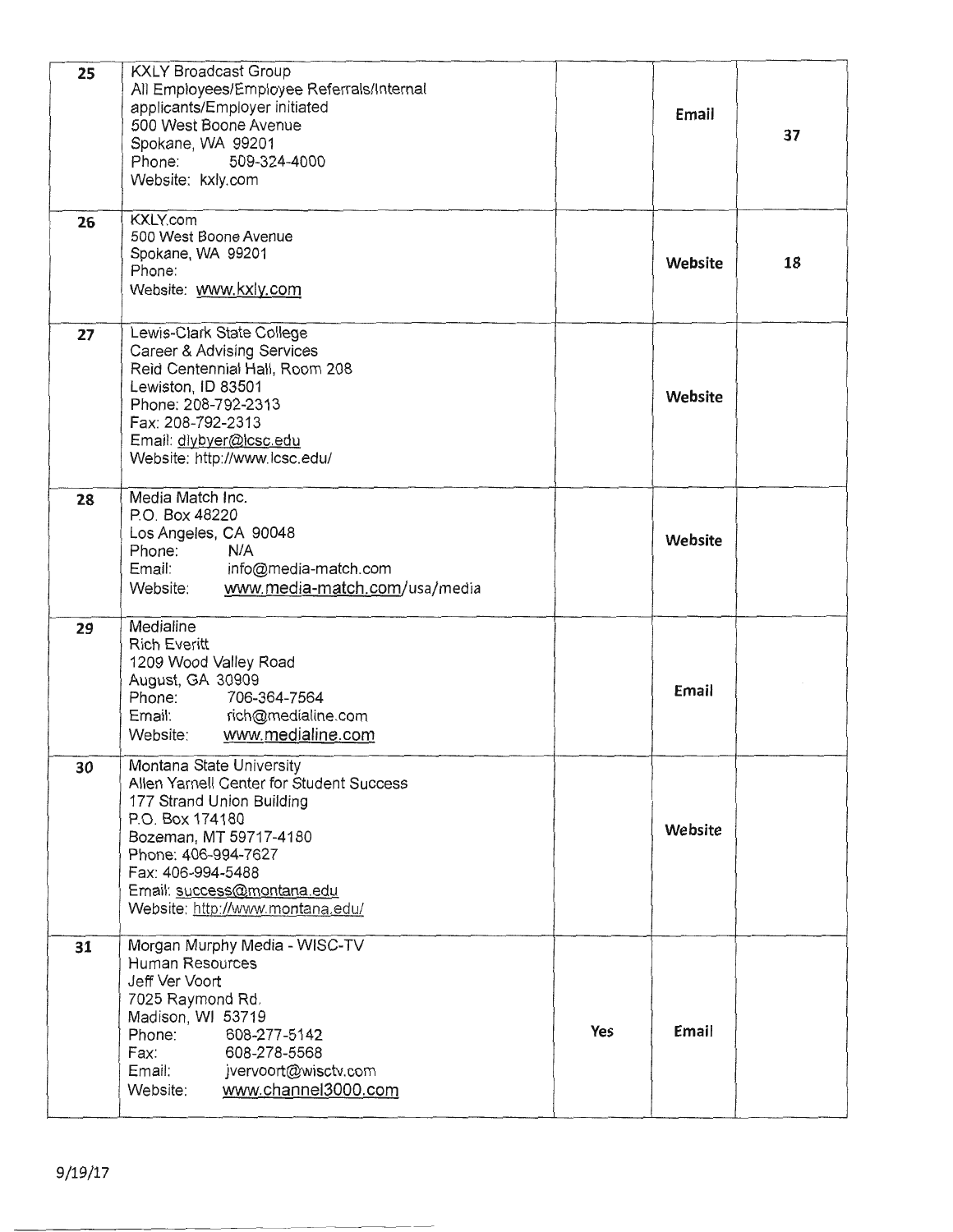| 32 | North Idaho College<br><b>Career Services</b><br>Carla Madison<br>1000 W. Garden Ave.<br>Coeur d'Alene, ID 83814<br>Phone:<br>208-625-2364<br>Fax:<br>208-769-3292<br>Email: career@nic.edu                                                                                                      |     | Website |  |
|----|--------------------------------------------------------------------------------------------------------------------------------------------------------------------------------------------------------------------------------------------------------------------------------------------------|-----|---------|--|
|    | www.nic.edu/career<br>Website:                                                                                                                                                                                                                                                                   |     |         |  |
| 33 | Oregon Association of Broadcasters<br>Keith Shipman<br>13500 SW Pacific Highway, #58-225<br>Portland, OR 97223<br>503-443-2299<br>Phone:<br>Email: theoab@theoab.org<br>Website:<br>www.theoab.org                                                                                               |     | Email   |  |
| 34 | Oregon State University<br>The Career Development Center<br>Rachel Finch - Employer Relations Manager<br>B008 Kerr Administration Building<br>Corvallis, OR 97331-2127<br>Phone: 541-737-4085<br>Fax: 541-737-0532<br>Email: Career Services@oregonstate.edu<br>Website: http://oregonstate.edu/ |     | Website |  |
| 35 | QueenB Radio Wisconsin, Inc.<br>Herb Cody<br>51 Means Drive<br>Platteville, WI 53818<br>608-349-2014<br>Phone:<br>608-349-2002<br>Fax:<br>Email:<br>hcody@queenbradio.com                                                                                                                        | Yes | Email   |  |
| 36 | QueenB Television, LLC, dba WKBT-TV<br>Marsha Everson<br>141 S. 6th St.<br>LaCrosse, WI 54601<br>Phone:<br>608-782-4678<br>Fax:<br>608-782-4674<br>Email:<br>meverson@wkbt.com<br>www.news8000.com<br>Website:                                                                                   | Yes | Email   |  |
| 37 | Radio & Television Business Report<br>April McLynn<br>P.O. Box 6633<br>Woodbridge, VA 22195<br>Phone:<br>703-490-3099<br>Email:<br>aMclynn@rbr.com<br>Website:<br>www.rbr.com                                                                                                                    |     | Website |  |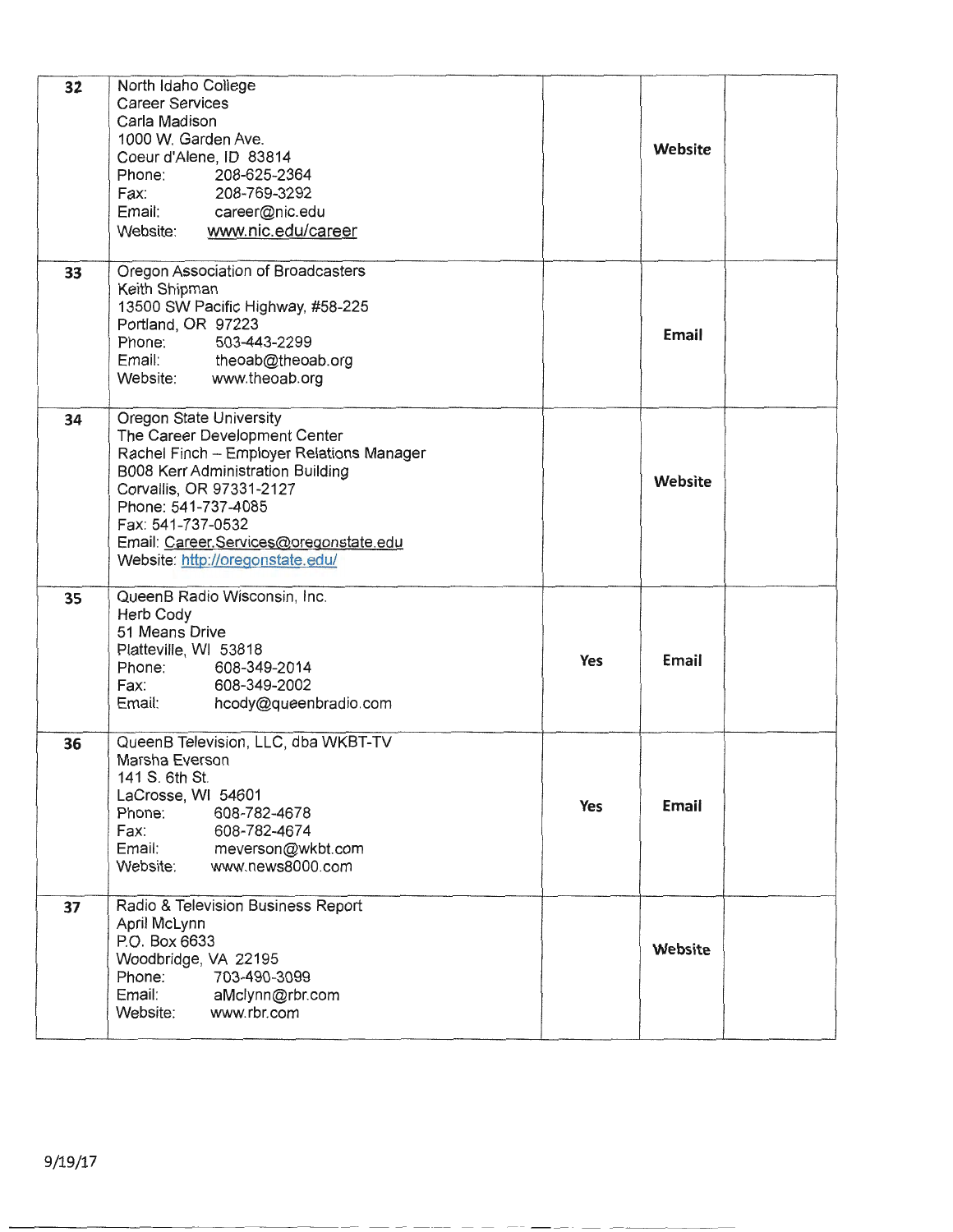| 38<br>39 | Seattle Pacific University<br>Center for Career and Calling<br>Lori Brown - Employer Relations Manager<br>3307 Third Ave. W., Suite 216<br>Seattle, WA 98119<br>Phone: 206-281-2485<br>Email: spucareercenter@spu.edu<br>Website: http://spu.edu/<br>SimplyHired.com (through indeed.com)                                                                                |     | Website |  |
|----------|--------------------------------------------------------------------------------------------------------------------------------------------------------------------------------------------------------------------------------------------------------------------------------------------------------------------------------------------------------------------------|-----|---------|--|
|          | 525 Almanor Ave., Suite 100<br>Sunnyvale, CA 94085<br>Phone: 650-254-9000<br>Fax: 650-254-9001<br>Email: support@simplyhired.com<br>Website: http://www.simplyhired.com/                                                                                                                                                                                                 |     | Website |  |
| 40       | Skils-Kin<br>Program Coordinator<br>Amanda Vazquez<br>4004 E. Boone Avenue<br>Spokane, WA 99202<br>Phone:<br>509-326-6760<br>509-327-3316<br>Fax:<br>avazquez@skils-kin.org<br>Email:<br>www.skils-kin.org<br>Website:                                                                                                                                                   | Yes | Email   |  |
| 41       | Specs Howard School of Media Arts<br>Dir. Career Svcs., Nancy Shiner<br>Video Advisor, Tony Sherock<br>Kristin Burns, Dick Kernen<br>19900 W 9 Mile Road #100<br>Southfield, MI 48075<br>248-358-9000<br>Phone:<br>nshiner@specshoward.edu<br>Email:<br>tsherock@specshoward.edu<br>dkernen@specshoward.edu<br>kburns@specshoward.edu<br>www.specshoward.edu<br>Website: | Yes | Email   |  |
| 42       | Spokane Community College<br><b>Workforce Education &amp; Career Services</b><br>N. 1810 Green St. MS 2063<br>Spokane, WA 99217<br>509-533-7249<br>Phone:<br>509-533-7006<br>Fax:<br>Website:<br>www.scc.spokane.edu                                                                                                                                                     |     | Website |  |
| 43       | Spokane Community College Off Campus Programs<br>Career Transitions Program<br>Denise McKinnon<br>2917 W. Fort George Wright Dr.<br>Spokane, WA 99224<br>509-279-6039<br>Phone:<br>Fax:<br>509-279-6070<br>Email:<br>DeniseMcKinnon@scc.spokane.edu<br>www.iel.spokane.edu<br>Website:                                                                                   |     | Email   |  |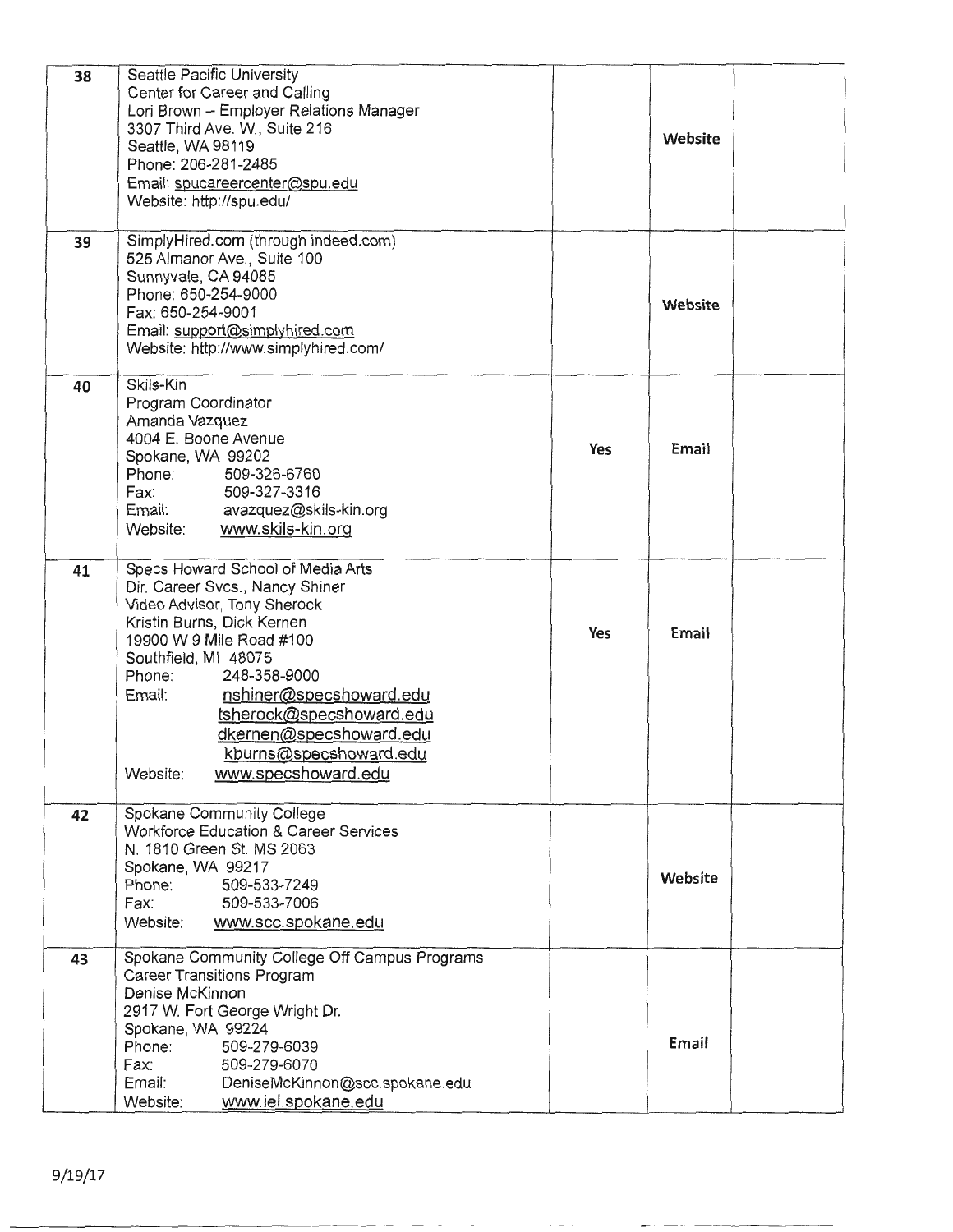| 44 | Spokane Craigslist<br>1381 9th Ave.<br>San Francisco, CA 94122<br>415-566-6394<br>Phone:<br>Website:<br>www.spokane.craigslist.org                                                                                                                                                                         | Website | 4 |
|----|------------------------------------------------------------------------------------------------------------------------------------------------------------------------------------------------------------------------------------------------------------------------------------------------------------|---------|---|
| 45 | Spokane Falls Community College<br>Career & Student Employment<br>Mindy Smith<br>3410 W. Fort George Wright Drive<br>Spokane, WA 99224<br>Phone:<br>509-533-3540<br>509-533-4563<br>Fax:<br>Email: mindy.smith@spokanefalls.edu<br>Website: myinterfase.com/spokanefalls/employer                          | Website |   |
| 46 | SpokaneHelpWanted.com<br>11 Abrams Road<br>Central Valley, NY 10917<br>Phone: 800-365-8630<br>Email: EmployerSupport@RegionalHelpWanted.com<br>Website: www.spokanehelpwanted.com                                                                                                                          | Website |   |
| 47 | TheLadders.com<br>55 Water Street<br>New York, NY 10041<br>Phone: 1-866-800-4640<br>Email: help@theladders.com<br>Website: https://www.theladders.com/                                                                                                                                                     | Website |   |
| 48 | TVJobs.com/AMFMJobs.com<br>Mark Holloway<br>PO Box 4116<br>Oceanside, CA 92052<br>Phone:<br>760-754-8177<br>Fax: 760-754-2115<br>Email: jobs@tvjobs.com<br>Website: www.tvjobs.com                                                                                                                         | Email   | 5 |
| 49 | United States Air Force<br>Discovery Center<br>Maureen J. Lebel<br>4 West Castle Street<br>Fairchild AFB, WA 99011<br>509-247-2246<br>Phone:<br>Fax:<br>509-247-5099<br>Email: maureen.lebel@us.af.mil<br>Website: www.fairchildfamilysupport.org                                                          | Email   |   |
| 50 | University of Idaho<br><b>Career Services</b><br>Idaho Commons Room 334<br>875 Perimeter Dr. MS 2534<br>Moscow, ID 83844-2534<br>Phone:<br>208-885-6121<br>Fax: 208-885-2816<br>Email: careerservices@uidaho.edu<br>Website: www.uidaho.edu/career-services<br>Job Board: https://uidaho.joinhandshake.com | Website |   |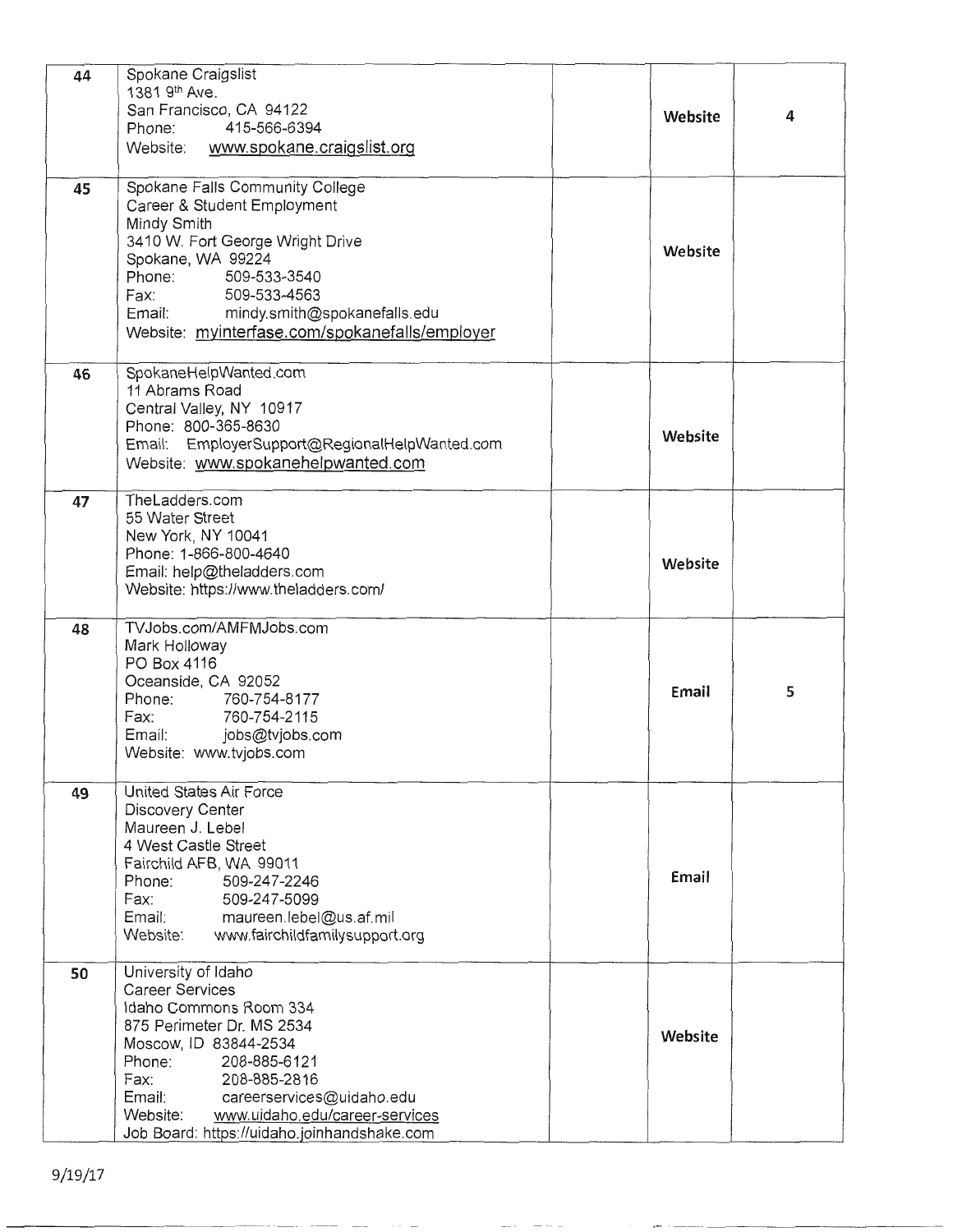| 51 | University of Montana<br>School of Journalism<br>Denise Dowling<br>32 Campus Dr., Don Anderson Hall<br>Missoula, MT 59812<br>406-243-4001<br>Phone:<br>Email: denise.dowling@mso.umt.edu<br>Website: www.jour.umt.edu                               | Website |  |
|----|-----------------------------------------------------------------------------------------------------------------------------------------------------------------------------------------------------------------------------------------------------|---------|--|
| 52 | University of Oregon<br>Career Center<br><b>Employment Services Specialist</b><br>1200 University of Oregon<br>Eugene, OR 97403-1200<br>Phone: 541-346-3214<br>541-346-6038<br>Fax:<br>Email: jobs@uoregon.edu<br>Website: www.uocareer.uoregon.edu | Website |  |
| 53 | University of Washington<br>Office of Minority Affairs<br>Ruth Shigemi<br>Box 355845<br>Seattle, WA 98195-5845<br>Phone: 206-221-2842<br>Friorie. 200-221-2042<br>Fax: 206-543-2746<br>Email: rshigemi@u.washington.edu<br>Website: www.uw.edu      | Email   |  |
| 54 | Washington State Assn of Broadcasters<br><b>Char Myers</b><br>724 Columbia St. NW, Suite #310<br>Olympia, WA 98501<br>Phone: 360-705-0774<br>360-705-0873<br>Fax:<br>Email: wsabjobbank@comcast.net<br>Website: www.wsab.org                        | Email   |  |
| 55 | Washington State Commission on Hispanic Affairs<br>P.O. Box 40924<br>Olympia, WA 98504<br>Phone: 360-725-5661<br>Email: hispanic@cha.wa.gov<br>Website: http://cha.wa.gov/                                                                          | Email   |  |
| 56 | Washington State University<br><b>Academic Success and Career Services</b><br>P.O. Box 641061<br>Pullman, WA 99164-1061<br>Phone: 509-335-6000<br>Fax: 509-335-4015<br>Email: employer.relations@wsu.edu<br>Website: https://wsu.edu/               | Website |  |

 $-$  -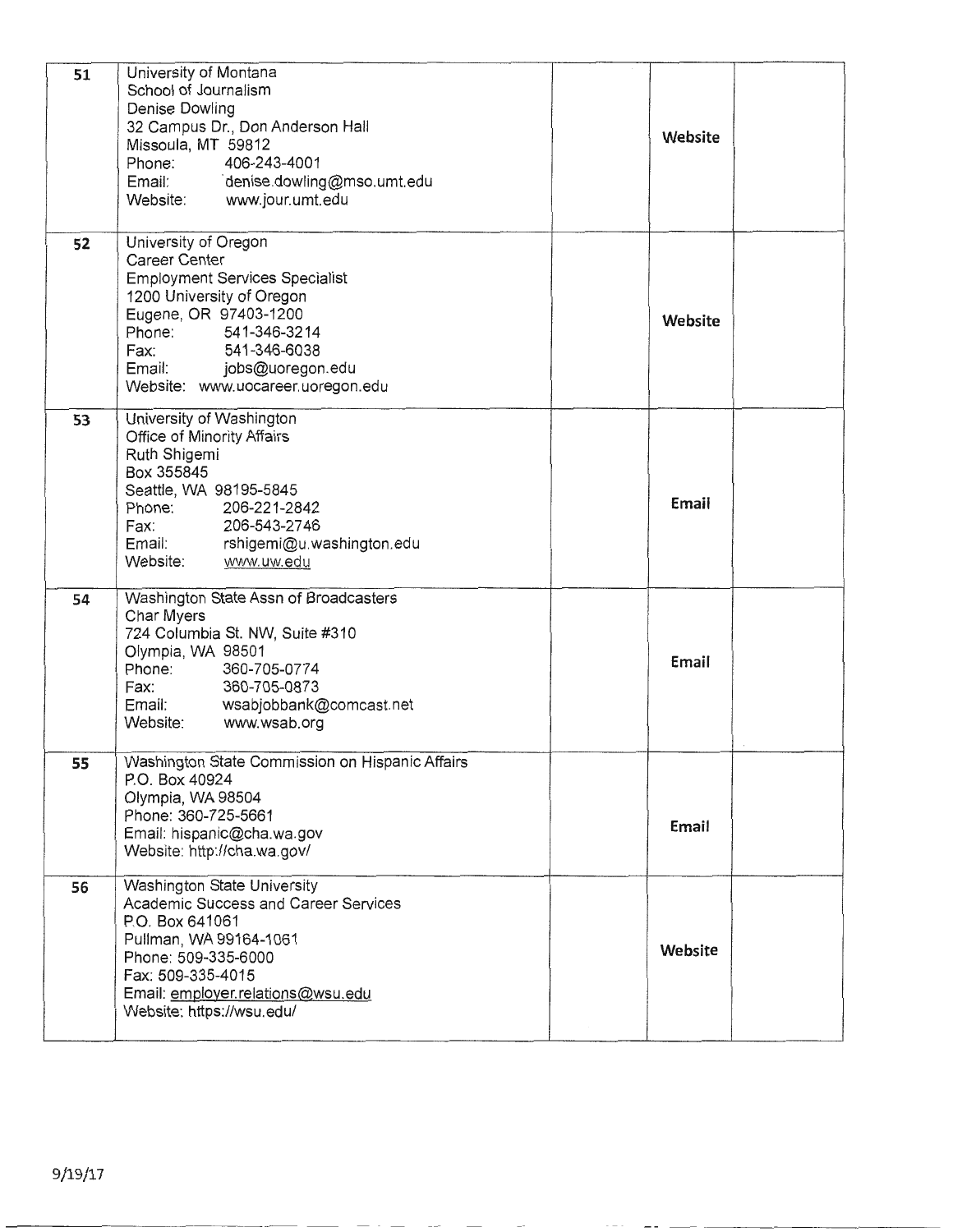| 57 | Washington State University<br>Murrow College of Communication<br>Darin Watkins - Director of Communications<br>Or Lisa Laughter<br>PO Box 642530<br>Pullman, WA 99164-2530<br>Phone:<br>509-335-7333<br>509-335-3739<br>Fax:<br>communication@wsu.edu<br>Email:<br>darin.watkins@wsu.edu<br>laughterl@wsu.edu<br>Website.<br>www.wsu.edu | <b>Yes</b> | Email   | 1            |
|----|-------------------------------------------------------------------------------------------------------------------------------------------------------------------------------------------------------------------------------------------------------------------------------------------------------------------------------------------|------------|---------|--------------|
| 58 | Western Washington University<br><b>Career Services Center</b><br>Jenny Spurgin, Employer Outreach Manager<br>516 High Street<br>Bellingham, WA 98225-9002<br>Phone: 360-650-3240<br>Fax: 360-350-3293<br>Email: careers@wwu.edu<br>Website: http://www.wwu.edu/                                                                          |            | Website |              |
| 59 | Whitman College<br>Career Center<br>Margaret Ely<br>280 Boyer Avenue<br>Walla Walla, WA 99362<br>Phone: 509-527-5183<br>509-527-5934<br>Fax:<br>Email: jobs_internships@whitman.edu<br>www.whitman.edu<br>Website:                                                                                                                        |            | Website |              |
| 60 | <b>Whitworth University</b><br><b>Career Services</b><br>Andrew Pyrc<br>300 West Hawthorne Rd.<br>Spokane, WA 99251<br>Phone:<br>509-777-3272<br>509-777-3731<br>Fax:<br>Email:<br>careerservices@whitworth.edu<br>www.whitworth.edu<br>Website:                                                                                          |            | Website | 1            |
| 61 | WorkSource Spokane<br>Jeff Miller - Business Solutions<br>130 S. Arthur<br>Spokane, WA 99202<br>Phone:<br>509-532-3136<br>Fax:<br>509-532-3066<br>Email:<br>jemiller@esd.wa.gov<br>www.go2worksource.com<br>Website:                                                                                                                      |            | Website | $\mathbf{1}$ |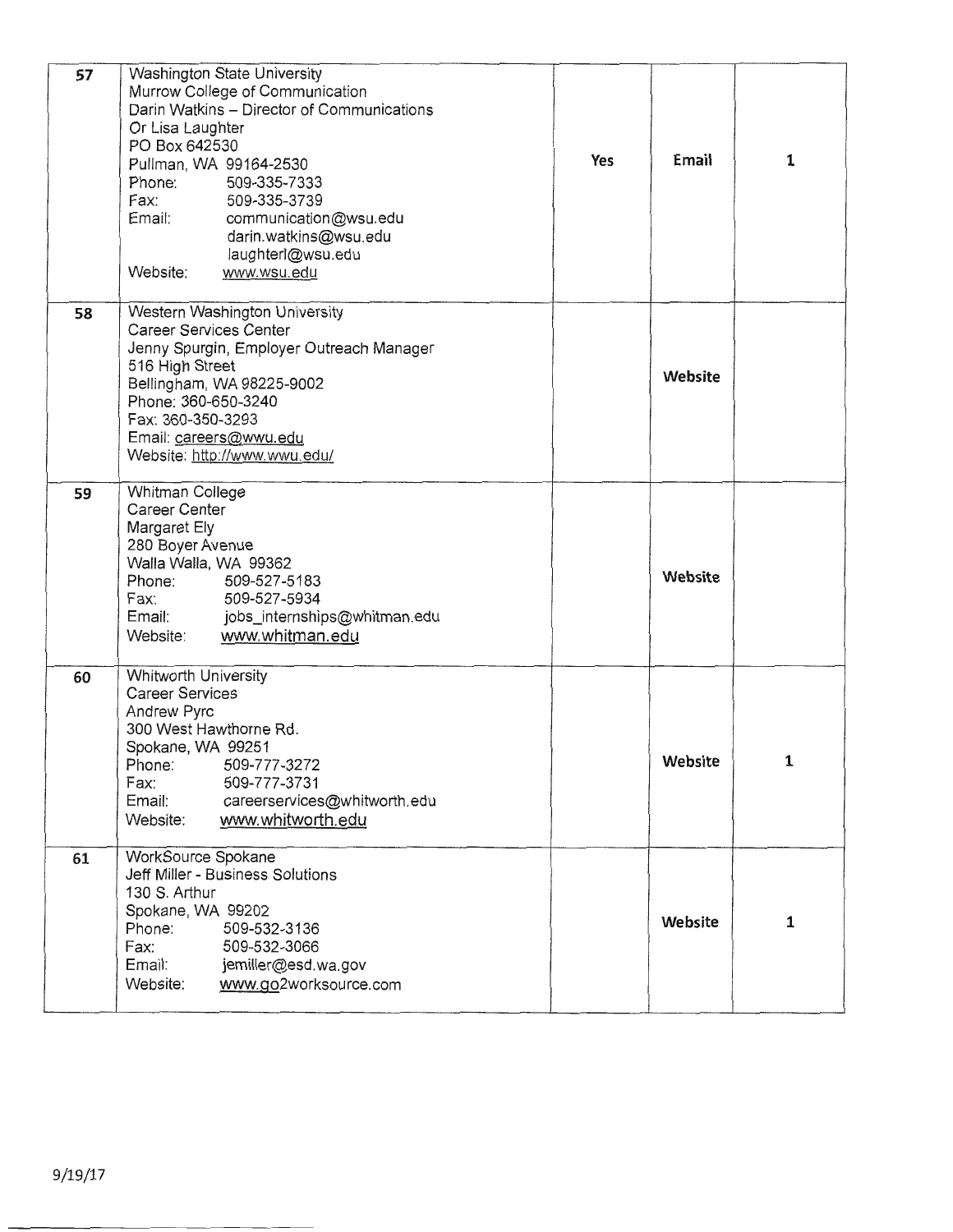# **OTHER REFERRAL SOURCES**

# **10/1/2016- 9/30/2017**

|                |                                                                                                                                                                   | Did source<br>request | <b>Notify</b> | # of<br>interviewees<br>referred by |
|----------------|-------------------------------------------------------------------------------------------------------------------------------------------------------------------|-----------------------|---------------|-------------------------------------|
| <b>Number</b>  | <b>Contact Information</b>                                                                                                                                        | notification          | via:          | source                              |
| $\mathbf{1}$   | <b>Outside Referrals</b>                                                                                                                                          | N                     |               | 5                                   |
| $\overline{2}$ | <b>CBK Media Management</b><br>1621 Emma Street<br>Augusta, GA 30909<br>412-770-6749<br>Cbkmediamanagement.com                                                    | N                     |               | $\mathbf{1}$                        |
| 3              | <b>DCA Talent</b><br>124 Ammons Drive<br>Raleigh, NC 27615<br>919-868-6088<br>Dcatalent.com                                                                       | N                     |               | $\mathbf{1}$                        |
| 4              | LinkedIn<br>Website: Linkedin.com                                                                                                                                 | N                     |               | 2                                   |
| 5              | Radio Ink<br>Thomas Elmo<br>1901 S. Congress Ave., #118<br>Boynton Beach, FL 33426<br>Phone: 561-655-8778<br>Email: thomaselmo@gmail.com<br>Website: radioink.com | N                     |               | $\mathbf{1}$                        |
| 6              | LornaDave Agency<br>John Derr<br>P.O. Box 368<br>Fogelsville, PA 18051<br>610-248-1317<br>Lornadave.com                                                           | N                     |               | $\mathbf 1$                         |
| $\overline{ }$ | Spokane MarCom<br>P.O. Box 1060<br>Spokane, WA 99210<br>Spokanemarcom.org                                                                                         | N                     |               | $\mathbf{z}$                        |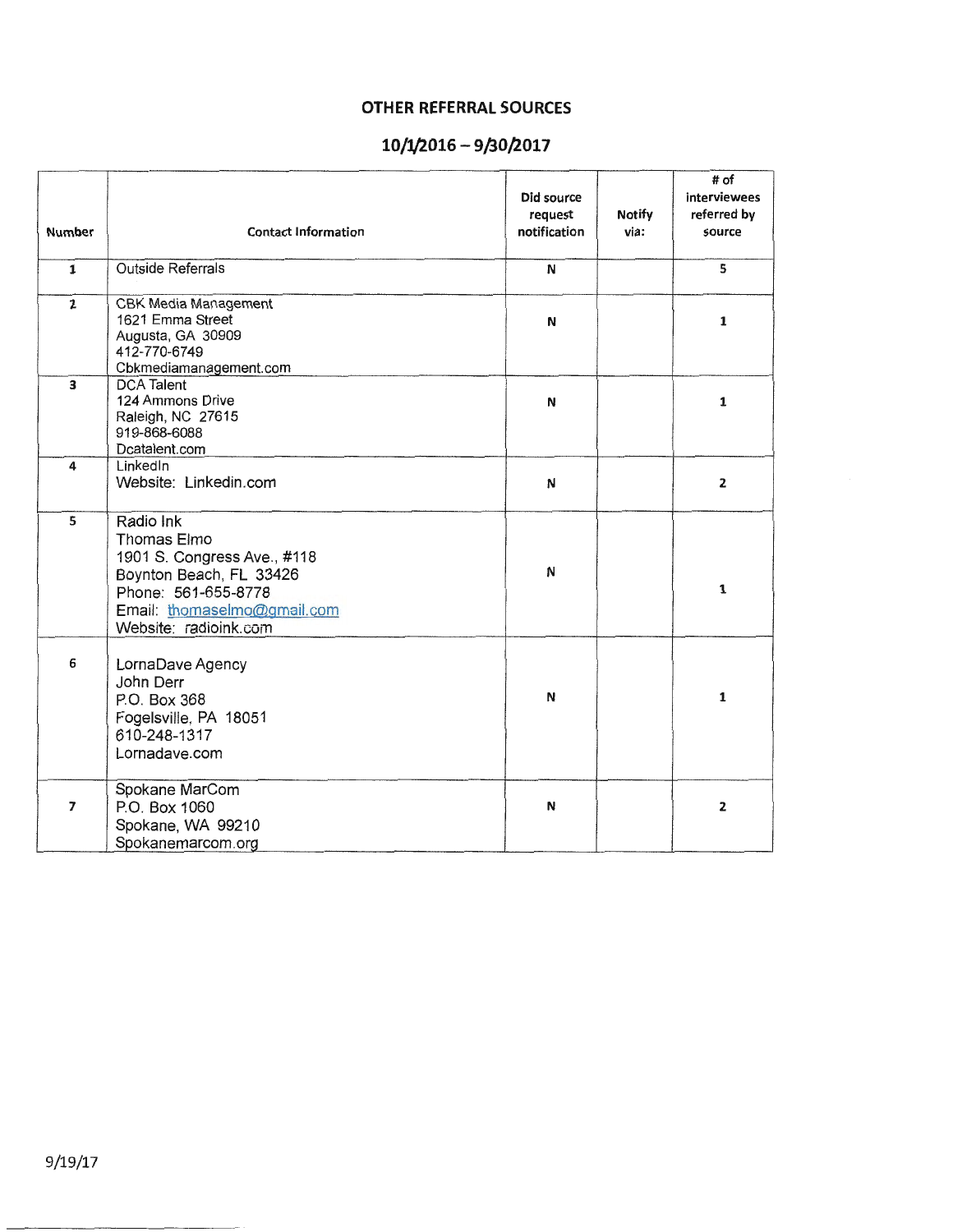### **EEO OUTREACH INITIATIVES October 1. 2016 - September** 30, **2017**

- Participated in general outreach efforts by such means as job banks or Internet programs such as those described in the model program developed by NASBA.
- Conducted 15 tours of the TV and Radio studios for numerous schools, organizations, and civic groups to give them a behind-the-scenes look at the broadcast industry.
- Provided 7 job shadow opportunities for students to observe employees during the course of their work day for exposure to different broadcasting jobs.
- Radio and TV Sales assisted 11 students on school projects for their advertising class.
- TV and Radio sales participate in a formal mentorship program for entry level sales account executives.
- 10/16/16 Coyote Country APO/MD spoke to Rogers High School in the Leadership class and discussed careers in radio.
- 11/3/16 News Director had 8 Gonzaga University students join the newsroom for election night to observe the process from a news perspective.
- 11/10/16 Sports Director attended St. Michael's School career fair event and talked to students about careers in broadcasting and Sports.
- 12/1/16 - News Director spoke to 2 Whitworth University classes on Journalism Ethics .
- 1/23/17 - News Director met with a local Boy Scout troop and discussed careers in broadcasting and answered questions they had. They observed the newscast after the meeting.
- 1/24/17 - Morning Show Co-Anchor met with students from Hamblen Elementary for a Dads and Donuts event and talked to students about broadcasting career opportunities.
- 1/26/17 -Assistant News Director met with the Spokane PR Society of America to discuss social media and how it is used in the news room, the qualifications needed for careers in broadcasting and a tour.
- 1 /30/17 Production Manager spoke with a student regarding career opportunities in news production, the education needed and how to gain experience.
- 2/2/17 Assistant News Director met with the Spokane Rotary to discuss how a newsroom works, careers available in broadcasting, how we choose stories and a station tour.
- 2/20/17 - TV GM, Director of HR, GSM, and Radio Promotions Manager attended the FUSE career fair at the Spokane Convention Center. They talked with students from Eastern Washington University, Gonzaga University, Washington State University-Spokane, and Whitworth University about career opportunities at KXLY.
- 2/21/17 - Chief Meteorologist visited Moran Prairie Elementary School to talk with students about weather and different careers in broadcasting including weather.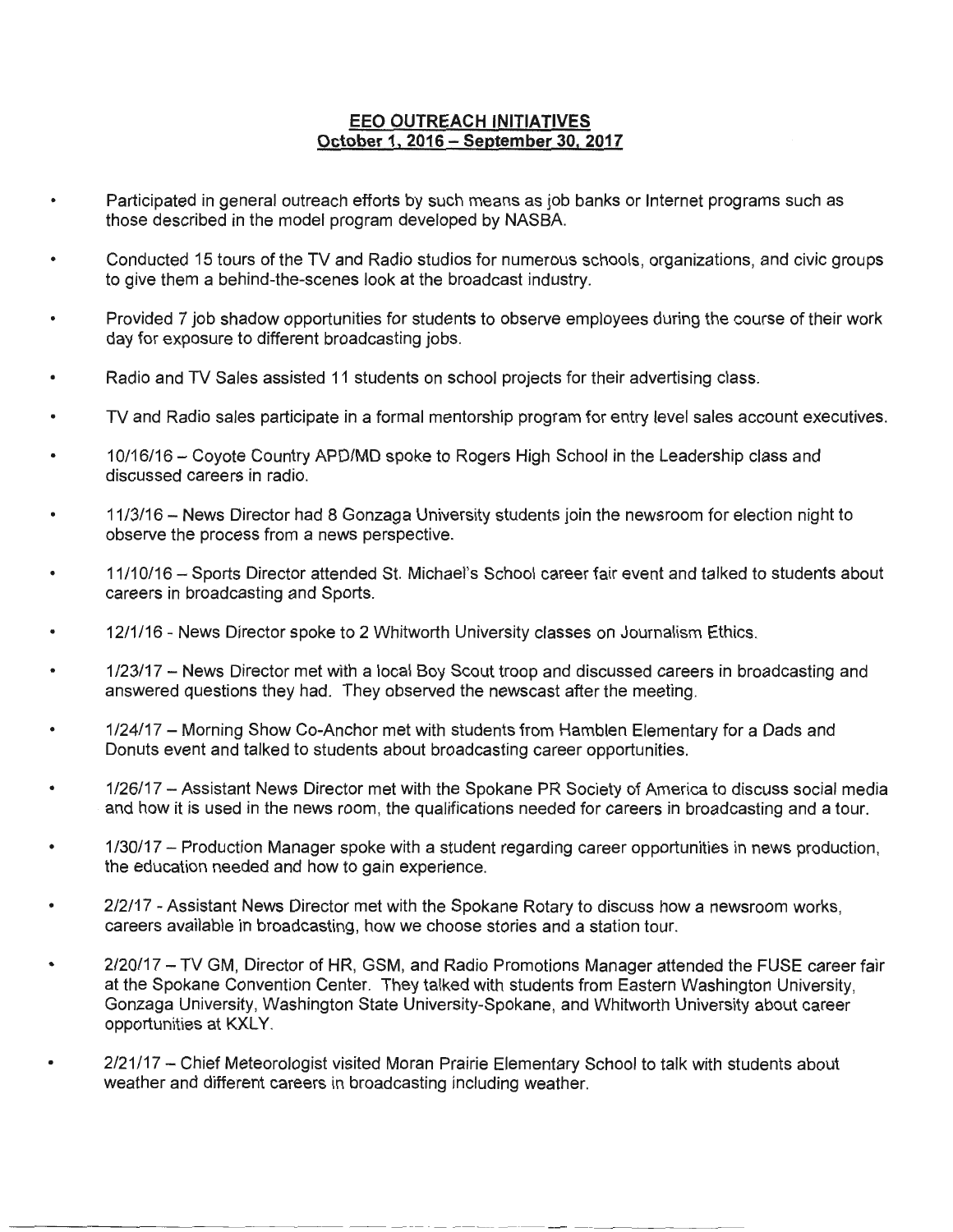- 2/24/17 Chief Meteorologist visited Logan Elementary School to talk with students about weather and different careers in broadcasting including weather.
- 3/3/17 News Director hosted 2 Gonzaga University students who were working on an independent study assignment on social media.
- 3/9/17 Chief Meteorologist visited Hamblen Elementary School to talk with students about weather and different careers in broadcasting including weather.
- 3/11/17 Morning show Co-Anchor spoke to professors and administrators at WSU regarding news careers and working in media.
- 3/22/17 Chief Meteorologist visited Spokane Montessori School to talk with students about weather and different careers in broadcasting including weather.
- 3/22/17 Morning Radio show co-host participated in the KSPS Public TV Mediafest to discuss careers in broadcasting.
- 3/24/17 Radio personalities from KZZU and KEZE participated in Eagle Peak School's career fair.
- 3/31/17 Morning Show co-anchor gave 8 WSU students a tour of the station and answered questions regarding careers in broadcasting.
- 4/5/17 Radio talk show host invited a student to sit in on the radio show and co-host.
- 4/5/17 Radio AE discussed careers in radio sales at the WSU Communications Symposium.
- 4/5/17 News Director discussed "Life as a News Director" at the WSU Communications Symposium.
- 4/11/17 Radio Promotions Director talked to Whitworth students registered in an on-line radio class about careers in broadcasting.
- 4/12/17 Director of HR and Radio Promotions Manager attended the Whitworth University career fair.
- 4/19/17 Morning show co-anchor hosted students from Ephrata High School to visit the station for a tour and discussion of careers in broadcasting.
- 4/20/17 TV GSM participated in WSU's 450 Communications class as a judge on their project and also spoke to the class about careers in sales and broadcasting opportunities.
- 4/26/17 News Director spoke to Gonzaga University students on Journalism Ethics.  $\bullet$
- 5/19/17 Director of Engineering spoke with students from Deer Park High School about news production and gave them a tour of the station.
- 5/23/17 KXLY engineer attended the bi-yearly meeting for TV Communication and Animation class at the Skills Center. Reviewed learning options for students to make them more marketable in the field of broadcasting.
- 6/2/17 Morning Show co-anchor gave a key note speech to University High School.
- 6/6/17 TV AE presented to EWU Business Marketing class on sales careers in broadcasting.
- 9/26/17 News Director hosted a Humane Society Board meeting with 10 different community leaders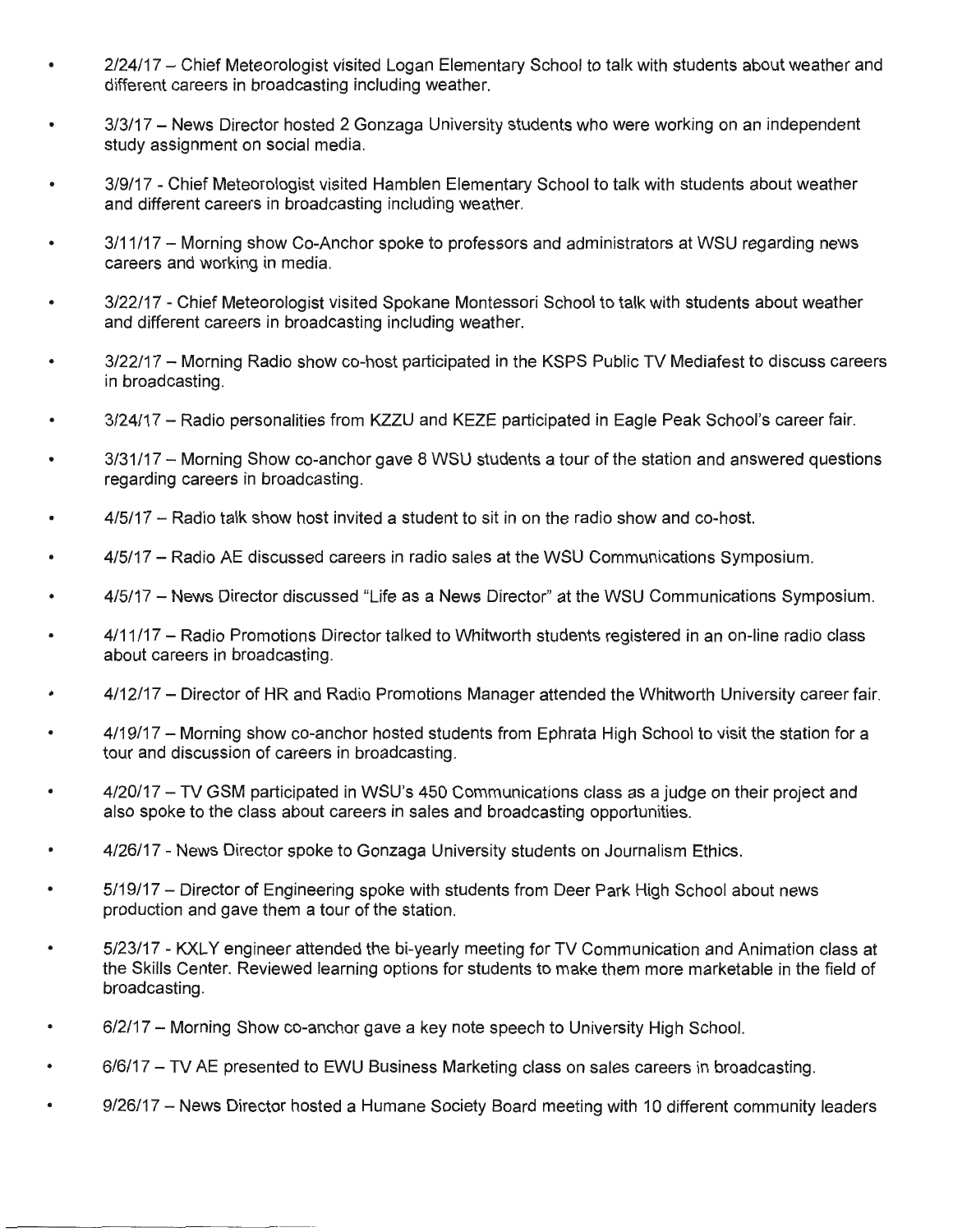which included a station tour and discussion about broadcasting.

- Provide training to management level personnel as to methods of ensuring equal employment opportunity and preventing discrimination.\*\*
- Established training programs designed to enable station personnel to acquire skills that could qualify them for higher level positions. Training included:

#### **2016**

Radio Sales participated in Nielsen training - October TV Sales and Traffic participated in WideOrbit training - November Radio AE participated in Media Prowler training- November MMJs participated in Live shot safety training - December News participated in ENG training that was conducted by the Engineering dept. - December HR attended various HR training session (5 hours in Q4)

#### **2017**

HR participated in 1-9 compliance training - January TV Sales participated in various training including ComScore, NSI, Digital sales - Jan/Feb. Accounting participated in Great Plains Management Reporter training - February Weather Anchor participated in Baron Weather training - January Radio sales participated in YAS Digital training KHTQ On-air personality attended Radio Contraband Convention and attended various workshops - Feb. Several individuals in news attended training and received certification to operate drones - March All employees attended a Harassment Prevention training - April \*\*All Managers attended a Management Preventing harassment and discrimination training - April Engineer attended a Class A & B Operator training  $-$  May Photographer attended NPPA workshop to enhance skills - June HR attended training on WA's new paid leave laws - July Radio Sales participated in P3DA training - July Radio Sales participated in Neofill training - August Radio Sales participated in Digital Sales training - August Various employees from different departments participated in Active Shooter Survival Training - Sept. Reception desk employees participated in Front Desk safety training - Sept. HR attended the NHRMA 2017 conference. Attended HR workshops pertaining to recruiting, engagement, leadership, performance management. Assistant News Director is attending the prestigious Broadcast Leadership Training through NABEF - 10 month training program beginning Sept. 2017.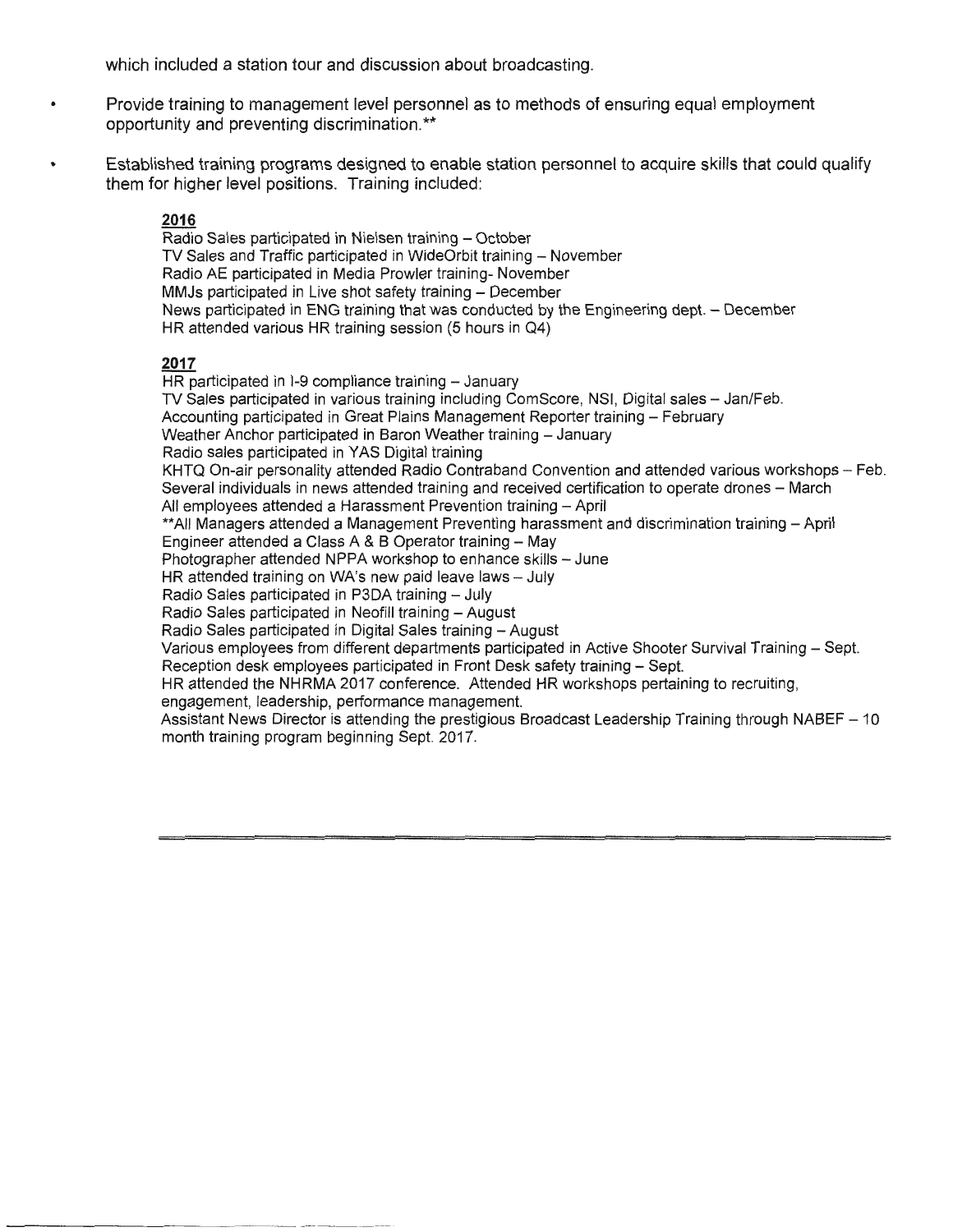### KXLY 4.1, KXLY 4.2, KXLY AM, KXLY FM, KHTQ FM, KZZU FM, KEZE FM,

#### **KVNI AM, and KXLX AM**

#### **2015 - 2016 ANNUAL EEO PUBLIC FILE REPORT**

The purpose of this EEO Public File Report ("Report") is to comply with Section  $73.2080(c)(6)$ of the FCC's 2002 EEO Rule. This Report has been prepared on behalf of the Station Employment Unit that is comprised of the following stations: KXLY 4.1, KXLY 4.2, KXLY AM, KXLY FM, KHTQ FM, KZZU FM, KEZE FM, KVNI AM, and KXLX AM and is required to be placed in the public inspection files of these stations and posted on their websites.

The information contained in this report covers the time period beginning October 1, 2015 -September 30, 2016 (the "Applicable Period").

The FCC's 2002 EEO Rule requires that this Report contain the following information:

- **1.** A list of all full-time vacancies filled by the Stations comprising the Station Employment Unit during the Applicable Period;
- 2. For each such vacancy, the recruitment source(s) utilized to fill the vacancy (including, if applicable, organizations entitled to notification pursuant to Section  $73.2080(c)(1)(ii)$  of the new EEO Rule, which should be separately identified), identified by name, address, contact person and telephone number;
- 3. The recruitment source that referred the hiree for each full-time vacancy during the Applicable Period;
- **4.** Data reflecting the total number of persons interviewed for all full-time vacancies during the Applicable Period and the total number of interviewees referred by each recruitment source utilized in connection with such vacancies; and
- 5. A list and brief description of the initiatives undertaken pursuant to Section 73.2080(c)(2) of the FCC Rules.

For the purposes of this Report, a vacancy was deemed "filled" not when the offer was extended but when the hiree accepted the job offer. A person was deemed "interviewed" whether he or she was interviewed in person, over the telephone or by e-mail.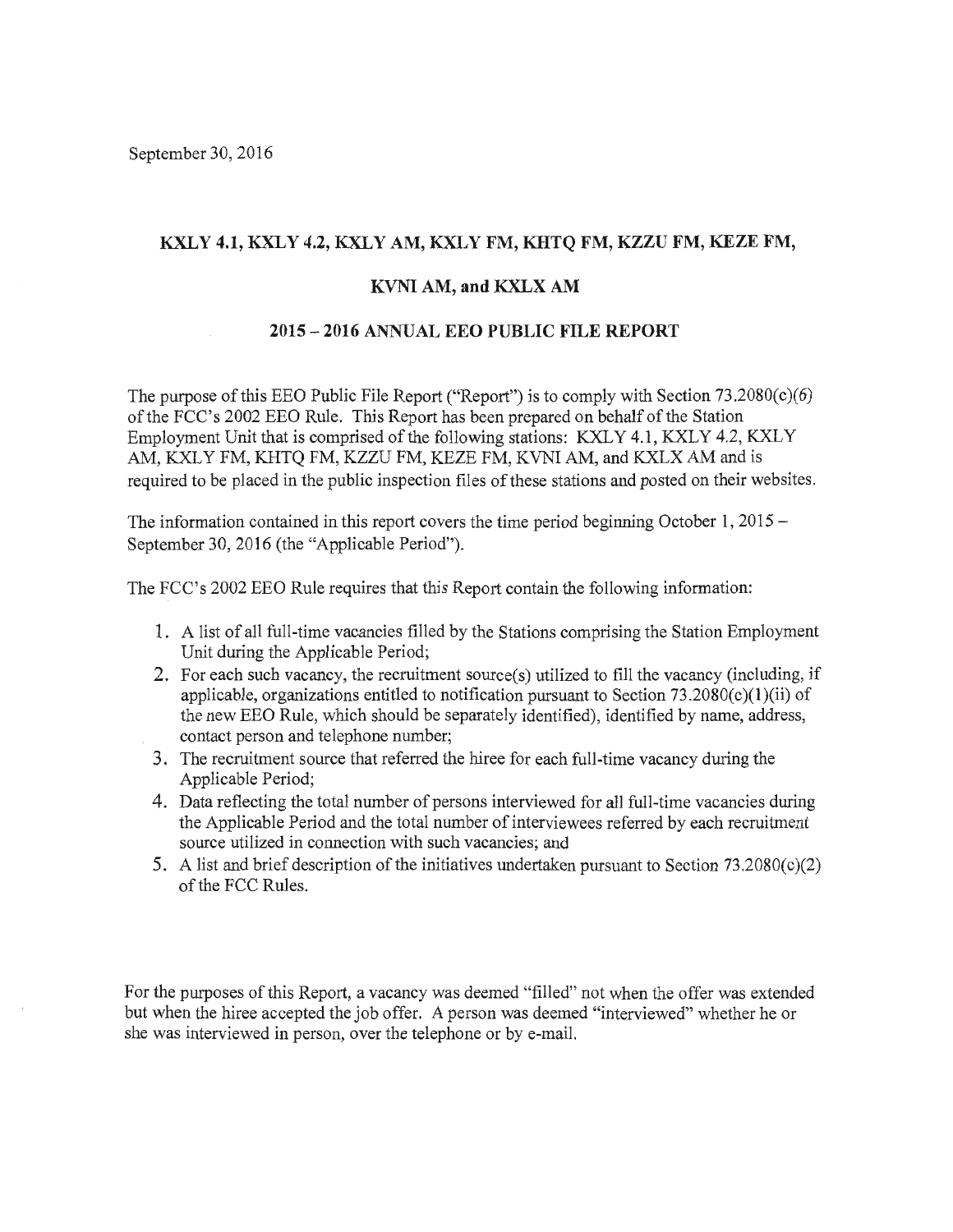### **2016 EEO Public File Report October 1, 2015- September 30, 2016**

| Job Title                                                    | Date<br>Position<br>Filled | <b>Recruitment Sources</b><br>Used                                     | <b>Hire Source</b>               | Referral Sources of<br><b>Interviewees</b>                                                                          | # of inter-views |
|--------------------------------------------------------------|----------------------------|------------------------------------------------------------------------|----------------------------------|---------------------------------------------------------------------------------------------------------------------|------------------|
| National Sales Asst.                                         | 11/23/15                   | <b>EEO Recruiter List</b><br>Outside Referral                          | Outside Referral                 | Outside referral - 1<br>Craigslist - 1<br>Kxly.com - 1                                                              | 3                |
| Local Radio Sales Manager                                    | 12/2/15                    | <b>EEO Recruiter List</b><br>Facebook<br>Radio Ink                     | Internal Promotion               | $Facebook - 1$<br>Internal applicant -- 1                                                                           | 2                |
| Master Control Operator                                      | 12/7/15                    | <b>EEO Recruiter List</b>                                              | Indeed.com                       | Indeed.com $-1$<br>Kxly.com $-1$<br>Employee referral - 1<br>Worksource - 1                                         | 4                |
| TV Account Executive                                         | 12/21/15                   | <b>EEO Recruiter List</b>                                              | Employee Referral                | Employee Referral - 3<br>Indeed.com $-1$                                                                            | 4                |
| Digital Sales Manager                                        | 1/28/16                    | <b>EEO Recruiter List</b><br>Linkedin                                  | Linkedin                         | Kxly.com - 1<br>Linkedin - 1<br>Indeed.com -2                                                                       | 4                |
| Multi-Media Journalist*<br>Multi-Media Journalist*           | 3/10/16<br>7/14/16         | <b>EEO Recruiter List</b>                                              | TVjobs.com<br>Gonzaga University | $Kx/y.com - 2$<br>$TV$ jobs.com $-1$<br>University of Idaho - 1<br>Gonzaga University - 1<br>Employer Initiated - 1 | 6                |
| National Sales Asst.                                         | 3/25/16                    | <b>EEO Recruiter List</b>                                              | Employee Referral                | Employee referral - 1<br>Craigslist-2<br>Indeed.com - 2                                                             | 5                |
| Radio & Digital Acct, Exec.*<br>Radio & Digital Acct. Exec.* | 5/9/16<br>7/14/16          | <b>EEO Recruiter List</b><br>Facebook<br>Outside Referral              | Employee Referral<br>Facebook    | Employee Referral - 2<br>Outside Referral - 1<br>Internal applicant - 1<br>$Indeed.com-3$<br>Spokanehelpwanted.com- | 9                |
| TV & Digital Acct. Exec                                      | 5/27/16                    | <b>EEO Recruiter List</b>                                              | Indeed.com                       | Facebook - 1<br>Indeed.com $-4$<br>Spokanehelpwanted.com<br>$-1$<br>Worksource - 1                                  | 6                |
| Digital Media Coord.                                         | 5/29/16                    | <b>EEO Recruiter List</b>                                              | Internal promotion               | Internal applicant - 2<br>Employee referral - 2<br>$KXLY.com - 1$<br>Indeed.com $-1$                                | 6                |
| Radio Admin - Digital<br>Focus                               | 6/1/16                     | EEO Recruiter List                                                     | Indeed.com                       | Indeed.com $-1$<br>Internal applicant - 1<br>$KXLY.com - 1$<br>Employee Referral - 1                                | 4                |
| TV Sales & Mktg Coord.                                       | 6/1/16                     | <b>EEO Recruiter List</b><br>Career Fair<br>Outside Referral           | Kxly.com                         | $Indeed.com-2$<br>$Kx/y.com - 3$<br>Outside referral - 2<br>Career Fair - 2                                         | 9                |
| TV News Producer                                             | 9/8/16                     | <b>EEO Recruiter List</b><br>Linkedin                                  | LinkedIn                         | LinkedIn - 1                                                                                                        | 1                |
| Web Content Manager                                          | 9/8/16                     | Internal Promotion                                                     | internal promotion               | Internal promotion -- 1                                                                                             | 1                |
| Assignment Manager<br>Same applicant pool                    | 9/8/16                     | Internal transfer to fill<br>immediate need - exigent<br>circumstances | Internal Transfer                | Internal transfer - 1                                                                                               | 1                |

Total Number of Persons Interviewed for All Full-Time Vacancies Filled During the Past Year (this will be a raw number): 65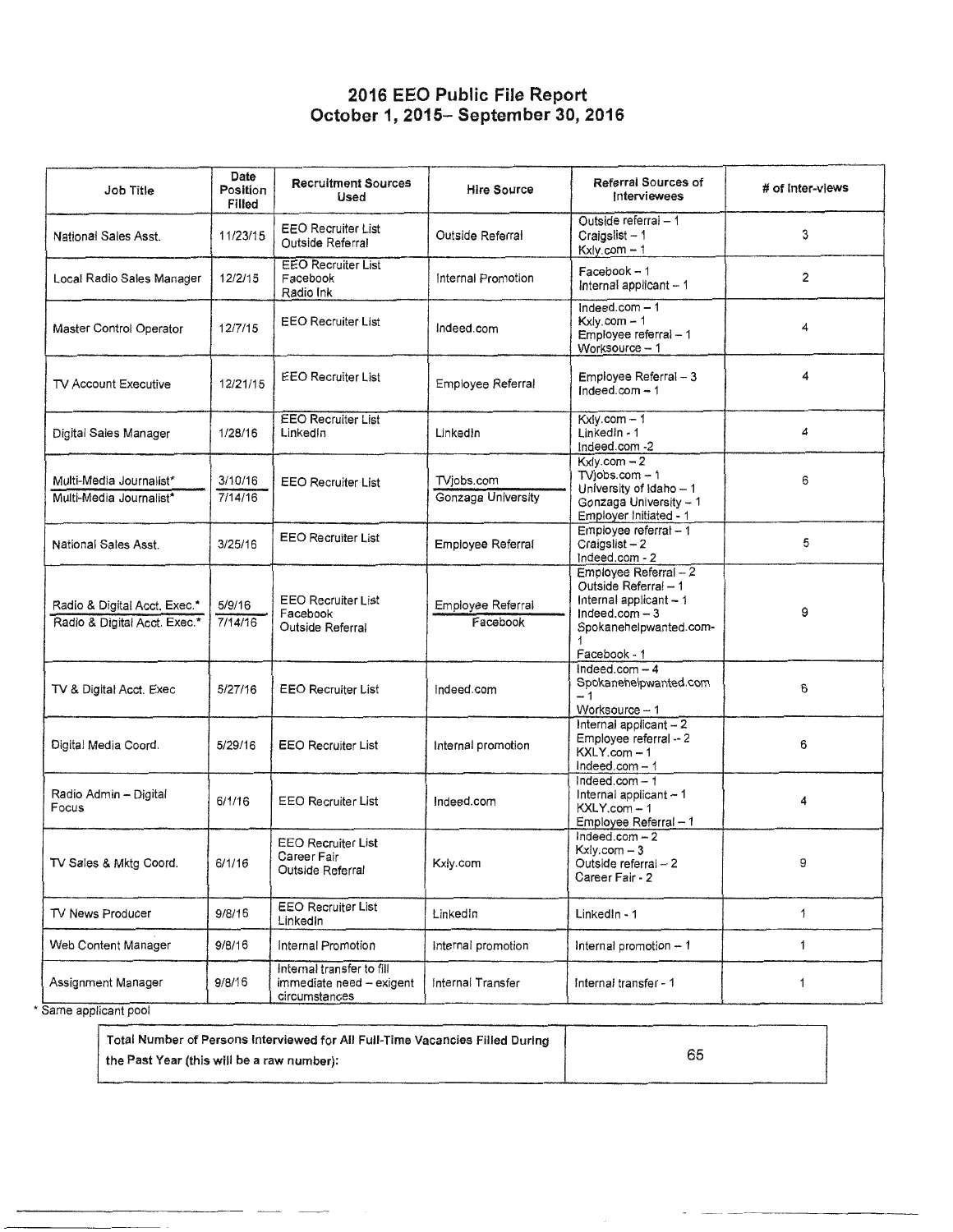| <b>Referral Sources</b>        | # of Interviewees Referred |
|--------------------------------|----------------------------|
| Career Fair                    | $\overline{2}$             |
| Craigslist                     | 3                          |
| Facebook                       | $\overline{2}$             |
| Gonzaga University             | 1                          |
| Indeed.com                     | 17                         |
| KXLY.com                       | 10                         |
| <b>KXLY Employee Referral</b>  | 10                         |
| <b>KXLY</b> Internal Applicant | 5                          |
| <b>KXLY</b> Internal Promotion | 1                          |
| <b>KXLY</b> Internal Transfer  | 1                          |
| <b>KXLY</b> initiated          | 1                          |
| LinkedIn                       | 2                          |
| Outside Referral               | 4                          |
| Spokanehelpwanted.com          | $\overline{2}$             |
| TVJobs.com                     | 1                          |
| University of Idaho            | 1                          |
| Worksource                     | $\overline{2}$             |

- --- - -----

 $\label{eq:2.1} \frac{1}{\sqrt{2}}\int_{\mathbb{R}^3}\frac{1}{\sqrt{2}}\left(\frac{1}{\sqrt{2}}\right)^2\left(\frac{1}{\sqrt{2}}\right)^2\left(\frac{1}{\sqrt{2}}\right)^2\left(\frac{1}{\sqrt{2}}\right)^2.$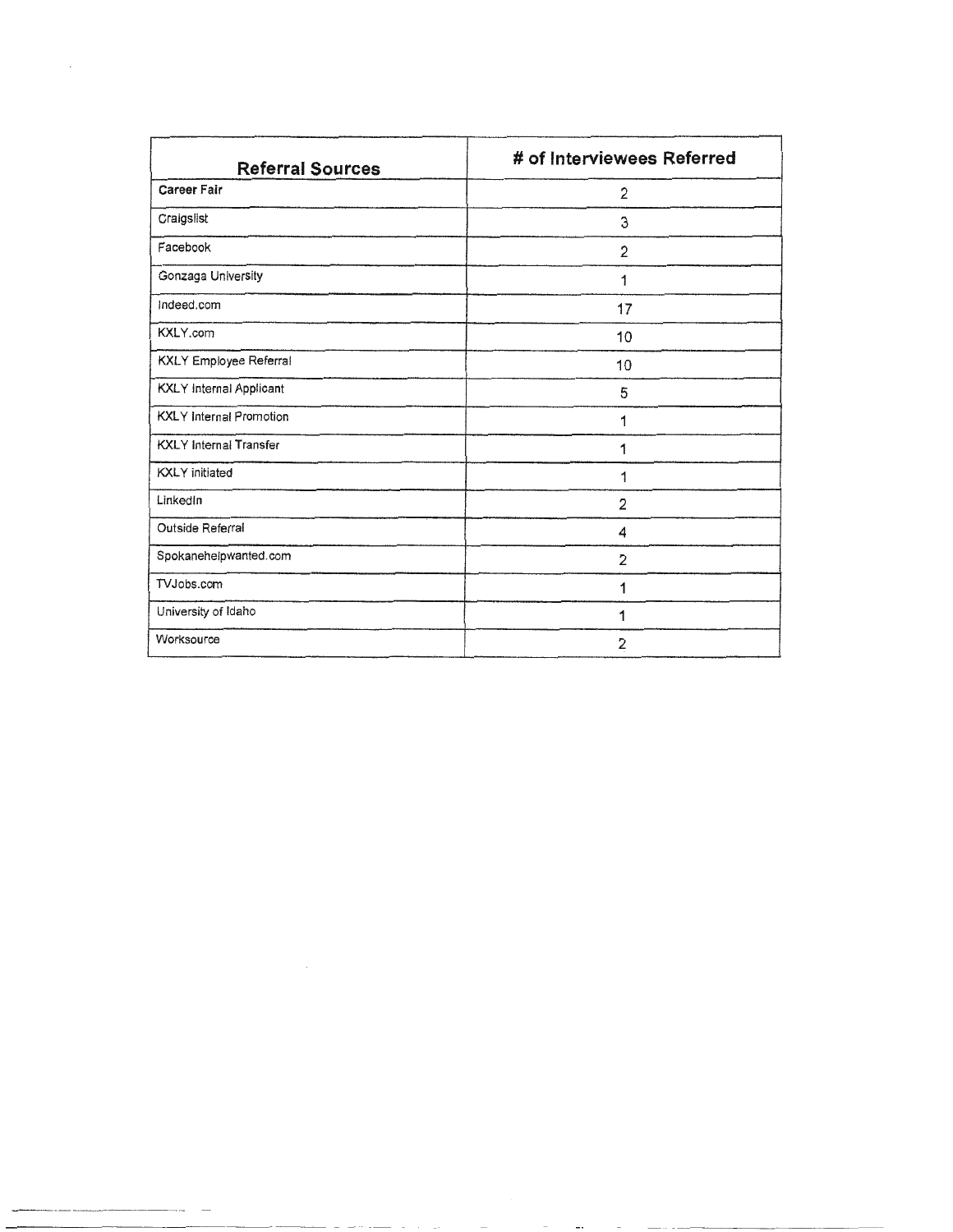## EEO RECRUITER LIST 10/1/2015- 9/30/2016

| Number                  | <b>Contact Information</b>                                                                                                                                                                                                                                             | Did source<br>request<br>notification | Notify via: | # of<br>interviewees<br>referred by<br>source |
|-------------------------|------------------------------------------------------------------------------------------------------------------------------------------------------------------------------------------------------------------------------------------------------------------------|---------------------------------------|-------------|-----------------------------------------------|
| 1                       | <b>AARP</b> Foundation<br>Work Search<br><b>Steve Reiter</b><br>Karen Johnson<br>222 W. Mission Ave., Suite 118<br>Spokane, WA 99207<br>Phone: 509-325-7712<br>509-325-7729<br>Fax: Fax<br>Email: sjmoore@aarp.org and kejohnson@aarp.org<br>Website: www.jobsaarp.org |                                       | Email       |                                               |
| $\overline{2}$          | American Indian Community Center<br>Kathy Richards<br>610 E. North Foothills Dr.<br>Spokane, WA 99202<br>Phone:<br>509-535-0886<br>509-534-7210<br>Fax:<br>Email: kathyr@aiccinc.org<br>Website: www.aiccinc.org                                                       |                                       | Email       |                                               |
| $\overline{\mathbf{3}}$ | Arizona State University<br>Career Center<br>522 N. Central Ave., Suite 110<br>Phoenix, AZ 85004-2165<br>Phone: 602-496-1213<br>Fax: 602-496-1255<br>Email: dpccareerservices@asu.edu<br>Website: www.asu.edu                                                          |                                       | Website     |                                               |
| 4                       | <b>Bates Technical College</b><br>Job Services, Shirley Miller<br>1011 S. Yakima Avenue<br>Tacoma, WA 98405-4895<br>Phone:<br>253-680-7240<br>Email: skmiller@bates.ctc.edu<br>Website: www.bates.ctc.edu                                                              |                                       | Email       |                                               |
| 5                       | <b>Big Bend Community College</b><br>Bonnie Jeffrey, Career Services Coordinator<br>7662 Chanute Street NE<br>Moses Lake, WA 98837-3299<br>Phone: 509-793-2069<br>Fax:<br>509-762-2696<br>Email: bonniej@bigbend.edu<br>Website: www.bigbend.edu                       | Yes                                   | Email       |                                               |

المعادل والمستندر ومستحسبات المستنقل والمستنقل

 $\sim$   $\sim$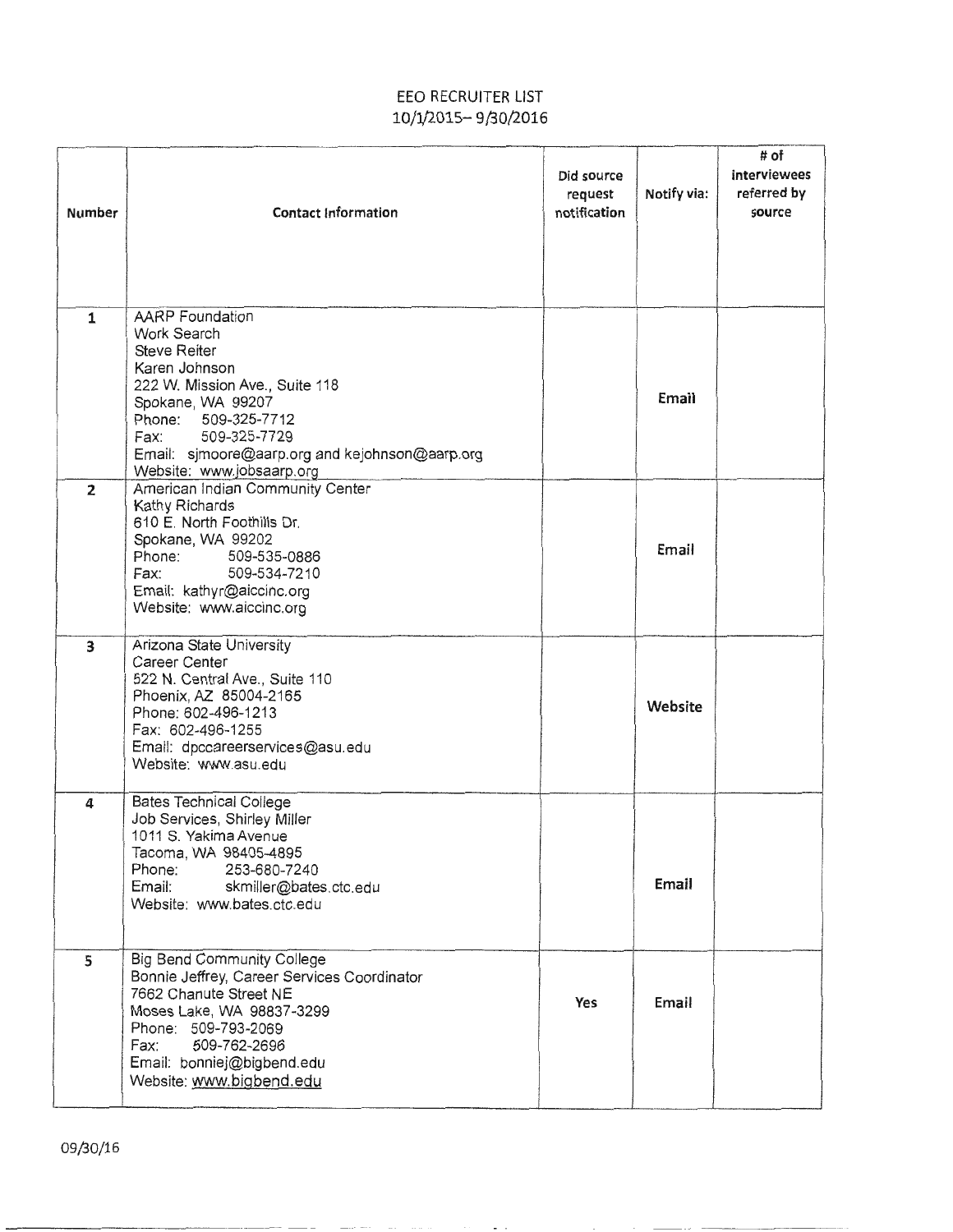| 6              | <b>Boise State University</b>                                                       |              |  |
|----------------|-------------------------------------------------------------------------------------|--------------|--|
| Added          | Career Center                                                                       |              |  |
| July           | 1910 University Drive                                                               |              |  |
| 2016           | Boise, ID 83725-1310                                                                | Website      |  |
|                | Phone: 208-426-1747                                                                 |              |  |
|                | Fax: 208-426-3437                                                                   |              |  |
|                | Email: career@boisestate.edu                                                        |              |  |
|                | Website: http://www.boisestate.edu/                                                 |              |  |
|                |                                                                                     |              |  |
| $\overline{7}$ | California Chicano News Media Assn. (CCNMA)                                         |              |  |
|                | USC Annenberg School of Journalism                                                  |              |  |
|                | Job Placement Coordinator<br>727 W. 27th St., Room 201                              |              |  |
|                | Los Angeles, CA 90007-3212                                                          |              |  |
|                | Phone:<br>213-821-0075                                                              |              |  |
|                | Fax:<br>213-743-1838                                                                | Website      |  |
|                | Email:<br>ccnmainfo@ccnma.org                                                       |              |  |
|                | Website:<br>www.ccnma.org                                                           |              |  |
|                |                                                                                     |              |  |
|                |                                                                                     |              |  |
| 8              | Carroll College                                                                     |              |  |
| Added          | <b>Career Services</b>                                                              |              |  |
| July           | 1601 N. Benton Ave.                                                                 |              |  |
| 2016           | Helena, MT 59625                                                                    | Website      |  |
|                | Phone: 406-447-5532                                                                 |              |  |
|                | Email: careers@carroll.edu<br>Website: http://www.carroll.edu/                      |              |  |
|                |                                                                                     |              |  |
|                |                                                                                     |              |  |
| 9              | Central Washington University                                                       |              |  |
| Added          | Kristina Paquette - Employer Relations/Events/Marketing                             |              |  |
| July           | Bouillon 206                                                                        |              |  |
| 2016           | 400 E. University Way                                                               | Website      |  |
|                | Ellensburg, WA 98926-7499                                                           |              |  |
|                | Phone: 509-963-1921                                                                 |              |  |
|                | Fax: 509-963-1921                                                                   |              |  |
|                | Email: career@cwu.edu<br>Website: http://www.cwu.edu/                               |              |  |
|                | Central Washington University                                                       |              |  |
| 10             | Department of Communication                                                         |              |  |
| hehhA          | Cynthia Mitchell -- Journalism Advisor, The Observer                                |              |  |
| July           | Bouillon 229                                                                        |              |  |
| 2016           | 400 E. University Way                                                               | <b>Email</b> |  |
|                | Ellensburg, WA 98926                                                                |              |  |
|                | Phone: 509-963-1063                                                                 |              |  |
|                | Email: mitchelc@cwu.edu                                                             |              |  |
|                | Website: http://www.cwu.edu/                                                        |              |  |
| 11             | Central Washington University                                                       |              |  |
| Added          | Film and Video Studies                                                              |              |  |
| July           | Jon Ward - Co-Director of Film and Video Studies OR                                 |              |  |
| 2016           | Liahna Armstrong, Co-Director of Film and Video Studies<br>Bouillon 224 OR L&L 403F |              |  |
|                | 400 E. University Way                                                               | Email        |  |
|                | Ellensburg, WA 98926-7438                                                           |              |  |
|                | Phone: 509-963-2893                                                                 |              |  |
|                | 509-963-3178                                                                        |              |  |
|                | Email: jonward@cwu.edu                                                              |              |  |
|                | lotus@cwu.edu                                                                       |              |  |
|                | Website: http://www.cwu.edu/                                                        |              |  |

 $\mathcal{L}^{\mathcal{A}}$  , and  $\mathcal{L}^{\mathcal{A}}$  , and  $\mathcal{L}^{\mathcal{A}}$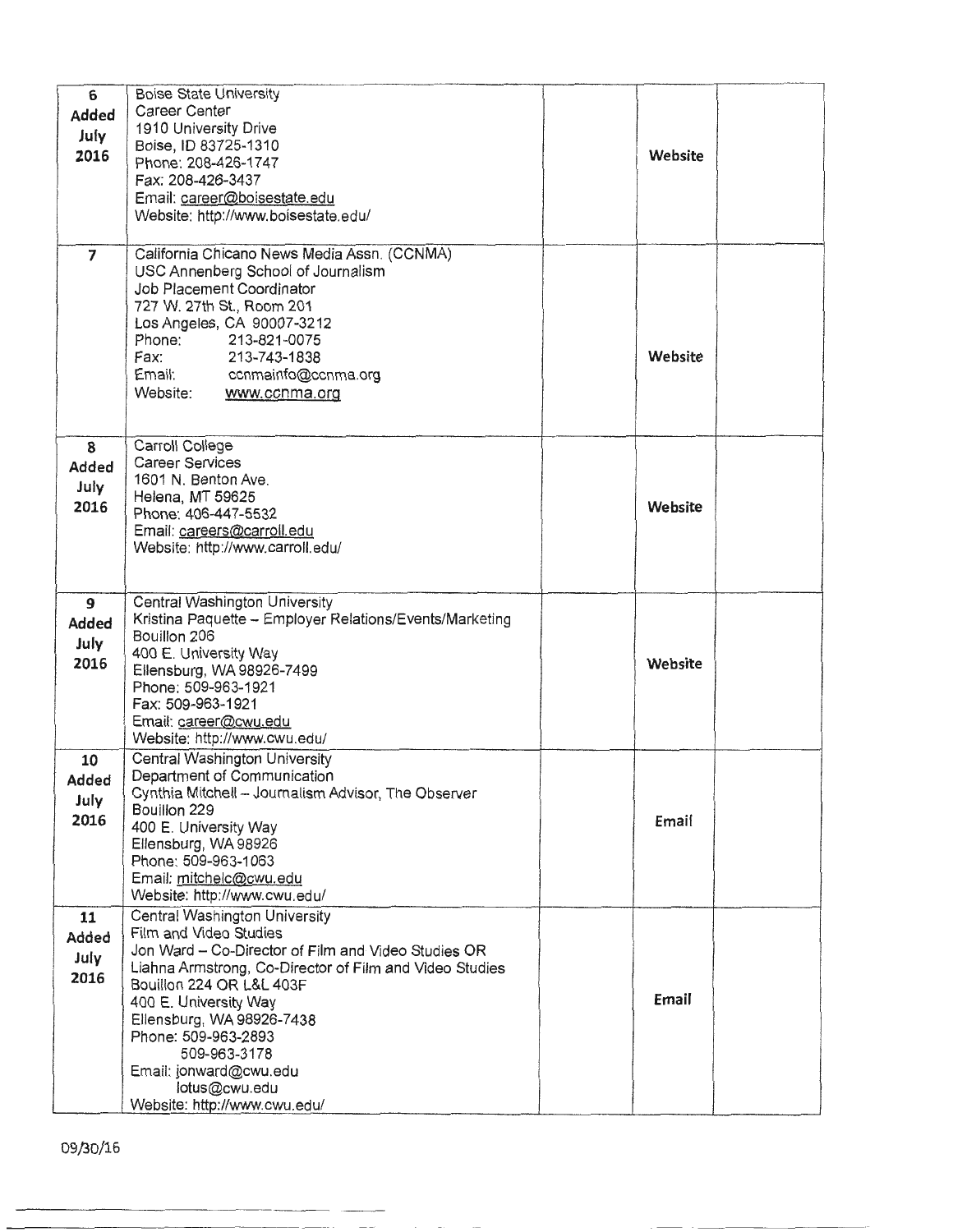| 12                                 | City of Spokane<br>Civil Service<br>808 W. Spokane Falls Blvd., 4th Floor<br>Spokane, WA 99201<br>Phone:<br>509-625-6160<br>509-625-6077<br>Fax:<br>Email: civilservice@spokanecity.org<br>Website:<br>www.spokanecity.org                                                              | Email   |  |
|------------------------------------|-----------------------------------------------------------------------------------------------------------------------------------------------------------------------------------------------------------------------------------------------------------------------------------------|---------|--|
| 13<br>Added<br>July<br>2016        | City University of Seattle<br>Career Planning & Placement<br>1190 NE First St.<br>Bellevue, WA 98005<br>Phone: 206-239-4576<br>Email: alumni@cityu.edu<br>Website: http://www.cityu.edu/                                                                                                | Email   |  |
| 14                                 | Colorado Media School<br>Terry Cuff<br>404 S. Upham Street<br>Lakewood, CO 80226<br>Phone: 303-937-7070<br>Email: tcuff@beonair.com<br>Website: www.beonair.com                                                                                                                         | Email   |  |
| 15                                 | <b>Collective Talent</b><br>Michael Bille<br>1721 Richardson Place<br>Tampa, FL 33606<br>813-254-9695<br>Phone:<br>Email: bille@michaelsmedia.com<br>Website: www.collectivetalent.com                                                                                                  | Email   |  |
| 16<br><b>Added</b><br>July<br>2016 | Columbia Basin College<br>2600 N. 20th Ave.<br>Pasco, WA 99301<br>Phone: 509-542-4824<br>Email: jobconnects@columbiabasin.edu<br>Website: https://www.columbiabasin.edu/index.aspx                                                                                                      | Website |  |
| 17                                 | Confederated Tribes of the Colville Reservation<br><b>Employment &amp; Training Department</b><br>Job Dispatcher<br>PO Box 150<br>Nespelem, WA 99155<br>Phone:<br>509-634-2729<br>Fax:<br>509-634-2734<br>Email:<br>angie.herman@colvilletribes.com/<br>Website: www.colvilletribes.com | Email   |  |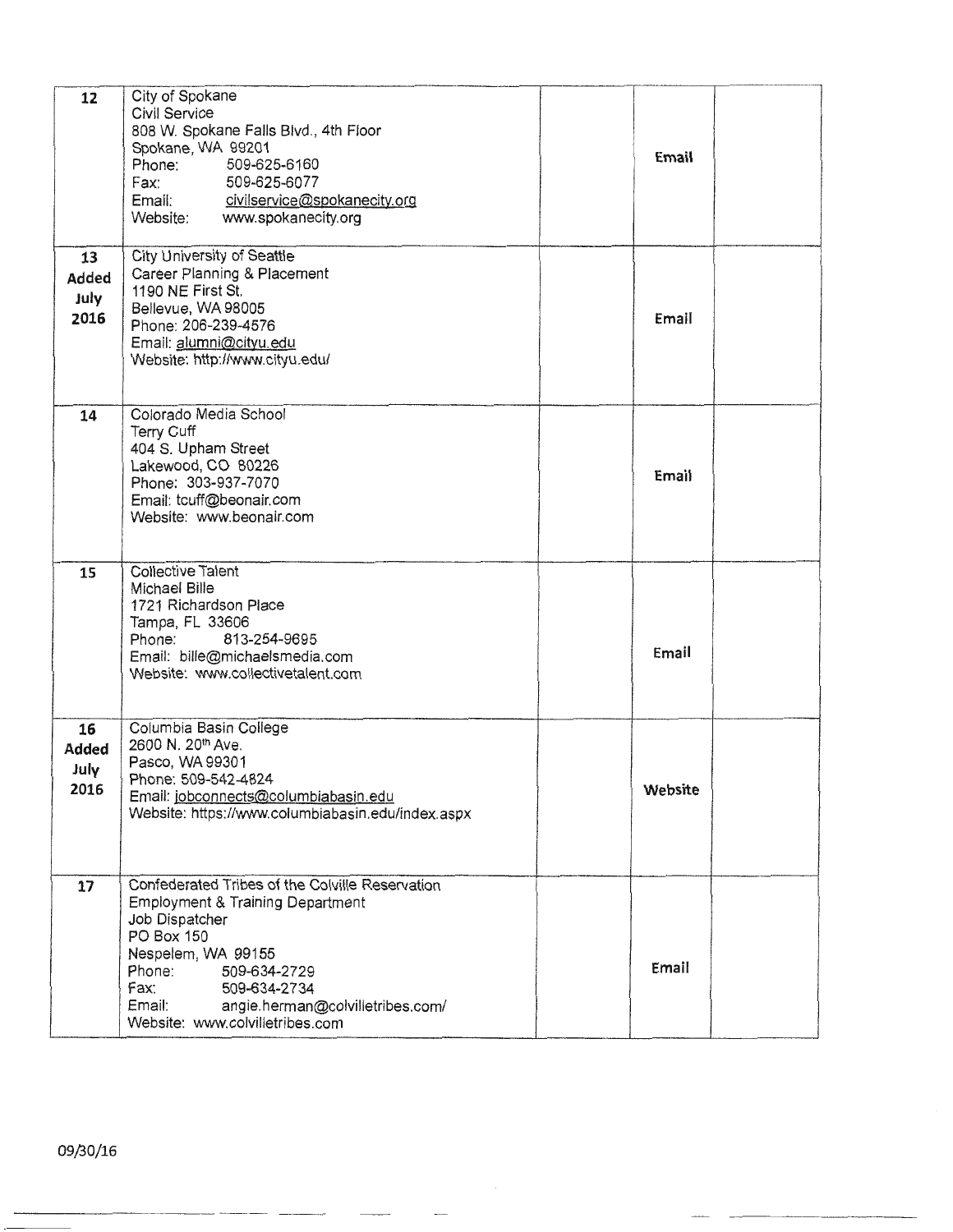| 18           | Division of Vocational Rehabilitation<br>Carol Baker<br>1313 N. Atlantic, Suite 1000<br>Spokane, WA 99201 |         |  |
|--------------|-----------------------------------------------------------------------------------------------------------|---------|--|
|              | Phone:<br>509-363-4757                                                                                    |         |  |
|              | Fax:<br>509-329-3718<br>Email: carol.baker@dshs.wa.gov                                                    | Email   |  |
|              | Website: www1.dshs.wa.gov/dvrl                                                                            |         |  |
|              |                                                                                                           |         |  |
| 19           | East Central Community Center<br>Barbara Wilson                                                           |         |  |
|              | 500 S. Stone                                                                                              |         |  |
|              | Spokane, WA 99202                                                                                         | Email   |  |
|              | Phone:<br>509-868-0856<br>509-625-6915<br>Fax:                                                            |         |  |
|              | Email: frontdesk1@ecspokane.org                                                                           |         |  |
|              | Website: www.ecspokane.org                                                                                |         |  |
| 20           | Eastern Washington University                                                                             |         |  |
|              | <b>Career Services</b>                                                                                    |         |  |
|              | Nate Bryant, Employer Relations Mgr.<br>114 Showalter Hall                                                |         |  |
|              | Cheney, WA 99004-2431                                                                                     |         |  |
|              | 509-359-6058<br>Phone:                                                                                    | Website |  |
|              | 509-359-6940<br>Fax:                                                                                      |         |  |
|              | Email: careers@ewu.edu<br>Website: www.ewu-csm.symplicity.com/employers                                   |         |  |
|              |                                                                                                           |         |  |
| 21           | Eastern Washington University                                                                             |         |  |
| <b>Added</b> | African American Education Program<br>Dr. Scott Finnie - Director                                         |         |  |
| July         | 204 Monroe Hall                                                                                           |         |  |
| 2016         | Cheney, WA 99004-2420                                                                                     | Email   |  |
|              | Phone: 509-359-6152                                                                                       |         |  |
|              | Email: sfinnie@ewu.edu<br>Website: https://www.ewu.edu/                                                   |         |  |
|              |                                                                                                           |         |  |
| 22           | Eastern Washington University                                                                             |         |  |
| <b>Added</b> | Chicano Education Program<br>Dr. Elisa Facio – Director                                                   |         |  |
| July         | 203 Monroe Hall                                                                                           |         |  |
| 2016         | Cheney, WA 99004                                                                                          | Email   |  |
|              | Phone: 509-359-6146<br>Email: efaciio@ewu.edu                                                             |         |  |
|              | Website: https://www.ewu.edu/                                                                             |         |  |
|              |                                                                                                           |         |  |
| 23           | Eastern Washington University<br>Department of Theatre & Film                                             |         |  |
| Added        | Pete Porter - Chair of Theatre & Film Department &                                                        |         |  |
| July<br>2016 | Associate Professor                                                                                       |         |  |
|              | <b>RTV 107</b>                                                                                            | Email   |  |
|              | Cheney, WA 99004<br>Phone: 509-359-6388                                                                   |         |  |
|              | Email: pporter@ewu.edu                                                                                    |         |  |
|              | Website: https://www.ewu.edu/                                                                             |         |  |

-- -- -----~-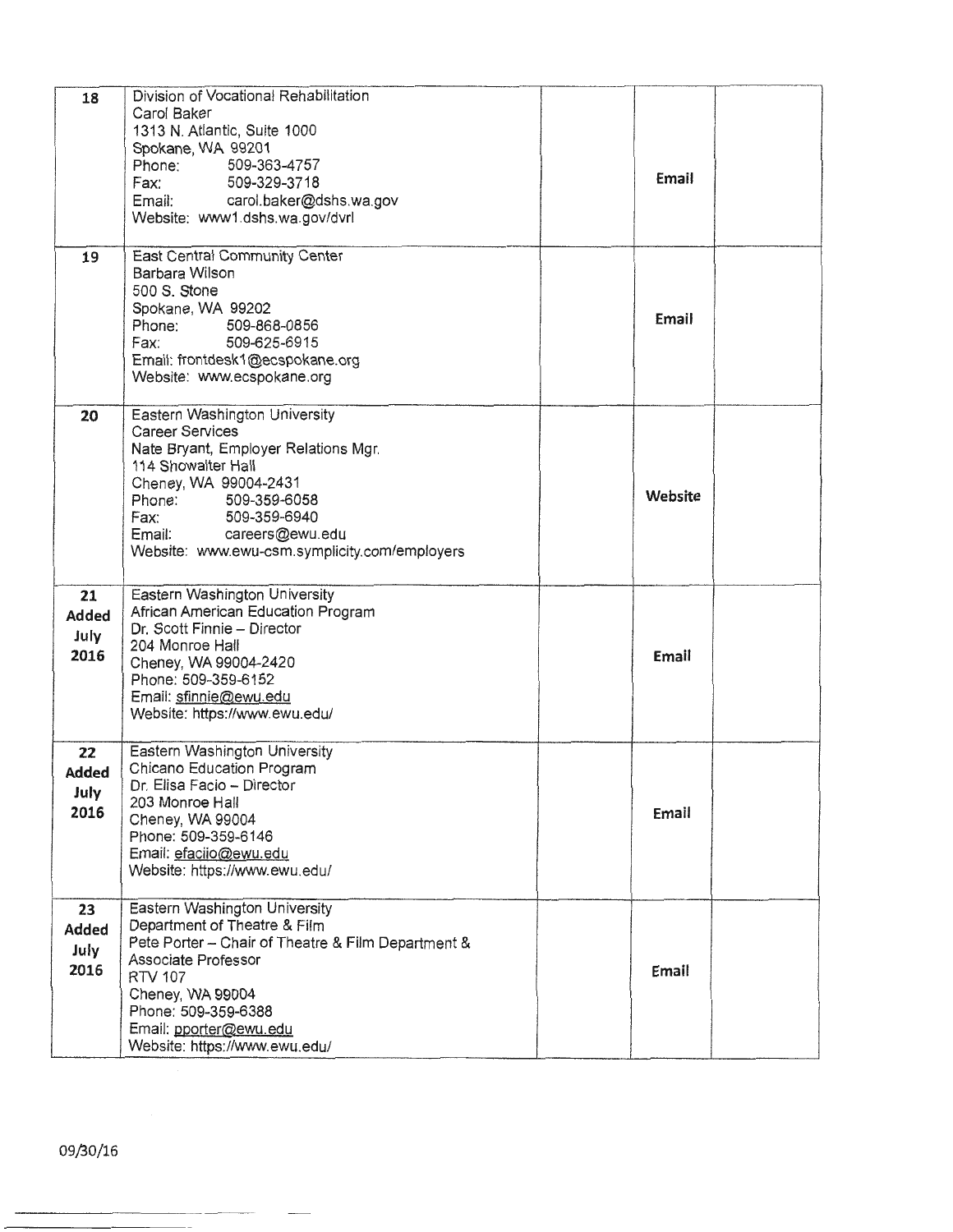| 24                                 | Eastern Washington University<br>Journalism Program<br><b>Bill Stimson</b><br>526 Fifth St.<br>Cheney, WA 99004<br>509-359-6034<br>Phone:<br>Email: wstimson@ewu.edu<br>Website: www.ewu.edu                                                     |            | Email   |              |
|------------------------------------|--------------------------------------------------------------------------------------------------------------------------------------------------------------------------------------------------------------------------------------------------|------------|---------|--------------|
| 25                                 | Eastern Washington University<br>Women's Studies Center - Lisa Logan<br>207F Monroe Hall<br>Cheney, WA 99004<br>Phone: 509-359-2898<br>Email: llogan83@ewu.edu<br>Website: www.ewu.edu                                                           |            | Email   |              |
| 26<br><b>Added</b><br>July<br>2016 | <b>Edmonds Community College</b><br>20000 68th Ave. W<br>Lynwood, WA 98036<br>Phone: 425-640-1256<br>Fax: 425-640-1121<br>Email: careeractioncenter@edcc.edu<br>Website: http://www.edcc.edu/default.html                                        |            | Website |              |
| 27                                 | <b>ENSO</b><br><b>Employment Service</b><br><b>Ryan Newell</b><br>508 W. 6th Ave., #400<br>Spokane, WA 99204<br>509-475-5263<br>Phone:<br>Fax: 509-326-8188<br>Email: ryan@enso.ws<br>Website:<br>www.enso.ws/                                   | <b>Yes</b> | Email   |              |
| 28                                 | Filipino American Assoc. of the Inland Northwest<br>Job Placement Coordinator<br>6107 S. Madelia<br>Spokane, WA 99223<br>Phone: 509-626-2479<br>Website: www.faaie.org                                                                           |            | Letter  |              |
| 29                                 | Gonzaga University<br>Career Center & GAMP<br>Karen Franks-Harding<br>E. 502 Boone Ave. - MSC 2462<br>Spokane, WA 99258<br>Phone:<br>509-313-4234<br>509-313-5872<br>Fax:<br>franks-harding@gonzaga.edu<br>Email:<br>www.zagtrax.net<br>Website: |            | Website | $\mathbf{1}$ |

--- ------------ - -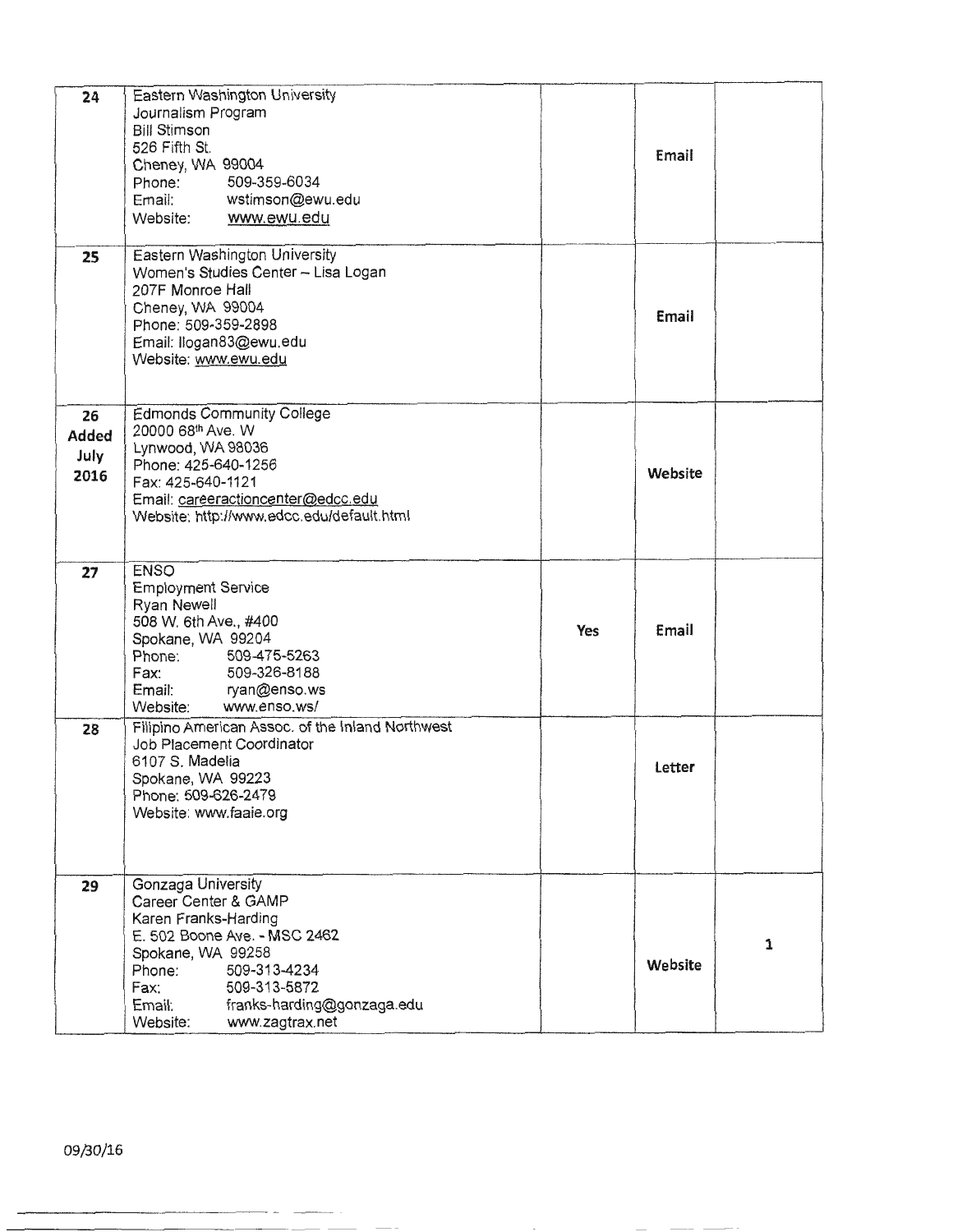| 30                          | Goodwill Inc.<br>Tammy Bown - Community Employment Job Coach<br>130 East Third Ave.<br>Spokane, WA 99202<br>Phone: 509-232-1136 x4445<br>Fax: 509-444-4371<br>Email: TammyB@giin.org<br>Website: www.DiscoverGoodwill.org | Yes | Email   |  |
|-----------------------------|---------------------------------------------------------------------------------------------------------------------------------------------------------------------------------------------------------------------------|-----|---------|--|
| 31                          | Greater Spokane Incorporated<br>Nancy Vanni<br>801 W. Riverside, Suite 100<br>Spokane, WA 99201<br>Phone: 509-624-1393<br>Fax: 509-747-0077<br>Email: info@greaterspokane.org<br>Website: www.greaterspokane.org          |     | Website |  |
| 32<br>Added<br>Oct.<br>2015 | Hiring our Heroes<br>1615 H. Street N.W.<br>Washington, D.C. 20062-2000<br>Phone:<br>Email: support@myhoh.org<br>Website: www.myhoh.org                                                                                   |     | Website |  |
| 33                          | Idaho Department of Labor<br>317 W. Main Street<br>Boise, ID 83735<br>Phone: 208-332-3570<br>Website: www.labor.idaho.gov                                                                                                 |     | Website |  |
| 34                          | Idaho State Association of Broadcasters<br><b>Connie Searles</b><br>1674 W. Hill Road, Suite 3<br>Boise, ID 83702<br>Phone: 208-345-3072<br>Email: isba@qwestoffice.net<br>Website: www.idahobroadcasters.org             |     | Website |  |
| 35<br>Added<br>July<br>2016 | Idaho State University<br>Career Center<br>Museum Building, Room 418<br>Campus Stop 8108<br>Pocatello, ID 83209<br>Phone: 208-282-2380<br>Fax: 208-282-4611<br>Email: careers@isu.edu<br>Website: http://www.isu.edu/     |     | Website |  |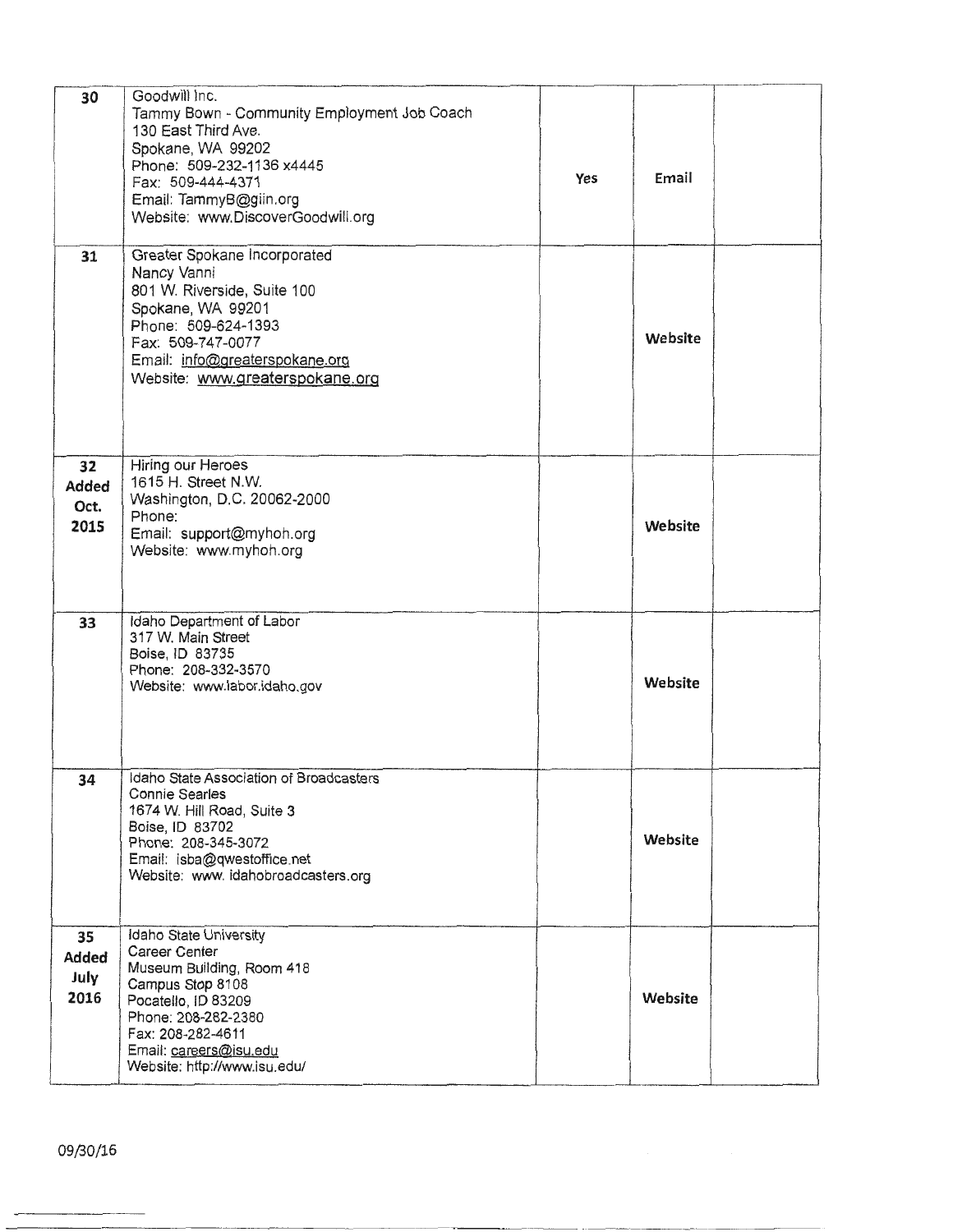| 36<br>37<br>Added<br>Oct.<br>2015 | Illinois Media School<br><b>Career Services</b><br>Don Clark, Career Services Director<br>530 South State Street<br>Chicago, IL 60605<br>312-884-8000<br>Phone:<br>Email: dclark@beonair.com<br>Website: www.beonair.com<br>Indeed.com<br>7501 N. Capital of Texas Highway, Bidg. B<br>Austin, TX 78731<br>800-462-5842<br>Phone:<br>Website: www.indeed.com |     | Email<br>Website | 17 |
|-----------------------------------|--------------------------------------------------------------------------------------------------------------------------------------------------------------------------------------------------------------------------------------------------------------------------------------------------------------------------------------------------------------|-----|------------------|----|
|                                   |                                                                                                                                                                                                                                                                                                                                                              |     |                  |    |
| 38                                | Interface College<br>Placement<br>178 S. Stevens<br>Spokane, WA 99201<br>509-467-1727<br>Phone:<br>509-467-3804<br>Fax:<br>Email: karen@interface.edu<br>www.interface.edu<br>Website:                                                                                                                                                                       |     | Email            |    |
| 39                                | <b>ITT Technical Institute</b><br><b>Career Services</b><br>Dennis Gagaoin<br>13518 East Indiana Avenue<br>Spokane Valley, WA 99216-1589<br>Phone: 509-926-2900<br>Fax: 509-926-2908<br>Email: dgagaoin@itt-tech.edu<br>Website: www.itt-tech.edu                                                                                                            |     | Email            |    |
| 40                                | <b>KAPP TV/KVEW TV</b><br>Cheryl Sentel<br>P.O. Box 1749<br>Yakima, WA 98901<br>509-453-0351<br>Phone:<br>509-453-3623<br>Fax:<br>cheryls@kapptv.com<br>Email:<br>kapptv.com / kvewtv.com<br>Website:                                                                                                                                                        | Yes | Email            |    |
| 41                                | <b>KXLY Broadcast Group</b><br>All Employees/Employee Referrals/Internal<br>applicants/Employer initiated<br>500 West Boone Avenue<br>Spokane, WA 99201<br>Phone:<br>509-324-4000<br>Website: kxly.com                                                                                                                                                       |     | Email            | 18 |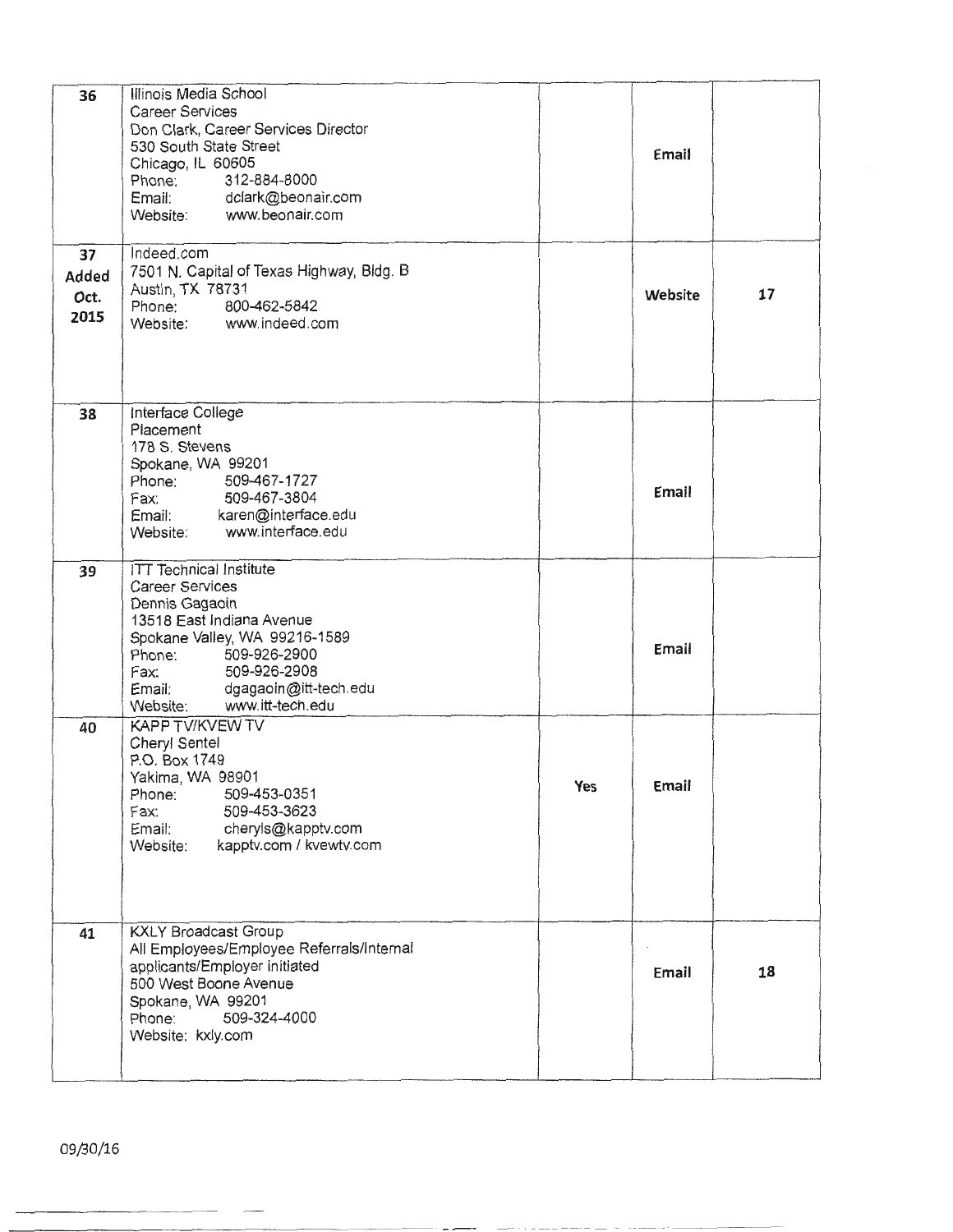| 42           | <b>KXLY.com</b><br>500 West Boone Avenue                                   |         |    |
|--------------|----------------------------------------------------------------------------|---------|----|
|              | Spokane, WA 99201                                                          |         |    |
|              | Phone:                                                                     | Website | 10 |
|              | Website: www.kxly.com                                                      |         |    |
|              |                                                                            |         |    |
|              |                                                                            |         |    |
|              |                                                                            |         |    |
| 43           | LDS Employment Resource Services<br>200 N. Mullan, Ste. 220                |         |    |
|              | Spokane Valley, WA 99206                                                   |         |    |
|              | Phone: 509-928-2534                                                        |         |    |
|              | 509-922-3556<br>Fax:<br>Email: wel-ec-spokane@ldschurch.org                | Email   |    |
|              | Website: www.ldsjobs.org                                                   |         |    |
|              |                                                                            |         |    |
| 44           | Lewis-Clark State College                                                  |         |    |
| <b>Added</b> | <b>Career &amp; Advising Services</b>                                      |         |    |
| July         | Reid Centennial Hall, Room 208                                             |         |    |
| 2016         | Lewiston, ID 83501<br>Phone: 208-792-2313                                  | Website |    |
|              | Fax: 208-792-2313                                                          |         |    |
|              | Email: dlybyer@lcsc.edu                                                    |         |    |
|              | Website: http://www.lcsc.edu/                                              |         |    |
| 45           | Martin Luther King Jr. Family Outreach Center                              |         |    |
|              | Family Emergency Services (FES)- Cristal Betancourth<br>845 S. Sherman St. |         |    |
|              | Spokane, WA 99202                                                          |         |    |
|              | Phone:<br>509-455-8722, ext. 204                                           |         |    |
|              | 509-455-3643<br>Fax:<br>cbetancourth@mlkspokane.org<br>Email:              | Fax     |    |
|              | www.mlkspokane.org<br>Website:                                             |         |    |
|              |                                                                            |         |    |
| 46           | Media Match Inc.<br>P.O. Box 48220                                         |         |    |
|              | Los Angeles, CA 90048                                                      |         |    |
|              | Phone:<br>N/A                                                              | Website |    |
|              | Email:<br>info@media-match.com                                             |         |    |
|              | www.media-match.com/usa/media<br>Website:                                  |         |    |
|              |                                                                            |         |    |
| 47           | Medialine                                                                  |         |    |
|              | <b>Rich Everitt</b>                                                        |         |    |
|              | 1209 Wood Valley Road                                                      |         |    |
|              | August, GA 30909<br>Phone:<br>706-364-7564                                 | Email   |    |
|              | Email:<br>rich@medialine.com                                               |         |    |
|              | www.medialine.com<br>Website:                                              |         |    |
|              |                                                                            |         |    |
|              |                                                                            |         |    |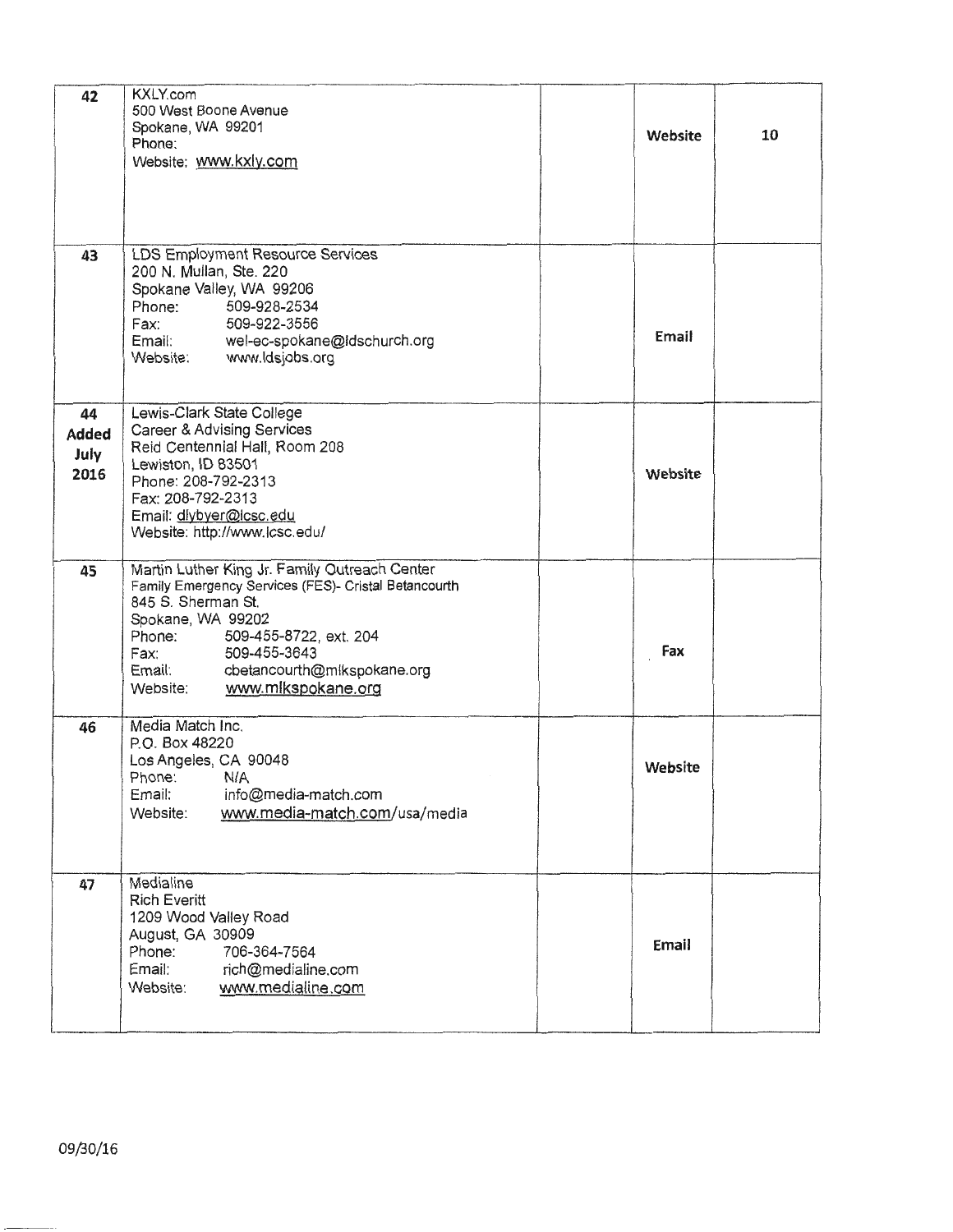| 48          | Miryam's House of Transition<br>Ami Manning<br>1805 West 9th Avenue<br>Spokane, WA 99204 |     |         |  |
|-------------|------------------------------------------------------------------------------------------|-----|---------|--|
|             | 509-747-9222<br>Phone:<br>509-747-7261<br>Fax:                                           |     | Email   |  |
|             | amanning@help4women.org<br>Email:<br>www.help4women.org<br>Website:                      |     |         |  |
| 49<br>Added | Montana State University<br>Allen Yarnell Center for Student Success                     |     |         |  |
| July        | 177 Strand Union Building<br>P.O. Box 174180                                             |     |         |  |
| 2016        | Bozeman, MT 59717-4180                                                                   |     | Website |  |
|             | Phone: 406-994-7627<br>Fax: 406-994-5488                                                 |     |         |  |
|             | Email: success@montana.edu<br>Website: http://www.montana.edu/                           |     |         |  |
| 50          | Morgan Murphy Media - WISC-TV<br>Human Resources                                         |     |         |  |
|             | Jeff Ver Voort                                                                           |     |         |  |
|             | 7025 Raymond Rd.<br>Madison, WI 53719                                                    | Yes | Email   |  |
|             | 608-277-5142<br>Phone:<br>608-278-5568<br>Fax:                                           |     |         |  |
|             | Email:<br>jvervoort@wisctv.com<br>www.channel3000.com<br>Website:                        |     |         |  |
|             |                                                                                          |     |         |  |
| 51          | North Idaho College<br><b>Career Services</b>                                            |     |         |  |
|             | Carla Madison<br>1000 W. Garden Ave.                                                     |     |         |  |
|             | Coeur d'Alene, ID 83814                                                                  |     | Website |  |
|             | 208-625-2364<br>Phone:<br>208-769-3292<br>Fax:                                           |     |         |  |
|             | career@nic.edu<br>Email:<br>www.nic.edu/career<br>Website:                               |     |         |  |
| 52          | Northeast Community Center                                                               |     |         |  |
|             | Tracy Swank<br>N. 4001 Cook                                                              |     |         |  |
|             | Spokane, WA 99207<br>Phone:<br>509-487-1603                                              |     |         |  |
|             | Fax:<br>509-474-1027<br>Email:<br>necommunitycenter@gmail.com                            |     | Email   |  |
|             | Website:<br>www.myspokane.net.necca                                                      |     |         |  |
| 53          | Oregon Association of Broadcasters                                                       |     |         |  |
|             | Keith Shipman<br>13500 SW Pacific Highway, #58-225                                       |     |         |  |
|             | Portland, OR 97223<br>503-443-2299<br>Phone:                                             |     | Email   |  |
|             | Email:<br>theoab@theoab.org<br>Website:<br>www.theoab.org                                |     |         |  |
|             |                                                                                          |     |         |  |
|             |                                                                                          |     |         |  |

09/30/1'6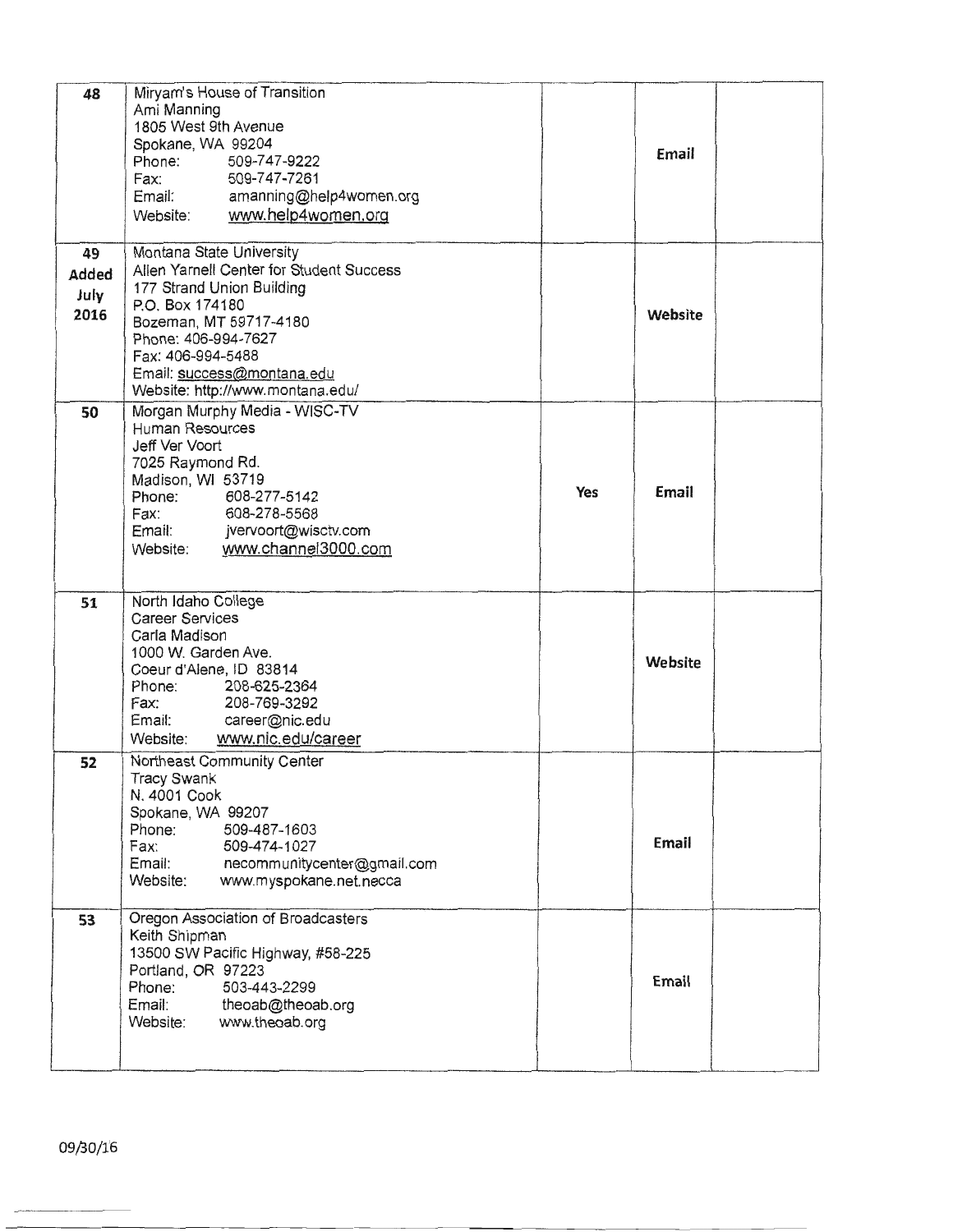| 54<br><b>Added</b><br>July<br>2016 | Oregon State University<br>The Career Development Center<br>Rachel Finch - Employer Relations Manager<br>B008 Kerr Administration Building<br>Corvallis, OR 97331-2127<br>Phone: 541-737-4085<br>Fax: 541-737-0532<br>Email: Career.Services@oregonstate.edu<br>Website: http://oregonstate.edu/             |     | Website |  |
|------------------------------------|--------------------------------------------------------------------------------------------------------------------------------------------------------------------------------------------------------------------------------------------------------------------------------------------------------------|-----|---------|--|
| 55<br>Added<br>July<br>2016        | Pacific Lutheran University<br><b>Career Connections</b><br>Jody Horn - Recruiting and Outreach Manager<br>Ramstad Hall, Room 112<br>Tacoma, WA 98447-0003<br>Phone: 253-536-5104<br>Fax: 253-536-5104<br>Email: career@plu.edu<br>Website: http://www.plu.edu/                                              |     | Website |  |
| 56<br>Added<br>July<br>2016        | Portland State University<br><b>Advising &amp; Career Services</b><br>Ann Mestrovich - Assistant Director/Employer Relations<br>Coordinator<br>$P.O.$ Box $751 - ACS$<br>Portland, OR 97207-0751<br>Phone: 503-725-4005<br>Fax: 503-725-5373<br>Email: careerconnect@pdx.edu<br>Website: http://www.pdx.edu/ |     | Website |  |
| 57                                 | QueenB Radio Wisconsin, Inc.<br>Judy Boldt<br>51 Means Drive<br>Platteville, WI 53818<br>Phone:<br>608-349-2014<br>Fax:<br>608-349-2002<br>jboldt@queenbradio.com<br>Email:                                                                                                                                  | Yes | Email   |  |
| 58                                 | QueenB Television, LLC, dba WKBT-TV<br>Marsha Everson<br>141 S. 6th St.<br>LaCrosse, WI 54601<br>Phone:<br>608-782-4678<br>Fax:<br>608-782-4674<br>Email:<br>meverson@wkbt.com<br>Website:<br>www.news8000.com                                                                                               | Yes | Email   |  |
| 59                                 | Radio & Television Business Report<br>April McLynn<br>P.O. Box 6633<br>Woodbridge, VA 22195<br>Phone:<br>703-490-3099<br>Email:<br>aMclynn@rbr.com<br>Website: www.rbr.com                                                                                                                                   |     | Website |  |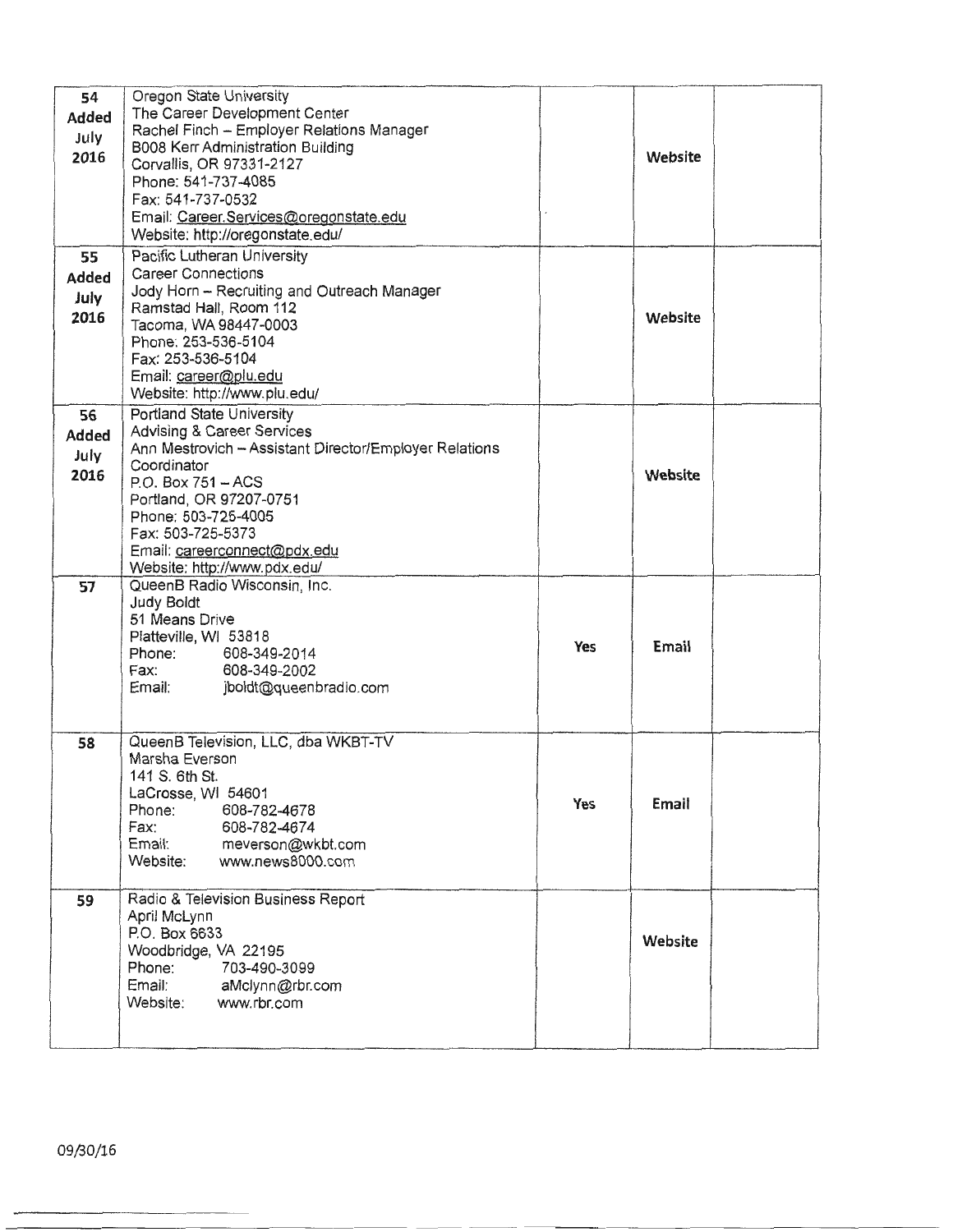| 60<br>Added<br>July<br>2016<br>61 | Seattle Pacific University<br>Center for Career and Calling<br>Lori Brown - Employer Relations Manager<br>3307 Third Ave. W., Suite 216<br>Seattle, WA 98119<br>Phone: 206-281-2485<br>Email: spucareercenter@spu.edu<br>Website: http://spu.edu/<br>Seattle University |     | Website |  |
|-----------------------------------|-------------------------------------------------------------------------------------------------------------------------------------------------------------------------------------------------------------------------------------------------------------------------|-----|---------|--|
| Added<br>July<br>2016             | <b>Career Services</b><br>901 12th Ave.<br>P.O. Box 222200<br>Seattle, WA 98122<br>Phone: 206-296-6080<br>Email: CareerServices@Seattleu.edu<br>Website: https://www.seattleu.edu/                                                                                      |     | Website |  |
| 62<br>Added<br>July<br>2016       | SimplyHired.com<br>525 Almanor Ave., Suite 100<br>Sunnyvale, CA 94085<br>Phone: 650-254-9000<br>Fax: 650-254-9001<br>Email: support@simplyhired.com<br>Website: http://www.simplyhired.com/                                                                             |     | Website |  |
| 63                                | Skils-Kin<br>Program Coordinator<br>Amanda Vazquez<br>4004 E. Boone Avenue<br>Spokane, WA 99202<br>509-326-6760<br>Phone:<br>509-327-3316<br>Fax:<br>avazquez@skils-kin.org<br>Email:<br>www.skils-kin.org<br>Website:                                                  | Yes | Email   |  |
| 64                                | SL Start & Associates, LLC<br>Nancy Surma<br><b>Employment Services</b><br>5709 W. Sunset Hwy., Suite 100<br>Spokane, WA 99224<br>Phone:<br>509-509-2750<br>509-326-9207<br>Fax:<br>Email:<br>nsurma@sistart.com<br>www.sistart.com<br>Website:                         |     | Email   |  |
| 65<br>Added<br>July<br>2016       | Southern Oregon University<br>Office of Career Connections<br>Hannon Library 113A<br>1250 Siskiyou Boulevard<br>Ashland, OR 97520<br>Phone: 541-552-6131<br>Website: http://www2.sou.edu/                                                                               |     | Website |  |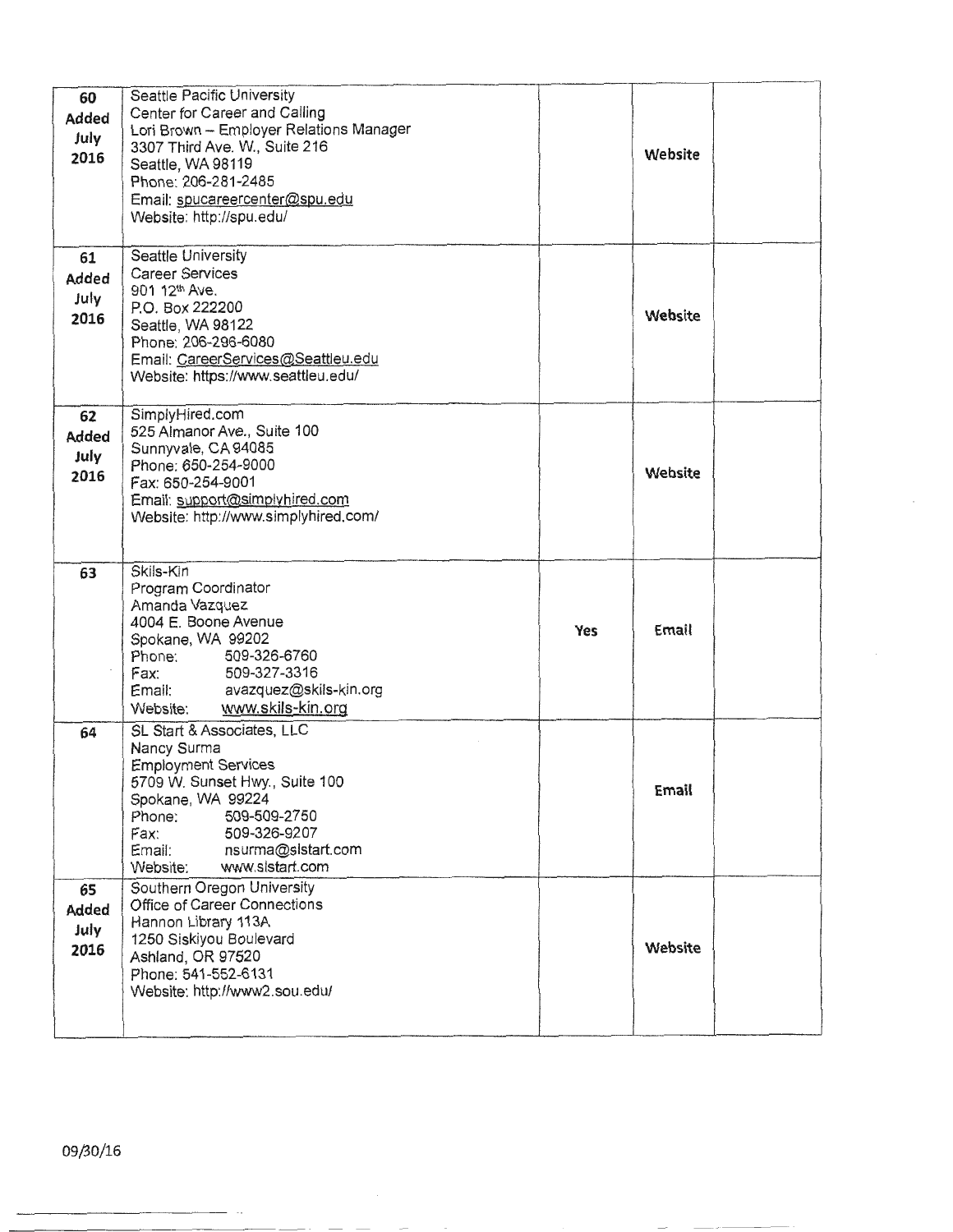| 66 | Specs Howard School of Media Arts                     |            |         |   |
|----|-------------------------------------------------------|------------|---------|---|
|    | Dir. Career Svcs., Nancy Shiner                       |            |         |   |
|    | Video Advisor, Tony Sherock                           |            |         |   |
|    | Kristin Burns, Dick Kernen                            | <b>Yes</b> | Email   |   |
|    | 19900 W 9 Mile Road #100                              |            |         |   |
|    | Southfield, MI 48075                                  |            |         |   |
|    | Phone:<br>248-358-9000                                |            |         |   |
|    | Email:<br>nshiner@specshoward.edu                     |            |         |   |
|    | tsherock@specshoward.edu                              |            |         |   |
|    | dkernen@specshoward.edu                               |            |         |   |
|    | kburns@specshoward.edu                                |            |         |   |
|    | www.specshoward.edu<br>Website:                       |            |         |   |
| 67 | Spokane Community College                             |            |         |   |
|    | Workforce Education & Career Services                 |            |         |   |
|    | N. 1810 Green St. MS 2063                             |            |         |   |
|    | Spokane, WA 99217                                     |            | Website |   |
|    | 509-533-7249<br>Phone:                                |            |         |   |
|    | 509-533-7006<br>Fax:                                  |            |         |   |
|    | Website: www.scc.spokane.edu                          |            |         |   |
|    |                                                       |            |         |   |
|    |                                                       |            |         |   |
| 68 | Spokane Community College Off Campus Programs         |            |         |   |
|    | Career Transitions Program                            |            |         |   |
|    | Denise McKinnon                                       |            |         |   |
|    | 2917 W. Fort George Wright Dr.                        |            |         |   |
|    | Spokane, WA 99224<br>509-279-6039<br>Phone:           |            | Email   |   |
|    | Fax:<br>509-279-6070                                  |            |         |   |
|    | DeniseMcKinnon@scc.spokane.edu<br>Email:              |            |         |   |
|    | www.iel.spokane.edu<br>Website:                       |            |         |   |
| 69 | Spokane Craigslist                                    |            |         |   |
|    | 1381 9th Ave.                                         |            |         |   |
|    | San Francisco, CA 94122                               |            | Website | 3 |
|    | 415-566-6394<br>Phone:                                |            |         |   |
|    | Website: www.spokane.craigslist.org                   |            |         |   |
|    |                                                       |            |         |   |
|    |                                                       |            |         |   |
|    |                                                       |            |         |   |
|    |                                                       |            |         |   |
| 70 | Spokane Falls Community College                       |            |         |   |
|    | Career & Student Employment                           |            |         |   |
|    | Mindy Smith                                           |            |         |   |
|    | 3410 W. Fort George Wright Drive<br>Spokane, WA 99224 |            | Website |   |
|    | Phone:<br>509-533-3540                                |            |         |   |
|    | Fax:<br>509-533-4563                                  |            |         |   |
|    | Email:<br>mindy.smith@spokanefalls.edu                |            |         |   |
|    | Website: myinterfase.com/spokanefalls/employer        |            |         |   |
| 71 | Spokane Tribe of Indians                              |            |         |   |
|    | Monica Tonasket                                       |            |         |   |
|    | Administrative Director                               |            |         |   |
|    | P.O. Box 100                                          |            |         |   |
|    | Wellpinit, WA 99040                                   |            |         |   |
|    | Phone:<br>509-458-6538                                |            | Email   |   |
|    | Fax:<br>509-458-6556                                  |            |         |   |
|    | Email:<br>monicaw@spokanetribe.com/                   |            |         |   |
|    | Robi.flett@spokanetribe.com                           |            |         |   |
|    |                                                       |            |         |   |
|    | www.spokanetribe.com<br>Website:                      |            |         |   |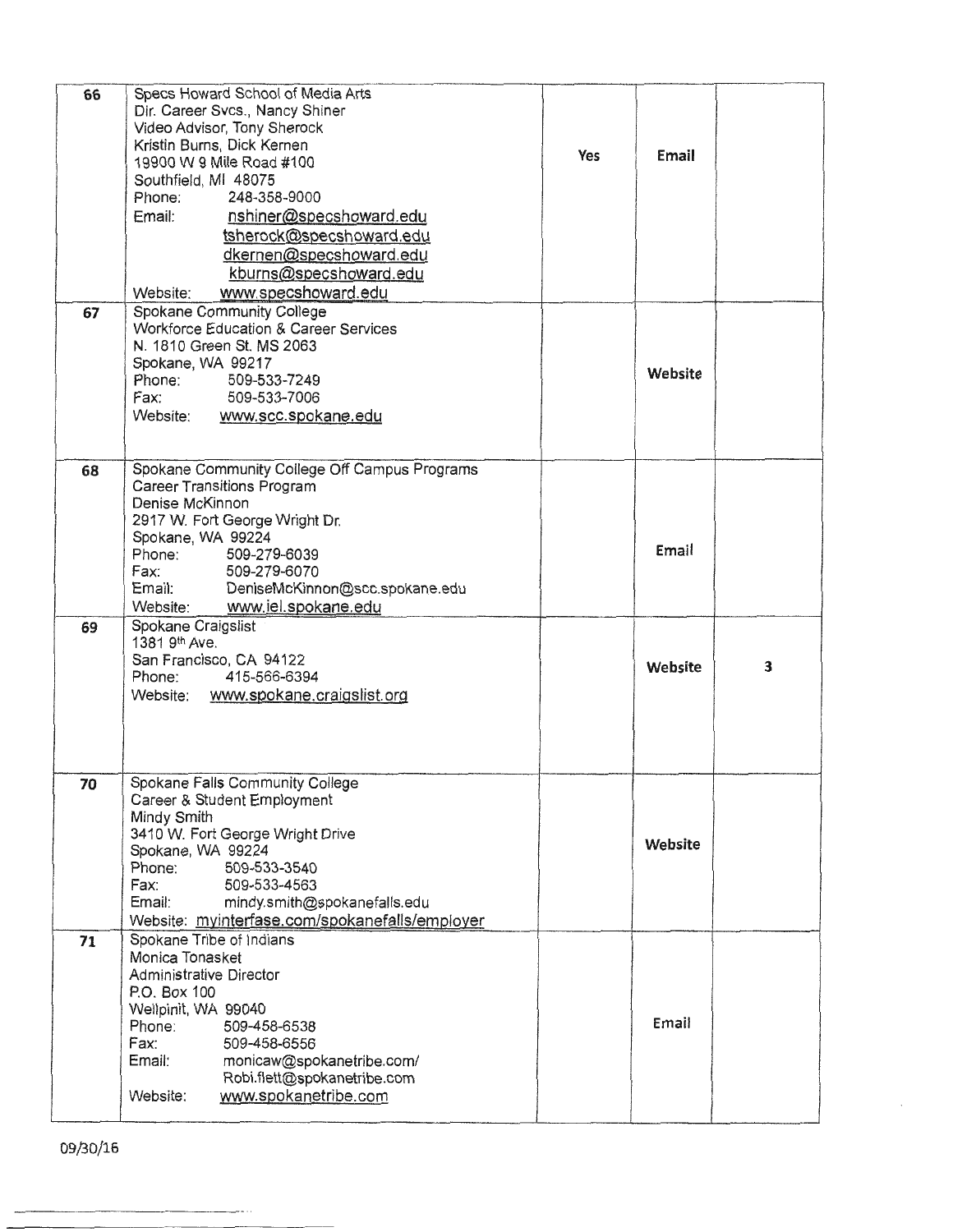| 72                          | SpokaneHelpWanted.com<br>11 Abrams Road<br>Central Valley, NY 10917<br>Phone: 800-365-8630<br>Email: EmployerSupport@RegionalHelpWanted.com<br>Website: www.spokanehelpwanted.com                                                                  | Website | 2 |
|-----------------------------|----------------------------------------------------------------------------------------------------------------------------------------------------------------------------------------------------------------------------------------------------|---------|---|
| 73<br>Added<br>July<br>2016 | The Evergreen State College<br>Career Development Center<br>Library 2153<br>2700 Evergreen Parkway NW<br>Olympia, WA 98505<br>Phone: 360-867-6193<br>Fax: 360-867-5343<br>Email: careerdevelopment@evergreen.edu<br>Website: http://evergreen.edu/ | Website |   |
| 74<br>Added<br>July<br>2016 | TheLadders.com<br>55 Water Street<br>New York, NY 10041<br>Phone: 1-866-800-4640<br>Email: help@theladders.com<br>Website: https://www.theladders.com/                                                                                             | Website |   |
| 75                          | The Native Project<br>Job Placement Coordinator<br>1803 W. Maxwell<br>Spokane, WA 99201<br>Phone: 509-325-5502<br>Email: info@nativeproject.org<br>Website: www.nativeproject.org                                                                  | Email   |   |
| 76                          | <b>Transitional Living Center</b><br>Job Placement Coordinator<br>3128 North Hemlock<br>Spokane, WA 99205<br>509-325-2959<br>Phone:<br>bgarberg@help4women.org<br>Email:<br>Website: www.help4women.org                                            | Email   |   |
| 77                          | Transitions<br>Jamie Borgan<br>3102 W. Ft. George Wright Dr.<br>Spokane, WA 99224<br>509-328-6702<br>Phone:<br>509-325-9877<br>Fax:<br>Email:<br>jborgan@help4women.org<br>http://help4women.org<br>Website:                                       | Email   |   |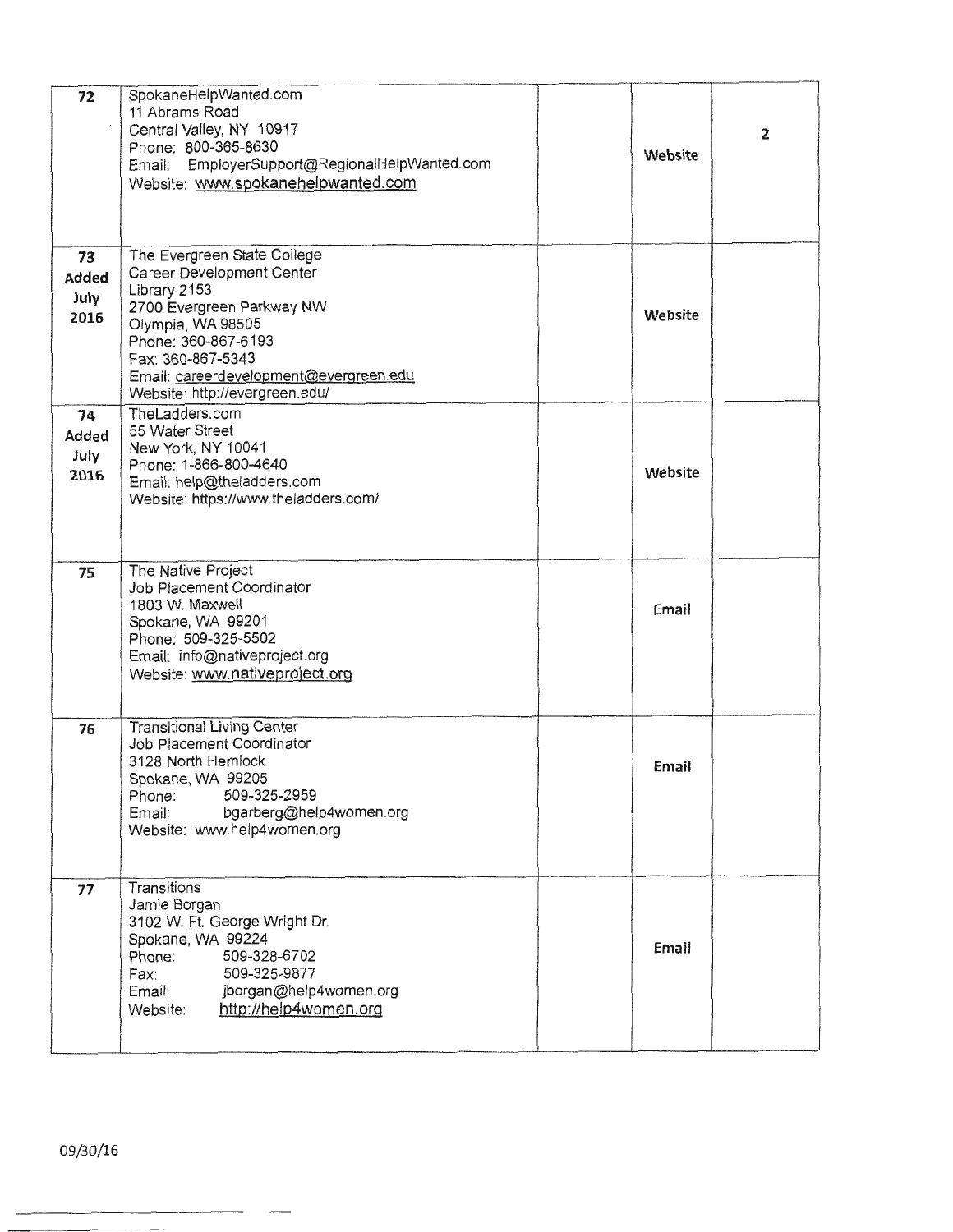| 78 | TVJobs.com/AMFMJobs.com<br>Mark Holloway<br>PO Box 4116<br>Oceanside, CA 92052<br>760-754-8177<br>Phone:<br>Fax: 760-754-2115<br>Email: jobs@tvjobs.com<br>Website: www.tvjobs.com                                                                                                                      | Email   | $\mathbf{1}$ |
|----|---------------------------------------------------------------------------------------------------------------------------------------------------------------------------------------------------------------------------------------------------------------------------------------------------------|---------|--------------|
| 79 | United States Air Force<br>Discovery Center<br>Maureen J. Lebel<br>4 West Castle Street<br>Fairchild AFB, WA 99011<br>509-247-2246<br>Phone:<br>Fax: 509-247-5099<br>Email: maureen.lebel@us.af.mil<br>Website: www.fairchildfamilysupport.org                                                          | Email   |              |
| 80 | University of Idaho<br><b>Career Services</b><br>Idaho Commons Room 334<br>875 Perimeter Dr. MS 2534<br>Moscow, ID 83844-2534<br>Phone: 208-885-6121<br>Fax: 208-885-2816<br>Email: careerservices@uidaho.edu<br>Website: www.uidaho.edu/career-services<br>Job Board: https://uidaho.joinhandshake.com | Website | 1            |
| 81 | University of Montana<br>School of Journalism<br>Denise Dowling<br>32 Campus Dr., Don Anderson Hall<br>Missoula, MT 59812<br>Phone: 406-243-4001<br>Email: denise.dowling@mso.umt.edu<br>Website: www.jour.umt.edu                                                                                      | Website |              |
| 82 | University of Oregon<br>Career Center<br><b>Employment Services Specialist</b><br>1200 University of Oregon<br>Eugene, OR 97403-1200<br>Phone: 541-346-3214<br>Fax: 541-346-6038<br>Email: jobs@uoregon.edu<br>Website: www.uocareer.uoregon.edu                                                        | Website |              |
| 83 | University of Oregon<br>Office of Multicultural Academic Success<br>Job Placement Coordinator<br>1255 University of Oregon, Suite 164<br>Eugene, OR 97403<br>Email: jobs@uoregon.edu<br>Website: www.uoregon.edu                                                                                        | Letter  |              |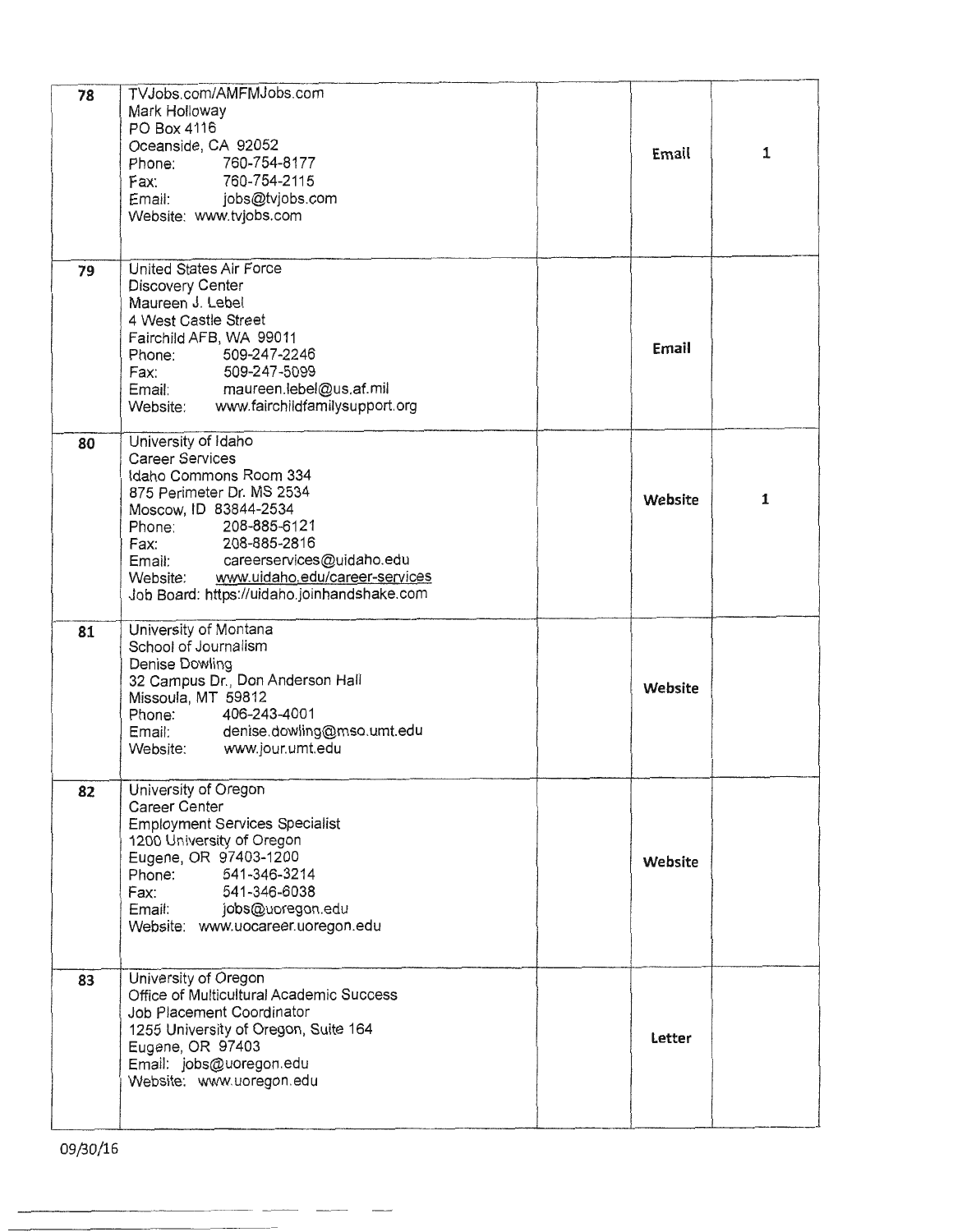| 84<br><b>Added</b><br>July<br>2016 | University of Portland<br>Career Center<br>Amy Cavanaugh - Director/Employer Relations<br>Orrico Hall Lower Level, MSC 143<br>5000 N. Willamette Blvd.<br>Portland, OR 97203<br>Phone: 503-943-7201<br>Email: career@up.edu<br>Website: http://www.up.edu/ | Website |  |
|------------------------------------|------------------------------------------------------------------------------------------------------------------------------------------------------------------------------------------------------------------------------------------------------------|---------|--|
| 85                                 | University of Washington<br>Office of Minority Affairs<br>Ruth Shigemi<br>Box 355845<br>Seattle, WA 98195-5845<br>Phone: 206-221-2842<br>206-543-2746<br>Fax:<br>Email: rshigemi@u.washington.edu<br>Website: www.uw.edu                                   | Email   |  |
| 86<br><b>Added</b><br>July<br>2016 | Walla Walla Community College<br>Career & Employment Services Center<br>500 Tausick Way<br>Walla Walla, WA 99362<br>Phone: 509-527-4262<br>Fax: 509-524-4795<br>Website: http://www.wwcc.edu/                                                              | Website |  |
| 87                                 | Washington State Assn of Broadcasters<br>Char Myers<br>724 Columbia St. NW, Suite #310<br>Olympia, WA 98501<br>360-705-0774<br>Phone:<br>Fax: 360-705-0873<br>Email: wsabjobbank@comcast.net<br>Website: www.wsab.org                                      | Email   |  |
| 88<br>Added<br>July<br>2016        | Washington State Commission on Hispanic Affairs<br>P.O. Box 40924<br>Olympia, WA 98504<br>Phone: 360-725-5661<br>Email: hispanic@cha.wa.gov<br>Website: http://cha.wa.gov/                                                                                 | Email   |  |
| 89<br>Added<br>July<br>2016        | Washington State University<br>Academic Success and Career Services<br>P.O. Box 641061<br>Pullman, WA 99164-1061<br>Phone: 509-335-6000<br>Fax: 509-335-4015<br>Email: employer.relations@wsu.edu<br>Website: https://wsu.edu/                             | Website |  |

------ - --- - - -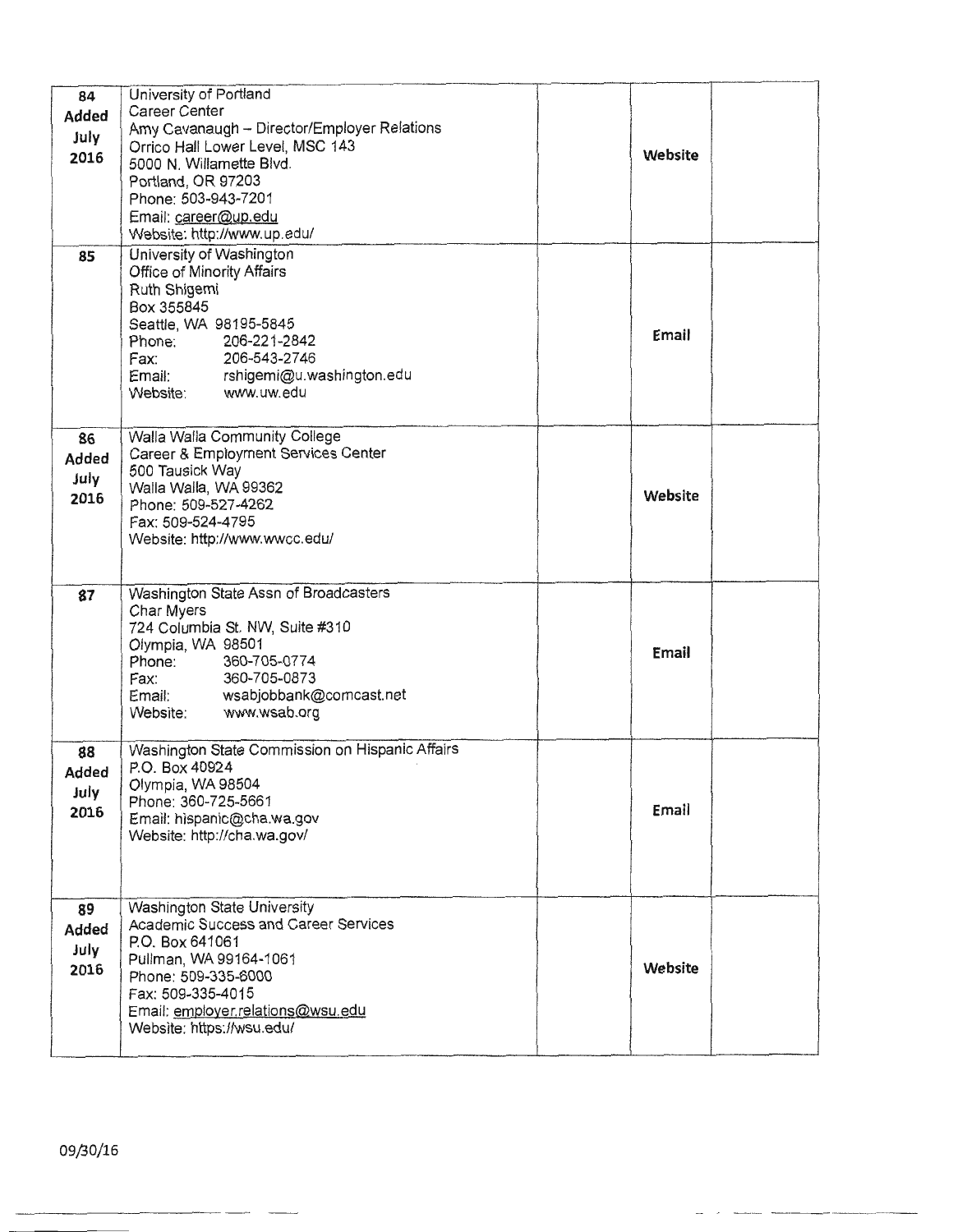| 90                                 | Washington State University<br>Murrow College of Communication<br>Darin Watkins - Director of Communications<br>Or Lisa Laughter<br>PO Box 642530<br>Pullman, WA 99164-2530<br>509-335-7333<br>Phone:<br>509-335-3739<br>Fax:<br>communication@wsu.edu<br>Email:<br>darin.watkins@wsu.edu<br>laughterl@wsu.edu<br>www.wsu.edu<br>Website: | Yes | Email   |  |
|------------------------------------|-------------------------------------------------------------------------------------------------------------------------------------------------------------------------------------------------------------------------------------------------------------------------------------------------------------------------------------------|-----|---------|--|
| 91<br><b>Added</b><br>July<br>2016 | Wenatchee Valley College<br>Career Center<br>Wenatchi Hall, Rooms 2128 & 2130<br>1300 Fifth Street<br>Wenatchee, WA 98801<br>Phone: 509-682-6858<br>509-682-6579<br>Website: http://www.wvc.edu/default.asp                                                                                                                               |     | Website |  |
| 92                                 | West Central Community Center<br>Kat Hartsell<br>N. 1603 Belt<br>Spokane, WA 99205<br>509-326-9540<br>Phone:<br>509-326-2347<br>Fax:<br>khartsell@westcentralcc.org<br>Email:<br>Website: www.westcentralcc.org                                                                                                                           |     | Email   |  |
| 93<br>Added<br>July<br>2016        | Western Oregon University<br>Service Learning and Career Development<br>343 N. Monmouth Ave.<br>Monmouth, OR 97361<br>Phone: 503-838-8432<br>Fax: 503-838-8651<br>Email: sicd@wou.edu<br>Website: http://www.wou.edu/                                                                                                                     |     | Website |  |
| 94<br>Added<br>July<br>2016        | Western Washington University<br>Career Services Center<br>Jenny Spurgin, Employer Outreach Manager<br>516 High Street<br>Bellingham, WA 98225-9002<br>Phone: 360-650-3240<br>Fax: 360-350-3293<br>Email: careers@wwu.edu<br>Website: http://www.wwu.edu/                                                                                 |     | Website |  |
| 95                                 | Whitman College<br>Career Center<br>Margaret Ely<br>280 Boyer Avenue<br>Walla Walla, WA 99362<br>509-527-5183<br>Phone:<br>Fax:<br>509-527-5934<br>jobs_internships@whitman.edu<br>Email:<br>www.whitman.edu<br>Website:                                                                                                                  |     | Website |  |

 $\overline{\phantom{a}}$ 

 $\sim$   $\sim$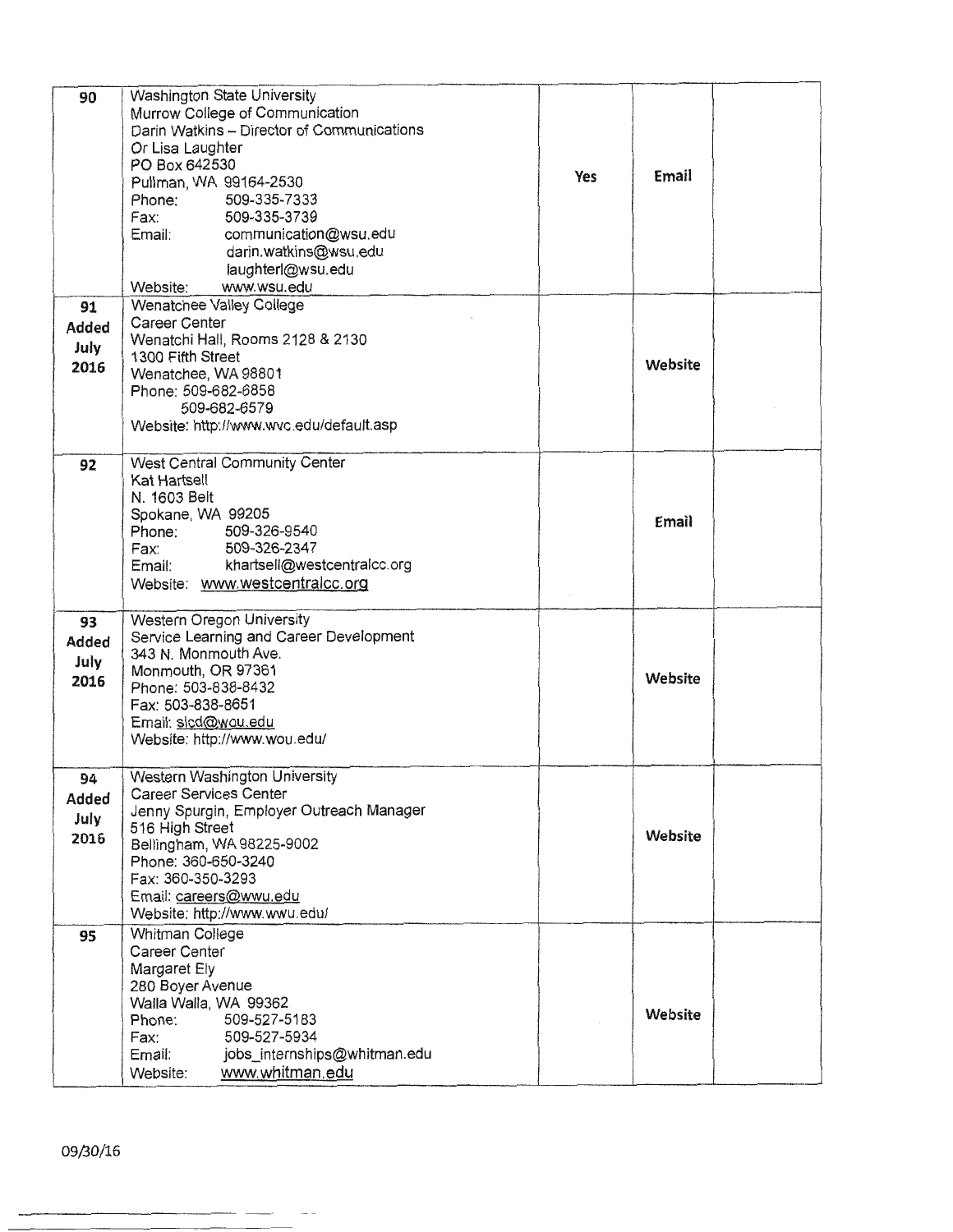| 96  | Whitworth University                                                     |         |                |
|-----|--------------------------------------------------------------------------|---------|----------------|
|     | <b>Career Services</b>                                                   |         |                |
|     | Andrew Pyrc                                                              |         |                |
|     | 300 West Hawthorne Rd.                                                   |         |                |
|     | Spokane, WA 99251                                                        | Website |                |
|     | Phone:<br>509-777-3272                                                   |         |                |
|     | Fax:<br>509-777-3731                                                     |         |                |
|     | Email: careerservices@whitworth.edu                                      |         |                |
|     | www.whitworth.edu<br>Website:                                            |         |                |
| 97  | WorkSource Spokane                                                       |         |                |
|     | Jeff Miller - Business Solutions                                         |         |                |
|     | 130 S. Arthur                                                            |         |                |
|     | Spokane, WA 99202                                                        | Website | $\overline{2}$ |
|     | 509-532-3136<br>Phone:                                                   |         |                |
|     | 509-532-3066<br>Fax:                                                     |         |                |
|     | Email: jemiller@esd.wa.gov<br>Website:                                   |         |                |
|     | www.go2worksource.com                                                    |         |                |
| 98  | Yakama Nation                                                            |         |                |
|     | Tribal Employment Rights Office                                          |         |                |
|     | <b>Tess French</b>                                                       |         |                |
|     | <b>PO Box 151</b><br>Toppenish, WA 98948                                 | Email   |                |
|     | Phone:<br>509-865-5121                                                   |         |                |
|     | Fax:<br>509-865-6719                                                     |         |                |
|     | Email: tessf@yakama.com                                                  |         |                |
|     | Website:<br>yakamanation-nsn.gov                                         |         |                |
| 99  | <b>YFA Connections</b>                                                   |         |                |
|     | Sarah Duering                                                            |         |                |
|     | PO Box 3344                                                              |         |                |
|     | Spokane, WA 99220                                                        |         |                |
|     | 509-532-2000, Ext. 18<br>Phone:                                          | Email   |                |
|     | 509-532-2005<br>Fax:                                                     |         |                |
|     | sduering@yfaconnections.org<br>Email:<br>Website: www.yfaconnections.org |         |                |
|     |                                                                          |         |                |
| 100 | <b>YMCA</b>                                                              |         |                |
|     | Herb Hylton                                                              |         |                |
|     | 1126 N. Monroe<br>Spokane, WA 99201                                      | Email   |                |
|     | Phone:<br>509-838-3577                                                   |         |                |
|     | 509-393-4096<br>Fax:                                                     |         |                |
|     | Email:<br>hhylton@ymcaspokane.org                                        |         |                |
|     | Website:<br>www.ymcaspokane.org                                          |         |                |
|     |                                                                          |         |                |
| 101 | YWCA of Spokane                                                          |         |                |
|     | Chris Chandler - Women to Work Program Coordinator<br>930 N. Monroe      |         |                |
|     | Spokane, WA 99201                                                        |         |                |
|     | Phone: 509-789-9299                                                      | Email   |                |
|     | Fax: 509-326-1597                                                        |         |                |
|     | Email: chrisc@ywcaspokane.org                                            |         |                |
|     | Website: ywcaspokane.org                                                 |         |                |
|     |                                                                          |         |                |

 $\bar{\beta}$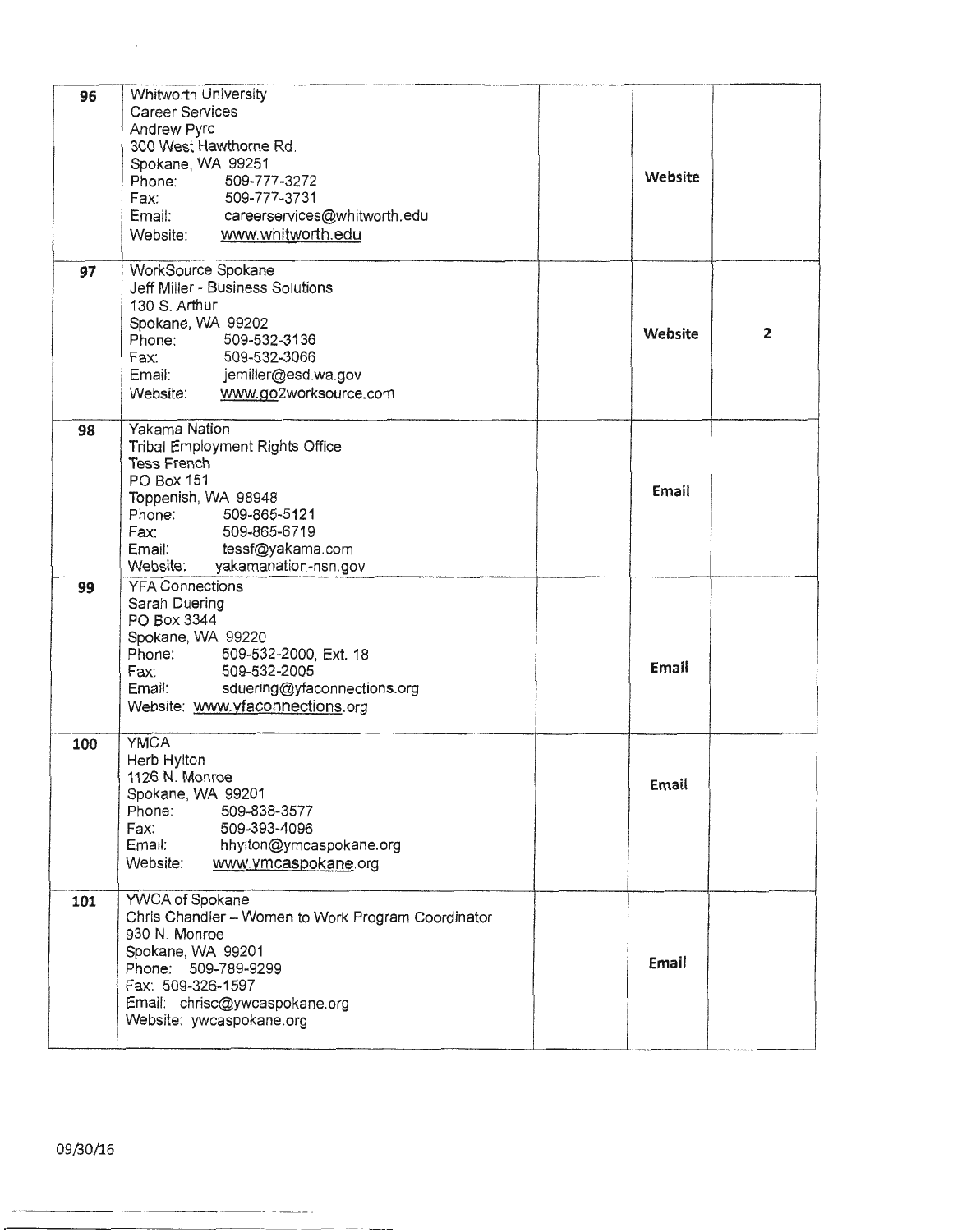## **OTHER REFERRAL SOURCES**

## **10/1/2015 - 9/30/2016**

| <b>Number</b>  | <b>Contact Information</b>                                                                                                                                        | Did source<br>request<br>notification | Notify<br>via: | # of<br>interviewees<br>referred by<br>source |
|----------------|-------------------------------------------------------------------------------------------------------------------------------------------------------------------|---------------------------------------|----------------|-----------------------------------------------|
| $\mathbf{1}$   | Outside Referrals                                                                                                                                                 | N                                     |                | 4                                             |
| $\overline{2}$ | Partnership in Employment Career Fair<br>Spokane Convention Center                                                                                                | N                                     |                | $\overline{2}$                                |
| 3              | Facebook<br>Website: Facebook.com                                                                                                                                 | N                                     |                | $\overline{2}$                                |
| 4              | LinkedIn<br>Website: Linkedin.com                                                                                                                                 | N                                     |                | 2                                             |
| 5              | Radio Ink<br>Thomas Elmo<br>1901 S. Congress Ave., #118<br>Boynton Beach, FL 33426<br>Phone: 561-655-8778<br>Email: thomaselmo@gmail.com<br>Website: radioink.com | N                                     |                | O                                             |

09/30/16

-----------·- - .

 $\overline{a}$ 

 $\alpha \rightarrow \alpha \rightarrow \alpha$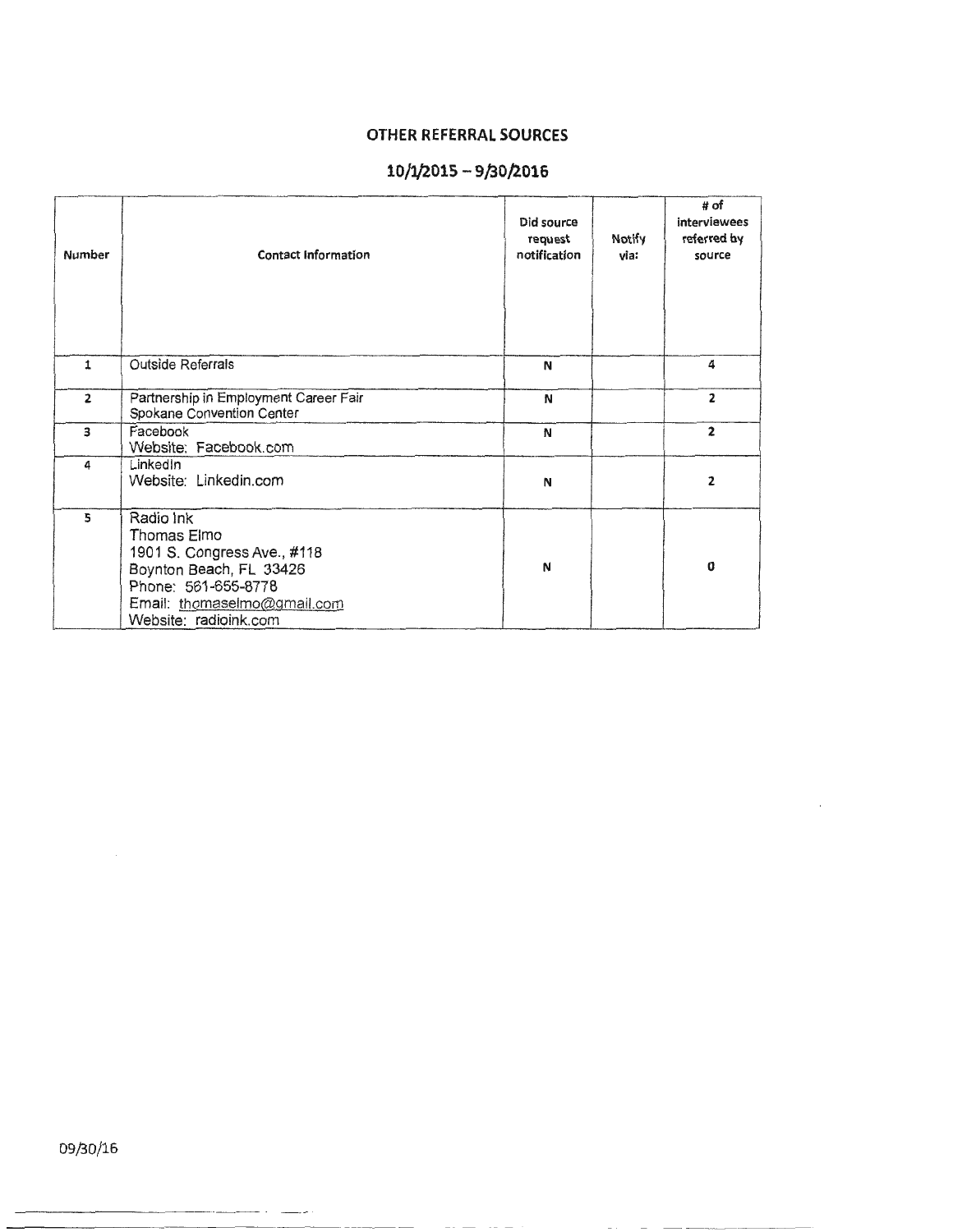### **EEO OUTREACH INITIATIVES October 1. 2015 - September 30. 2016**

- Participated in general outreach efforts by such means as job banks or Internet programs such as those described in the model program developed by NASBA.
- Conducted 8 tours of the TV and Radio studios for numerous schools, organizations, and civic groups to give them a behind-the-scenes look at the broadcast industry.
- Provided 7 job shadow opportunities for students to observe employees during the course of their work  $\bullet$ day for exposure to different broadcasting jobs.
- Radio and TV Sales assisted 10 students on school projects for their advertising class.
- TV and Radio sales participate in a formal mentorship program for entry level sales account executives.
- 10/9/15 News Director spoke with students from Whitworth University on how a newsroom operates and skills needed for careers in broadcasting.
- 10/12/15 MMJ spoke to Gonzaga marketing students about broadcast media, careers in media.
- 10/14/15 2 MMJs visited Discovery Day (Career Fair) at Glover Middle School to discuss jobs in broadcasting.
- 10/15/15 Weather Anchor visited Summit School to discuss weather and jobs in broadcasting.
- 10/16/15 MMJ spoke to students at SFCC about generating story ideas, ethics and skills needed to be successful in broadcasting.
- 10/20/15 Director of HR met with a student to discuss his interest in broadcasting. He received a tour of the station and discussed skills needed in the radio and TV broadcasting industry.
- 10/22/15 Director of HR met with Whitworth students for Mock Interviews.
- 10/27 /15 Director of HR and General Sales Manager participated in Gonzaga All Major Career Fair.
- 11 /6/15 Weather Anchor talked with advanced students from West Valley Middle School about work, work ethics, and careers in broadcasting.
- 12/1/15 TV Sales executive was interviewed by a Gonzaga student on the broadcast sales industry.
- 12/1/15- Graphic Designer met with Boy Scouts to discuss careers in graphic design and how it relates to the broadcasting industry.
- 12/9/15 News Director spoke to students at Gonzaga University who visited the station about careers  $\bullet$ in broadcasting/journalism. They also watched the 5pm newscast.
- 1 /23/16 Anchor presented at Gonzaga University Corporate Communications class and reviewed  $\bullet$ various news clips and discussed careers in broadcasting.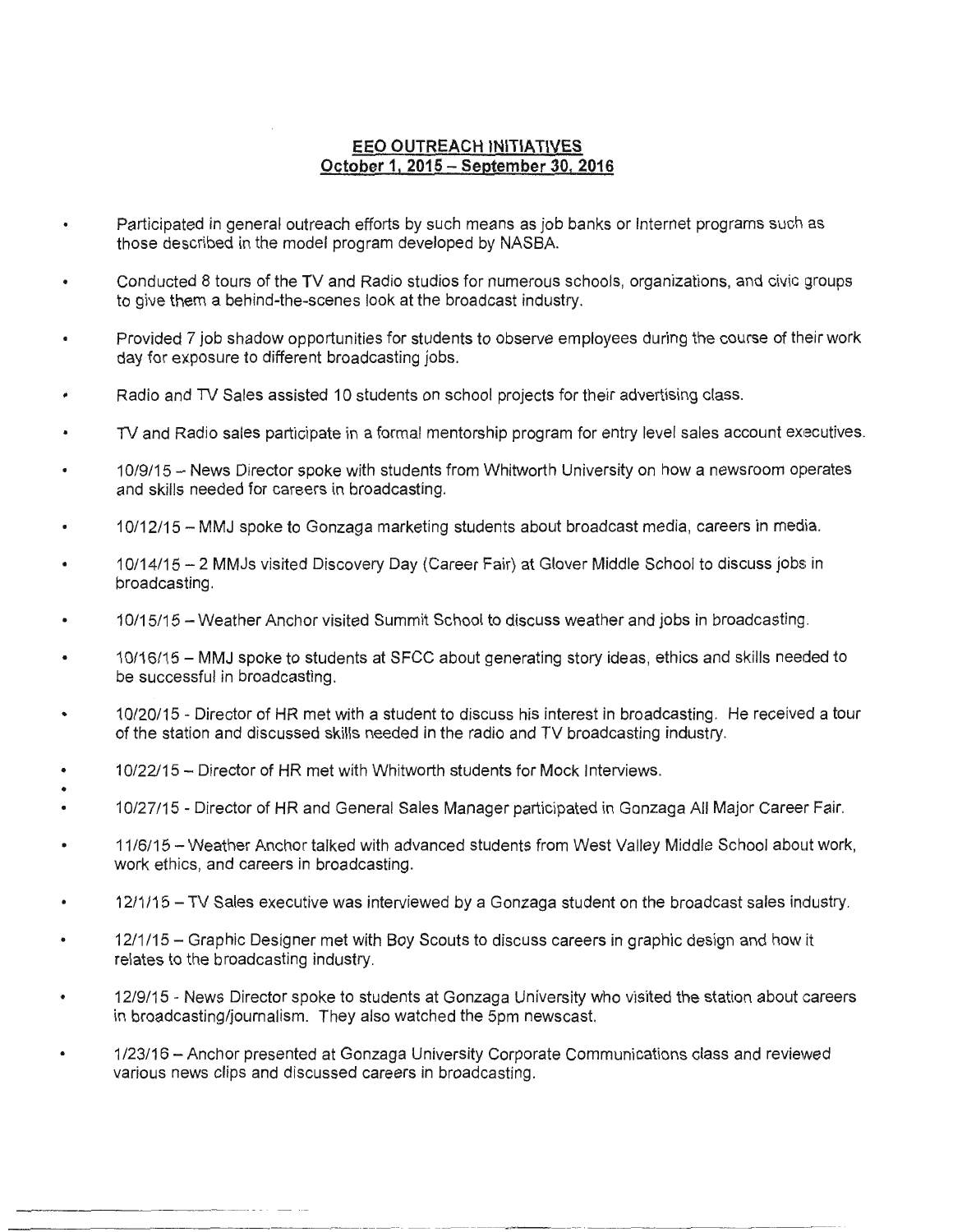- 1 /28/16 GMNW Anchor read to Roosevelt Elementary students and discussed the importance of  $\bullet$ reading and how it is necessary for all jobs including those in news.
- 2/9/16 MMJ was interviewed by a Gonzaga University student to learn about the in's and outs of  $\bullet$ broadcasting and how to obtain a job in this field .
- 2/24/16 TV GM, Radio Market Manager, TV GSM, Radio Promotions Manager and HR attended the  $\bullet$ Partnership in Employment Career Fair at the Spokane Convention Center. They talked with students from Eastern Washington University, Gonzaga University, Washington State University-Spokane, and Whitworth University about career opportunities at KXLY.
- 2/25/16 Radio On-air talent was interviewed by a student for her school's Career Project that required  $\bullet$ her to interview someone in the Music/Radio Producing industry.
- Feb. 2016 Assistant News Director and GMNW Anchor participated in WSU's Murrow Mentor  $\bullet$ program.
- 3/1/16 GMNW Anchor read to Ness Elementary students for Read Across America Day and discussed the importance of reading and how it is necessary for all jobs including those in news.
- 3/3/16 Radio On-air talent and PD spoke with Horizon Middle School students about careers in radio.
- 3/17/16 GMNW Anchor participated in the Dinners with Dads event to discuss literacy issues and talked about his job in broadcasting.
- 3/23/16 Anchor/MMJ spoke with Coeur d'Alene Fire Department about basic public information officer course. Discussed how the newsroom operates and the different positions in the newsroom.
- 3/30/16 On-air radio host was a speaker at MediaFest which is where high school students learn about TV and radio journalism.
- 3/30/16 Assistant News Director and GMNW Anchor participated in WSU's Murrow Symposium doing a workshop with students and speaking in a panel discussion and providing one-on-one career coaching.
- 4/9/16 News Director spoke to Gonzaga students about the changing face of media.
- 4/12/16 Sports Anchor/Reporter spoke to Gonzaga students about working in news as a sports reporter and careers in broadcasting.
- 4/12/16 HR mailed a letter to 70 contacts on our Recruitment List requesting an update of contact  $\blacksquare$ information to allow us to send them notification of current and future job vacancies.
- 4/13/16 News Director spoke to students at Gonzaga University about legal and ethical decisionmaking as well as careers in broadcasting/journalism.
- 4/14/16 Promotion Director and Promotion Manager attended Whitworth University's Summer Job and Internship Fair and met with students seeking employment. Discussed job opportunities at KXLY.
- 4/16/16 Assignment Desk Manager spoke on a panel at Whitworth University regarding journalism ethics.
- 4/20/16 Radio AE participated in Washington Future Business Leaders of America and spoke to high school students in attendance.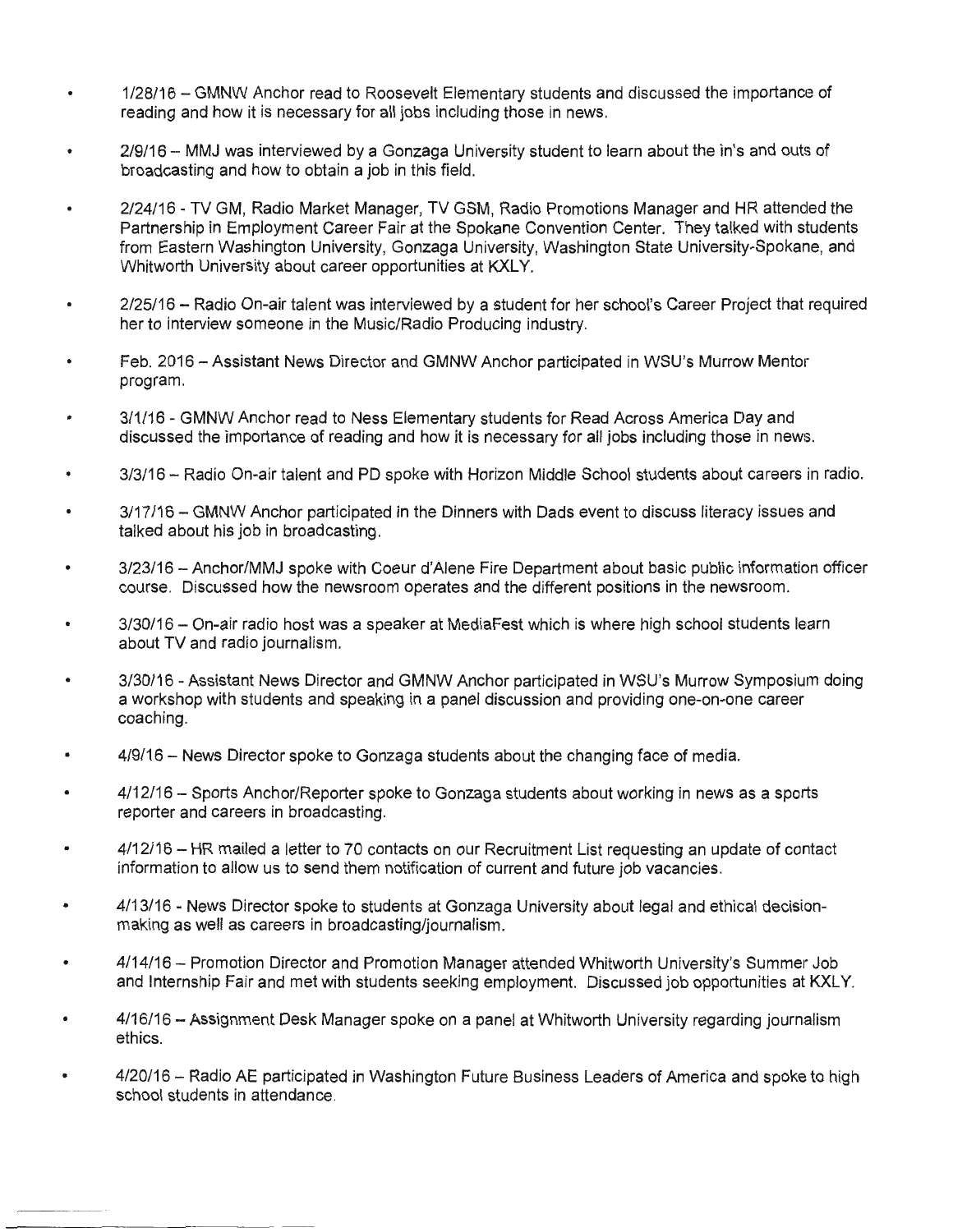- 4/21/16 GMNW Anchor participated in a Young Professionals event and discussed careers in broadcasting.
- 5/4/16 KXLY engineer attended the bi-yearly meeting for TV Communication and Animation class at the Skills Center. Reviewed learning options for students to make them more marketable in the field of broadcasting.
- 5/20/16 Radio AE presented to Rotary Club about KXL Y, how sales works in broadcasting, ratings and careers in broadcasting.
- 6/4/16 News Director spoke to 50 high school and college students about KXLY and careers in journalism.
- 6/15/16 GM of WISC TV attended the NABEF MSI Career fair on behalf of the Morgan Murphy Media corporation. Referred several students to our station for interviews and to learn about career opportunities at our WA stations.
- 8/25/16 GM and HR participated in the Hiring Heroes career fair targeted to match Guard and Reserve, Veterans and their families with employers. Met job seekers and discussed career opportunities at KXLY.
- 9/5/16 News Director hosted 5 Gonzaga University journalism students and discussed careers in broadcasting and they watched a live evening newscast.
- 9/6/16 GMNW Anchor spoke at Compass Club regarding women in media and jobs in journalism.
- Year-long (see below) Provide training to management level personnel as to methods of ensuring equal employment opportunity and preventing discrimination.\*\*
- Established training programs designed to enable station personnel to acquire skills that could qualify them for higher level positions. Training included:

#### **2015**

HR webinars - HR - various HR webinars - October - November  $FCC's EEO rules and Public file requirements – HR – October$ NAB Small Market Exchange Conference - TV GM, TV Sales Manager, AEs - Oct. 2015 TVB - Research and Sales presentation - TV GM, TV Sales Manager, AEs - Oct. 2015 Baron weather system training - Engineering - Oct. 2015 Google Adwords training - Radio AEs - Oct. 2015 Controller workshop - Accounting - Oct. 2015 Transmitter School - Engineering - Oct. 2015 \*\*Transitioning from staff to manager - News - Oct. 2015 Media Monitors training - TV Sales - Nov. 2015  $ACA / ADP$  training  $- HR$  and Accounting  $- Dec. 2015$ 

#### **2016**

All TV Sales & GM participated in LMA on-line training - Jan. 2016 \*\* Radio Promotions Manager attended Employment Law for Supervisors class - Jan. 2016 Radio AE participated in Advanced Digital Media certification training- Jan. 2016 Comptroller attending copyright training - Feb. 2016 All Radio sales participated in Guarantee Digital and LMA training - Feb. 2016 All sales participated in Google Analytics training - Feb. 2016 GM attended BrandForge training - Feb. 2016 Director of Engineering attending an IP Network Troubleshooting workshop - Feb. 2016